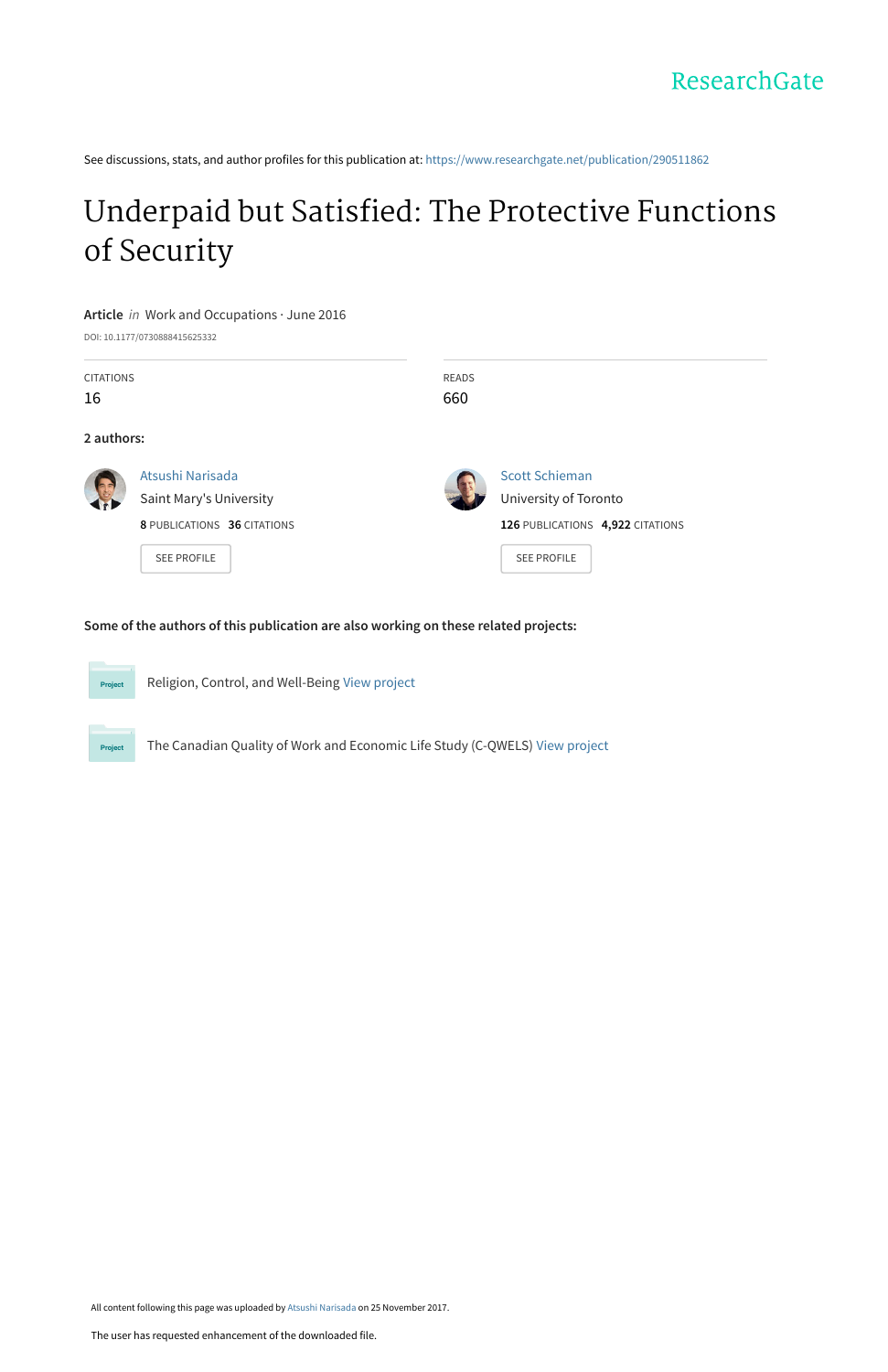# Underpaid but Satisfied: The Protective Functions of Security

Work and Occupations 2016, Vol. 43(2) 215–255  $\circled{c}$  The Author(s) 2016 Reprints and permissions: sagepub.com/journalsPermissions.nav DOI: 10.1177/0730888415625332 wox.sagepub.com





# Atsushi Narisada<sup>1</sup> and Scott Schieman<sup>1</sup>

#### Abstract

Roughly half of American workers report feeling underpaid. Equity and distributive justice theory and research suggests that perceived underpayment is associated with more job dissatisfaction. However, no population-based research has examined the situational factors that may protect individuals from the harmful effects of perceived underpayment. Using data from a national sample of American workers, this study examines the extent to which forms of security modify the association between perceived underpayment and job dissatisfaction. Results indicate that while perceived underpayment is associated with more job dissatisfaction, each of the following attenuates that association: job security, financial security, and employment in the public sector. This provides a novel theoretical elaboration and extension.

### Keywords

perceived underpayment, job dissatisfaction, job security, financial security, public sector, equity theory, distributive justice

University of Toronto, ON, Canada

Corresponding Author:

Atsushi Narisada, Department of Sociology, 725 Spadina Avenue, University of Toronto, Toronto, ON M5S 2J4, Canada. Email: a.narisada@mail.utoronto.ca

Downloaded from [wox.sagepub.com](http://wox.sagepub.com/) by guest on April 6, 2016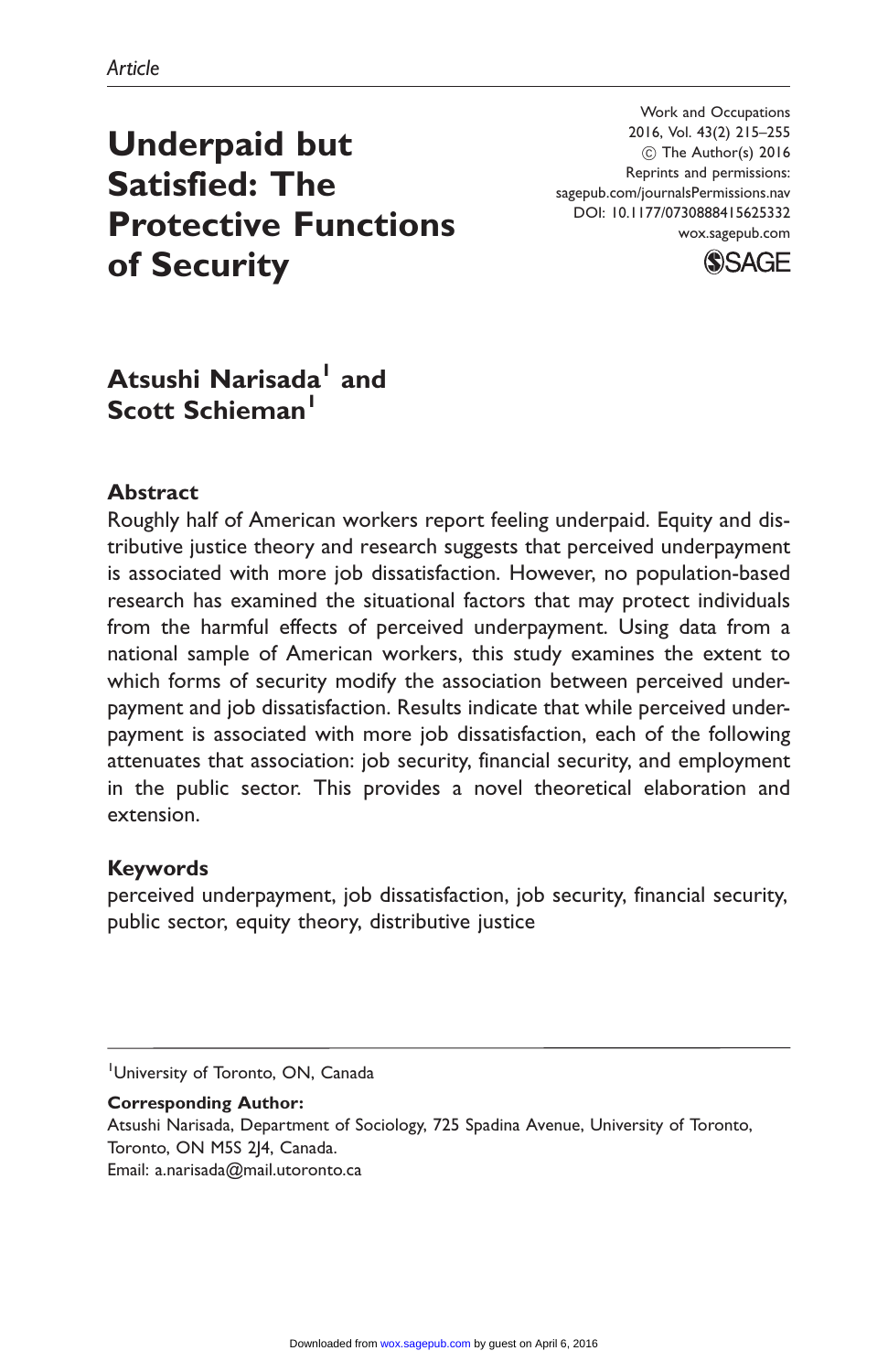In his classic thesis on equity theory, Adams (1965) argued that individuals in exchange relationships pursue a balance between inputs and outcomes in comparison to similar others. An equitable exchange is perceived when the ratio between inputs and outcomes is equal to those individuals who are similar in one or more attributes. By contrast, individuals perceive an inequitable exchange when there is any discrepancy between their ratio of inputs and outcomes compared with similar others. Adams also argued that perceived equity and inequity are closely associated with feelings of satisfaction. While satisfaction is maximized when individuals perceive equity in social exchange, feelings of dissatisfaction arise when individuals experience inequity. Adams' study was a foundational piece that inspired a vast literature on the antecedents and consequences of organizational distributive justice and the perceived fairness of the distribution of rewards and outcomes in the workplace (Colquitt, Greenberg, & Zapata-Phelan, 2005).

In this article, we take the most typically investigated form of distributive justice evaluation—perceived underpayment—as the starting point in our analysis. While the negative consequences of perceived underpayment for dissatisfaction have been well documented since the early works by Adams (1965), Homans (1961), and Walster, Berscheid, and Walster (1973), to our knowledge no population-based research has examined the situational factors that might protect individuals from the harmful consequences of perceived underpayment. We therefore analyze data from a national sample of American workers to investigate the association between perceived underpayment and job dissatisfaction—the latter being a salient work attitude that is associated with outcomes such as job performance and poor health (Faragher, Cass, & Cooper, 2005; Judge, Thoresen, Bono, & Patton, 2001; Spector, 1997). We specifically expand the scope of prior research by examining the ways that two core forms of security—job security and financial security—modify the relationship between perceived underpayment and job dissatisfaction.

This topic is important for several reasons. First, a large proportion of American workers perceive underpayment. Recent surveys indicate that approximately half of American workers report being underpaid (Jacobe, 2008; Saad, 2010). Second, because perceived underpayment represents a particularly powerful workplace stressor that fosters feelings of dissatisfaction, it is important to identify the conditions that neutralize the link between perceived underpayment and job dissatisfaction. We therefore address the following questions: (a) Compared with individuals who report being paid appropriately, do those who perceive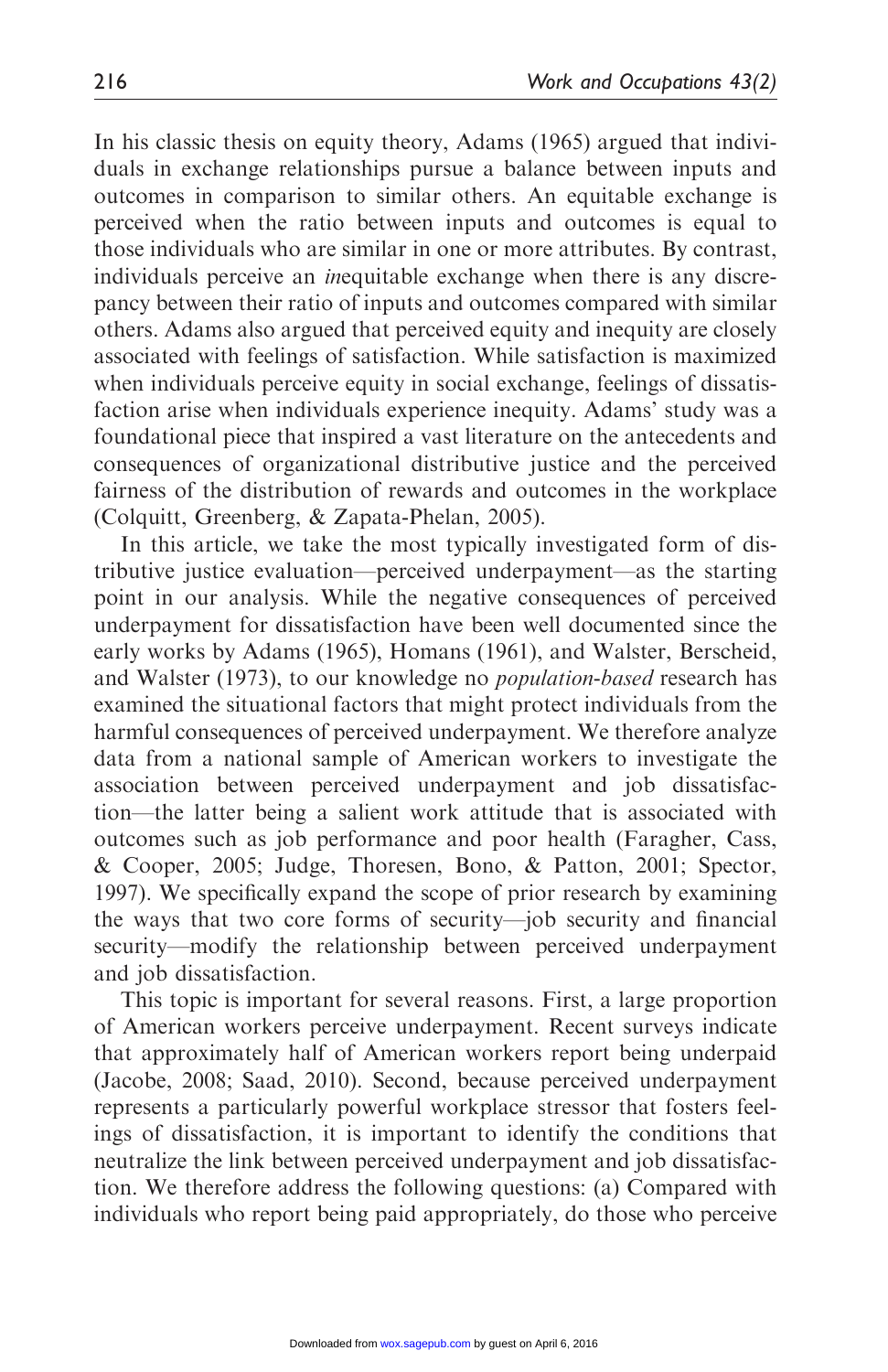underpayment report more job dissatisfaction? (b) If so, do job security and financial security moderate that association? In supplemental analyses, we also evaluate whether being employed in the public sector modifies the link between perceived underpayment and job dissatisfaction—above and beyond any advantages in job or financial security that such employment provides.

# Theoretical Background

# Perceived Underpayment and Job Dissatisfaction

According to Homans (1961), "[s]atisfaction varies when [individuals] fall short of getting what they deserve, for, . . . distributive justice is a principal ingredient of satisfaction" (p. 265). Consistent with early theorizing, studies document that distributive injustice in the workplace is associated with more job dissatisfaction (Clay-Warner, Reynolds, & Roman, 2005; for reviews, see Cohen-Charash & Spector, 2001; Colquitt, Conlon, Wesson, Porter, & Ng, 2001; Colquitt et al., 2013).<sup>1</sup> The analysis of perceived underpayment's connection to job dissatisfaction is especially appropriate because perceived unfairness in the work role likely influences subjective evaluations of the quality of that role. Given the centrality of pay as an aspired job attribute (Clark, 1997, 2001; Kalleberg & Marsden, 2013), perceived underpayment may be especially pertinent to feelings of dissatisfaction. Further, while a variety of factors undoubtedly influence job dissatisfaction, Clay-Warner et al. (2005) find that distributive justice—that is, an index that includes a measure of fair distribution of pay—is associated with job satisfaction net of personal, work, and organizational characteristics in a national sample American workers. Several literature reviews and meta-analyses also demonstrate that job dissatisfaction is related to labor market behavior like reduced job performance (Judge et al., 2001; Spector, 1997), self-concepts like lower self-esteem and sense of control (Judge & Bono, 2001), and mental health problems like burnout and distress (Faragher et al., 2005).

We augment equity theory's proposition that inequity fosters dissatisfaction by conceptualizing perceived underpayment as a stressor. By doing so, we seek to highlight perceived underpayment's potential chronic nature and thus its impact on individuals' sense of dissatisfaction. An important dimension by which sociologists have classified stressors relate to its time course—that is, from the most discrete life event stressors to the more prolonged and insidious chronic stressors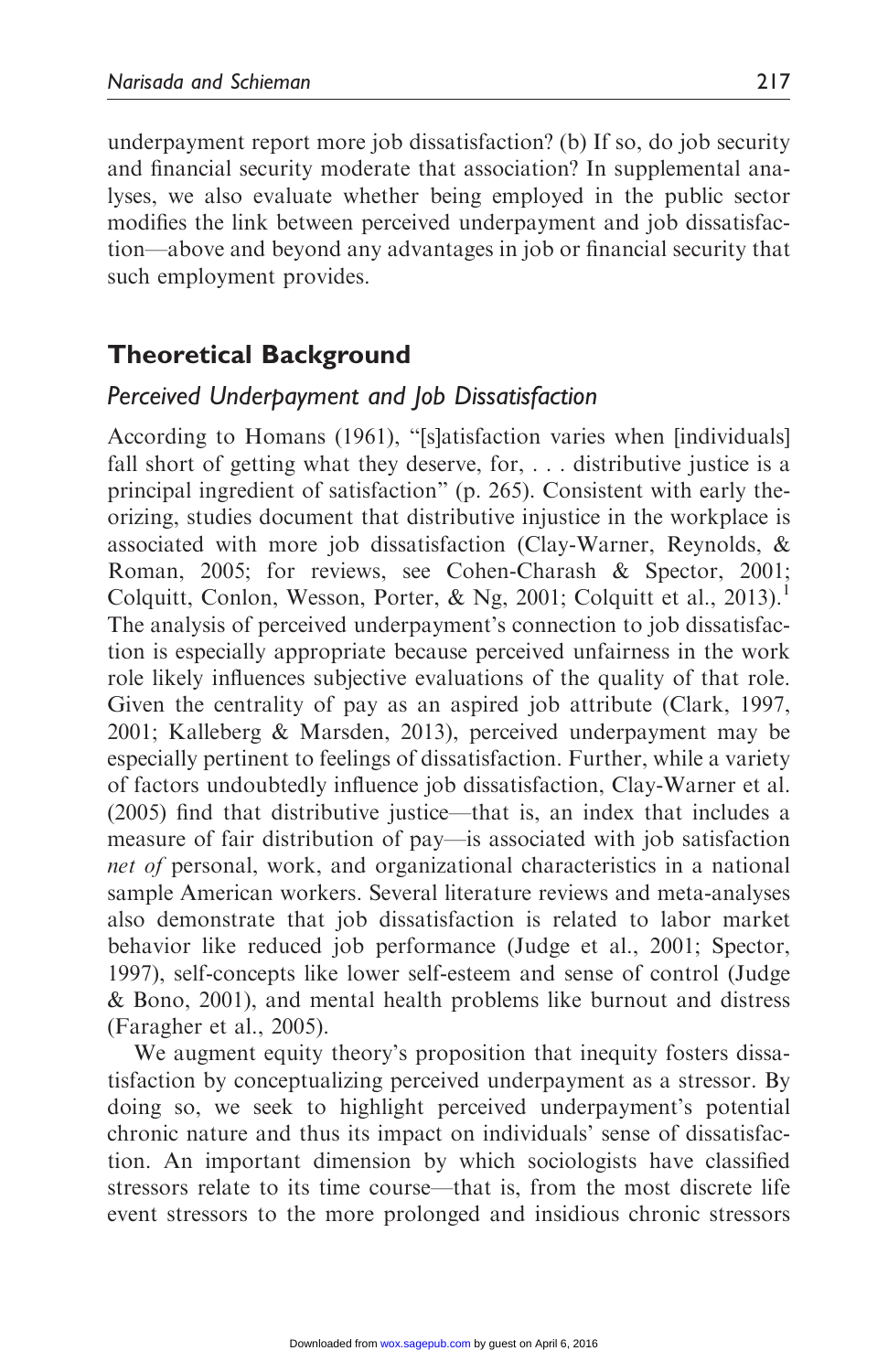(Wheaton, 1999a). The latter are often tied to structured and durable roles in society—such as the work role—and have a profound impact on individuals' well-being (Pearlin, 1983). Of all the stressors that may arise in the work role, the perceived injustice of one's pay may have a particularly profound influence on one's sense of dissatisfaction. Wheaton (1999b) identifies underreward, or "reduced outputs from a relationship relative to inputs, as in lower pay for a job than others with the same qualification," as a central element of chronic stress (p. 184). Given that one's pay is usually determined by a superior or an organization's policy, the experience of underpayment may be a condition that continues for a prolonged duration of time and that cannot be easily altered. This conceptualization of perceived underpayment as a stressor is consistent with scholars who have regarded forms of perceived unfairness and injustice as stressors (Ford, 2014; Fox, Spector, & Miles, 2001; Robbins, Ford, & Tetrick, 2012). Taken together, we extrapolate from these ideas to propose the following:

Hypothesis 1 (H1): Compared with those who perceive appropriate pay, individuals who perceive underpayment will tend to report more job dissatisfaction.

# The Protective Functions of Security

When workers feel underpaid, why might some of them still maintain a sense of satisfaction with their jobs? We assess the situational factors that potentially modify the expected association between perceived underpayment and job dissatisfaction. According to Hegtvedt (2006), "[s]ituational factors affect beliefs about what is just, perceptions of injustice, and *reactions to injustice*" (p. 62, [emphasis added]). This suggests that the relationship between perceived underpayment and job dissatisfaction might depend on the conditions in which individuals perceive underpayment. Previous studies have investigated moderators including commitment to work organization (Brockner, Tyler, & Cooper-Schneider, 1992), employee rank in the organizational hierarchy (Begley, Lee, & Hui, 2006), and personal value orientations (Lipponen, Olkkonen, & Myyry, 2004) in the association between justice perceptions and work-related outcomes. However, the moderating functions of different forms of security have received little attention. We propose that perceived underpayment should have a weaker association with job dissatisfaction for workers who experience greater security in both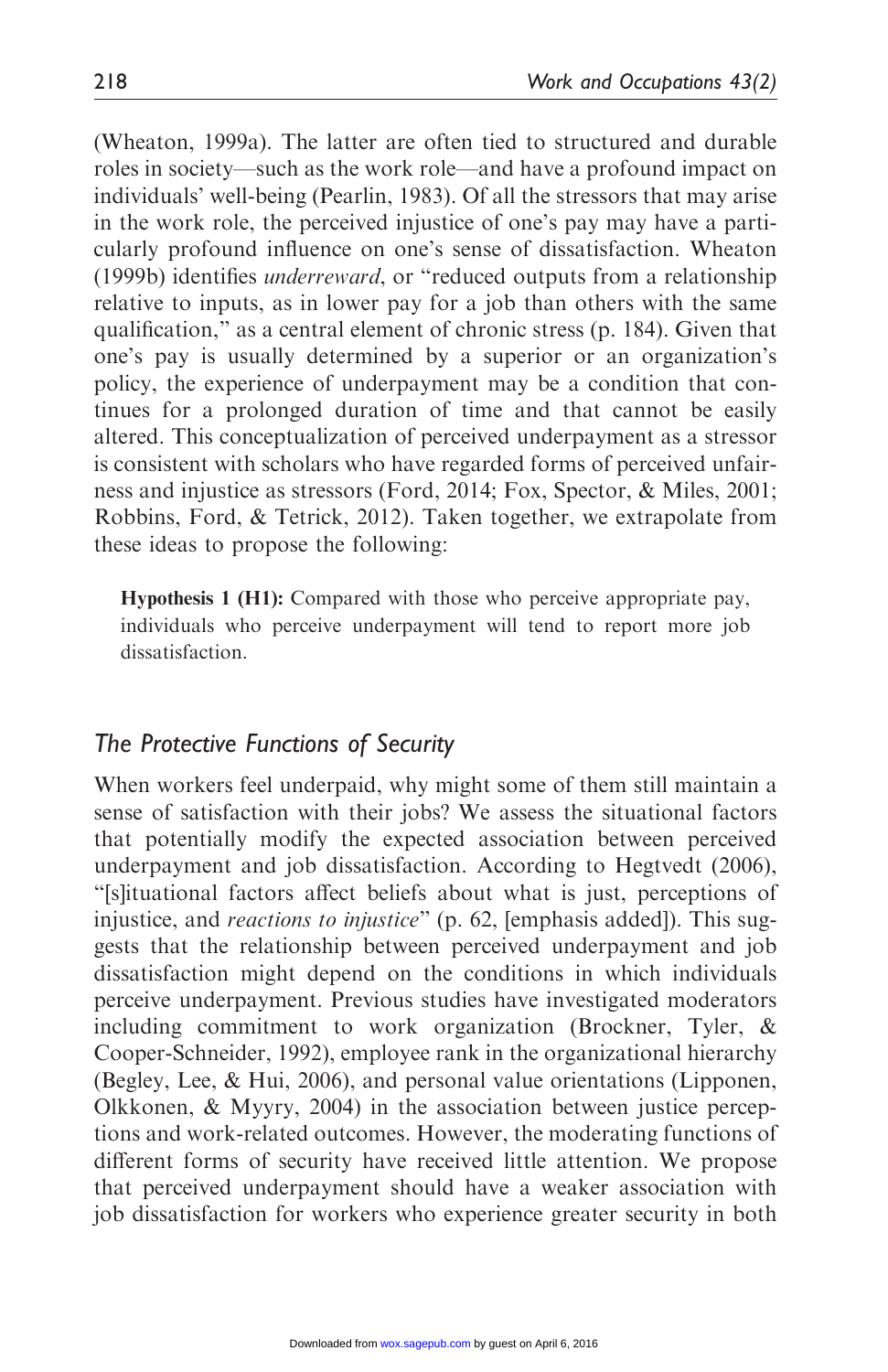their jobs and financial circumstances. These forms of security should offset or compensate for the discontentment associated with perceived underpayment.

Job security. Workers who experience greater job security might not experience the same degree of "sting" associated with perceived underpayment as those who feel insecure in their jobs. The economic climate of recent decades—characterized by shifts toward flexible production systems and increased organizational downsizing and restructuring—has increased precarious work conditions and decreased security in many occupations (Kalleberg, 2011). Rising unemployment, involuntary job loss, and reduced job tenure have been coupled with employees' increased sense of job insecurity (Fullerton & Wallace, 2007; Kalleberg, 2011). The scarcer job security is, the more coveted it might become. Analyses of trends in work values reveal that the importance that workers place on job security increased from 1973 to 2006 (Kalleberg & Marsden, 2013). Likewise, the 2008 National Study of the Changing Workforce (NSCW) found that 88% of American workers characterize the following statement as very or extremely important: "Having a job that I don't have to worry about losing" (Families and Work Institute, 2008).

The recent economic volatility has contributed to a burgeoning literature on the emotional consequences of perceived job security—that is, "the perceived stability and continuance of one's job as one knows it" (Probst, 2003, p. 452). Studies document that perceived job insecurity is associated with unfavorable outcomes such as job dissatisfaction, reduced organizational commitment, diminished sense of control, and poorer health (De Witte & Na¨swall, 2003; Ferrie, Shipley, Newman, Stansfeld, & Marmot, 2005; Glavin, 2013; Sverke, Hellgren, & Näswall, 2002). While previous research has examined the consequences of job security or perceived justice, the conceptual and empirical contributions embedded in these two literatures have remained separate. We contend that new insights and theoretical integration can be gained from a greater synthesizing of these literatures in ways that inform our understanding of how job security and perceived underpayment intersect to influence job dissatisfaction.<sup>2</sup>

One framework that provides a rationale for positioning job security as a potential moderator is the Job-Demands Resources (JD-R) model (Bakker & Demerouti, 2007; Demerouti, Bakker, Nachreiner, & Schaufeli, 2001)—a conceptual approach to examine how job demands and job resources influence employee well-being. Job demands refer to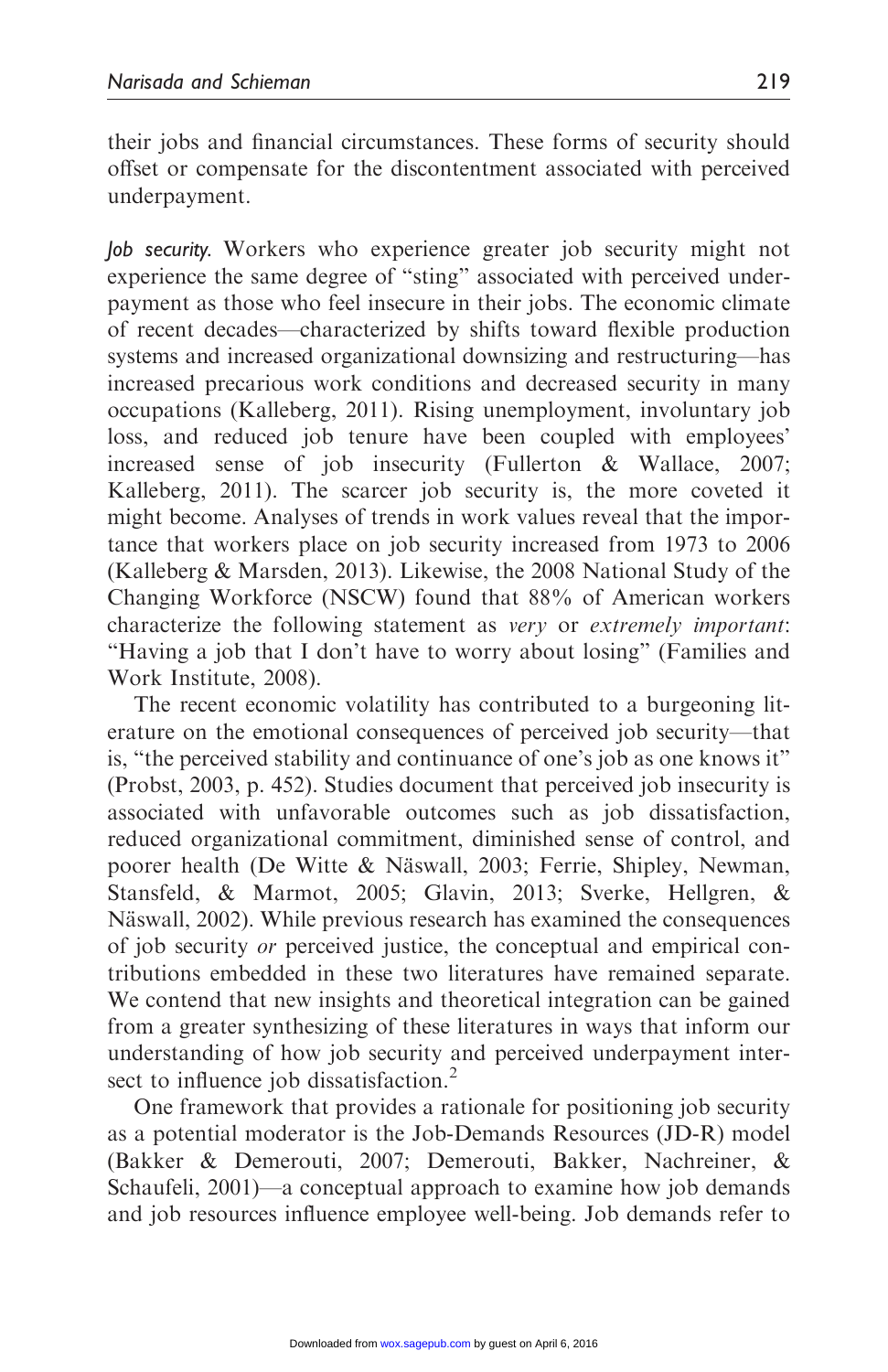"those physical, psychological, social, or organizational aspects of the job that require sustained physical and/or psychological (i.e., cognitive or emotional) effort and are therefore associated with physiological and/ or psychological costs" (Schaufeli & Bakker, 2004, p. 296). Job resources refer to "those physical, psychological, social, or organizational aspects of the job that either/or (1) reduce job demands and the associated physiological or psychological costs; (2) are functional in achieving work goals; (3) stimulate personal growth, learning, and development" (Schaufeli & Bakker, 2004, p. 296). The first statement—that job resources reduce the psychological costs of job demands—indicates that demands and resources interact to affect well-being; this is a central tenet of the JD-R model (Bakker, Demerouti, & Euwema, 2005; Demerouti & Bakker, 2011).

Conventional conceptions of job demands have included elements like job pressure, but perceived injustice and unfairness can also be characterized as demands (Robbins et al., 2012). Perceived underpayment is based on the incongruence between one's inputs and the pay received compared with similar others—and it is associated with psychological costs. Given the centrality of pay as an aspired job attribute, the evaluation of underpayment might pervade and influence one's overall appraisal of a job. Similarly, while the conventional conceptualizations of job resources have included those such as autonomy, researchers have also classified job security as a key resource (Bakker & Demerouti, 2007; Demerouti & Bakker, 2011). The conceptualization of perceived underpayment as a "demand" and job security as a "resource" is therefore consistent with the notion that the JD-R model is a flexible framework that is "heuristic in nature," and "assumes that *any* demand and *any* resource may affect employee health and wellbeing" (Schaufeli & Taris, 2014, p. 44). Collectively, we integrate these ideas and apply the JD-R model to hypothesize that job security should weaken the association between perceived underpayment and job dissatisfaction.

Moving beyond that basic hypothesis, we further draw upon a recent review by proponents of the JD-R model who cite an important limitation of the model: It provides less insight into "why *particular* demands interact with *particular* resources" (see Schaufeli & Taris, 2014, p. 55). The contention is that "additional theoretical frameworks" are needed in order to "explain the underlying psychological processes that are involved given the specific demands, resources, and outcomes that are included in the JD-R model" (Schaufeli & Taris, 2014, p. 55). Inspired by this call for greater theoretical integration, we draw upon Maslow's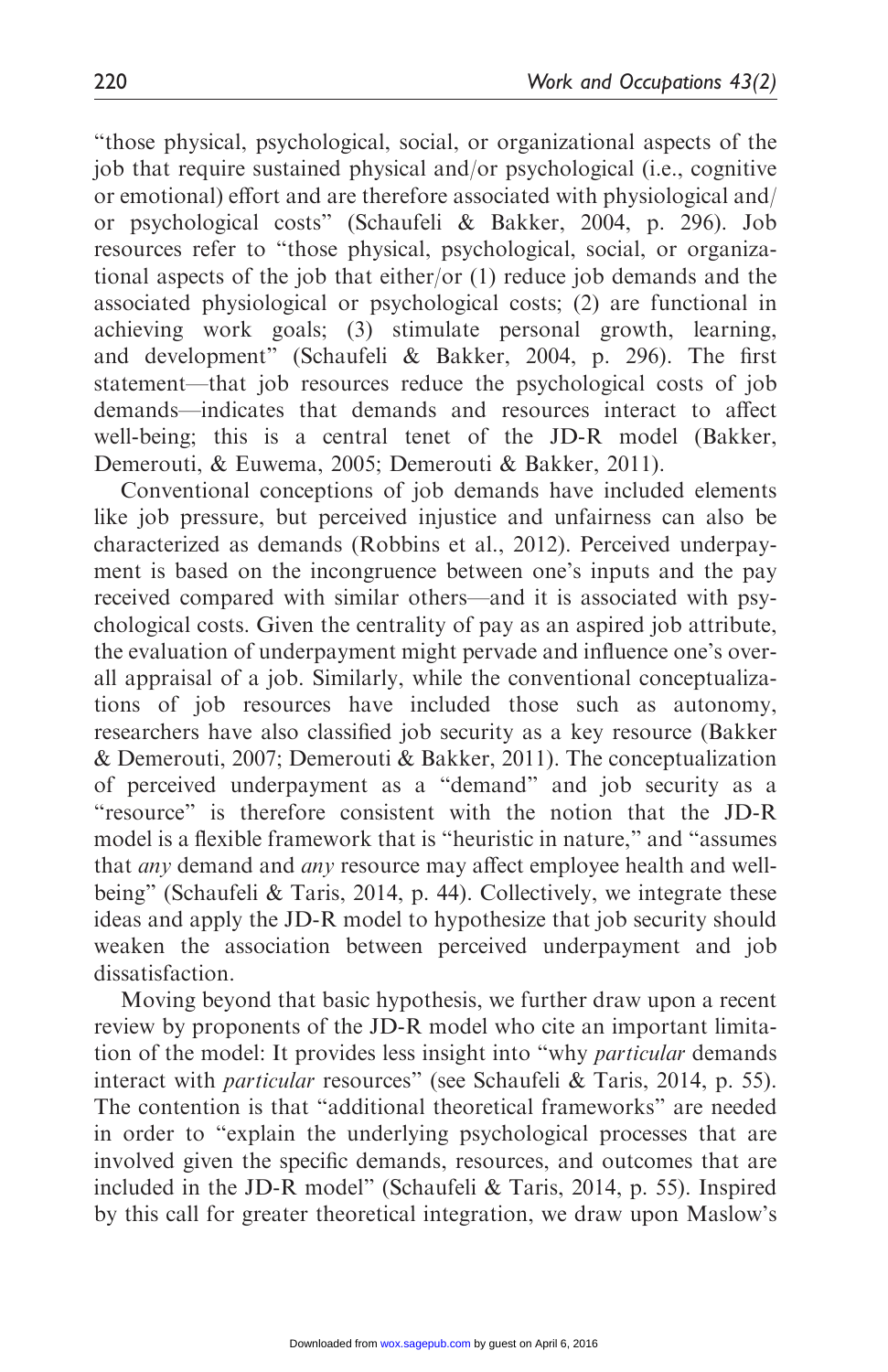(1943, 1954) classic ideas about a hierarchy of needs in our efforts to explain why job security may be a particularly important protective resource. Maslow proposed that all human beings have five basic needs: physiological, safety, love, esteem, and self-actualization. He argued that these needs "arrange themselves in hierarchies of prepotency . . . the appearance of one need usually rests on the prior satisfaction of another more pre-potent need" (Maslow, 1943, p. 370). Individuals therefore attempt to first satisfy more fundamental needs like safety before less basic needs like esteem and self-actualization arise. Maslow (1954) cited the relevance of these ideas for the work context: "We can perceive the expressions of safety needs . . . in such phenomena as, for instance, the common preference for a job with tenure and protection" (p. 87). Thus, his idea of "prepotency" may come to signify that job security—as an indicator of a safety need—should be more fundamental relative to "higher" needs related to job control (see Fried et al., 2003). The juxtaposition of Maslow's theory alongside the JD-R model therefore serves to distinguish among different job resources and suggests that job security might function as a more powerful buffering resource compared with other features of job control like authority and autonomy.

This analytical stance on its own suggests that job security should function as a more potent moderator compared with other job resources in the presence of any job demand and in any economic context. This is a curious possibility given the scarce research on the moderating functions of job security. However, we argue that the prepotency of security (using Maslow's terminology) may be elevated over needs related to job authority, job autonomy, and decision latitude especially when (a) individuals feel underpaid and (b) in a socioeconomic context characterized by rising insecurity. As mentioned earlier, pay and security are central aspects of a job, and their importance to employees (relative to other job attributes) has been increasing in recent decades (Kalleberg & Marsden, 2013). Perceived underpayment therefore threatens a core job value. From that perspective, the safety associated with greater job security represents an especially potent resource that may help to neutralize perceived underreward. In addition, the economic trend toward insecurity and increasing uncertainty about stable employment may provide another context in which the prepotency of security is elevated over needs for other "higher" job resources. Stated simply, those who evaluate their situation as "I'm underpaid, but my job is secure" may not experience as much job dissatisfaction compared with those who evaluate their situation as "I'm underpaid, but I have authority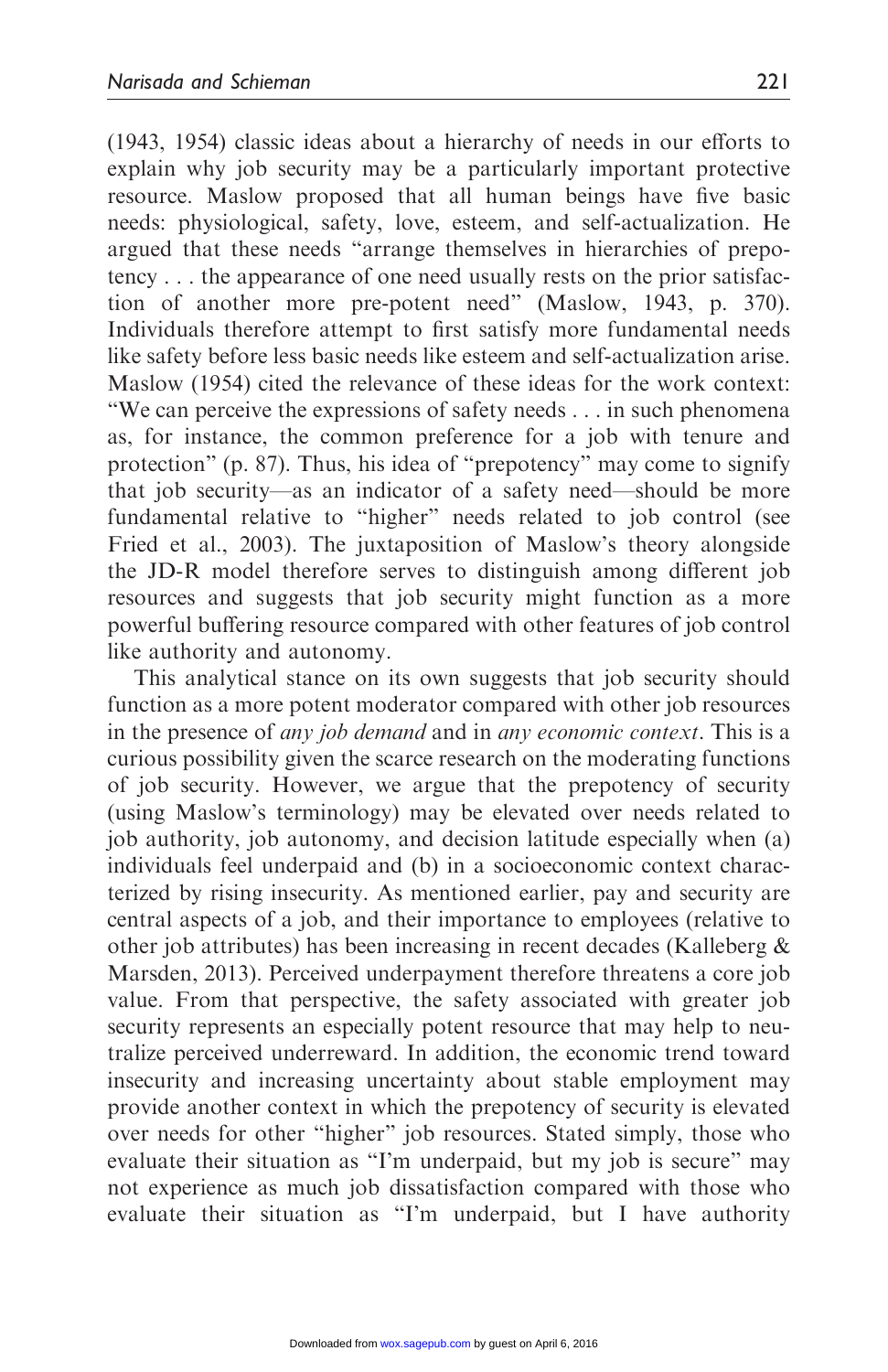(or autonomy)." Extrapolating from this, we compare the moderating effects of job security (a pre-potent need) relative to other job resources that might be regarded as esteem or self-actualization needs. Collectively, these arguments provide the basis for the following:

Hypothesis 2 (H2): The positive association between perceived underpayment and job dissatisfaction should be weaker among workers who experience greater job security.

Hypothesis 2A (H2A): Any observed moderating effect of job security should be stronger than the moderating effects of other job-related resources (i.e., job authority, job autonomy, and job decision latitude).

Financial security. Security outside of the job may also provide protection. For example, among individuals who feel financially secure, perceived underpayment might be less strongly associated with job dissatisfaction. Financial security reflects a sense that one has sufficient resources to afford basic necessities such as food, clothes, and medical care; at the end of each month, there is usually some money left over (Pearlin, Menaghan, Lieberman, & Mullan, 1981; Pudrovska, Schieman, Pearlin, & Nguyen, 2005). While freedom from financial strain reflects material prosperity and security, insufficient financial resources can threaten well-being (Mirowsky & Ross, 2003). In this regard, income and financial security are related—but not synonymous. Research shows, for example, that financial difficulties can undermine health net of income (Ross & Wu, 1995). This suggests that there can be variations in levels of financial security even at the same level of income and that financial security may be a reflection of differences in economic resources that are not captured by income alone.

Financial insecurity might elevate the salience of the work role. For individuals who struggle to pay bills and acquire necessities, the compensation that comes with work is important for managing financial hardships. Thus, among financially insecure individuals, the appraisal of underpayment might have a stronger link to dissatisfaction. This perspective is consistent with the uncertainty management theory (Van den Bos & Lind, 2002), which proposes that fairness is especially important for individuals who are faced with uncertain situations. In other words, "[u]ncertainty is a powerful moderating variable for fairness effects, such that fairness effects are magnified in proportion to the level of uncertainty experienced" (Lind & Van den Bos, 2002, p. 216).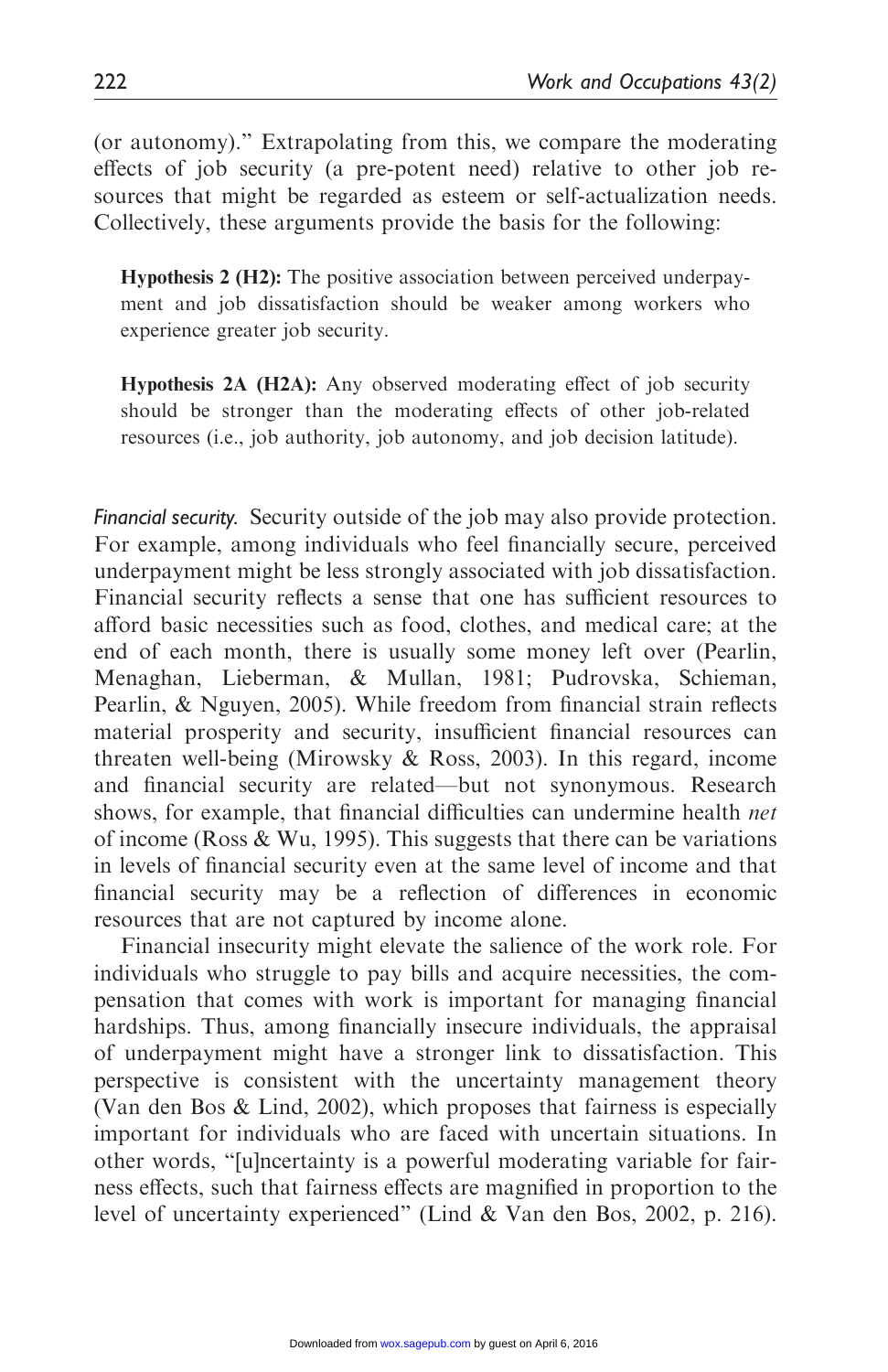Fairness allows individuals to cope with uncertainty and make uncertain situations seem more manageable (Lind & Van den Bos, 2002; Van den Bos & Lind, 2002). Greater financial insecurity represents greater need but also reflects greater uncertainty about the future. Individuals who feel financially insecure worry about whether they will be able to put food on the table, and whether they will be able to afford the next housing or medical expense. Evaluations about pay may be more consequential for job dissatisfaction among the financially insecure compared with the financially secure. Based on these ideas, we test the following:

Hypothesis 3 (H3): The positive association between perceived underpayment and job dissatisfaction should be weaker for individuals who report more financial security.

# A Supplemental Question: Public Sector Employment as Another Form of Security

Beyond the assessments of job and financial security, we also evaluate a supplemental question about the influence of employment in the public sector. Four main points about the link to security and how it might neutralize the association between perceived underpayment and job dissatisfaction motivate our comparison of public versus private sector employment. First, public sector employees have historically had higher levels of unionization compared with those in the private sector (Kalleberg, 2011). In 2005 (when the data for our study were collected), 36.5% of public sector employees in the United States were unionized compared with only 7.8% of private sector employees (U.S. Bureau of Labor Statistics, 2005). The globalization of markets, increased price competition, and the rise in nonstandard work arrangements, combined with ideological shifts toward greater individualism, have led to a steady decline in the percentage of unionized private sector employees since the 1950s (Kalleberg, 2011). By contrast, the percentage of unionized public sector employees has been relatively stable since the 1980s (Cornfield & Fletcher, 2001). Union membership provides workers with resources to negotiate the terms of employment contracts in a collective bargaining process. The fact that a higher proportion of public sector employees are union members implies the potential for greater collective power than private sector employees to bargain for important attributes like pay, job security, and fringe benefits (Kalleberg, 2011).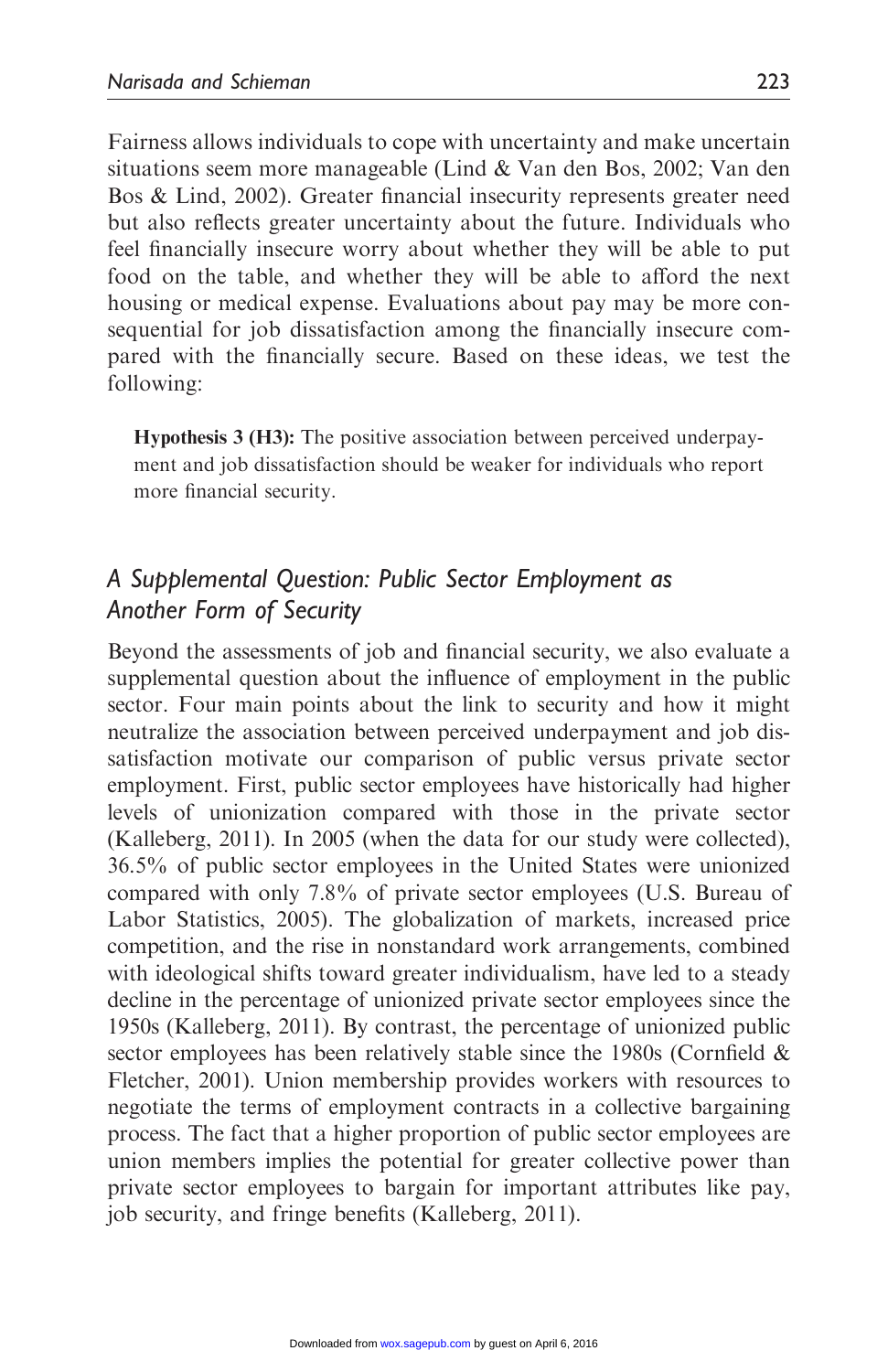Second, previous research indicates that public sector workers have higher job security in comparison to private sector workers. Analyzing data from the U.S Census Bureau's Current Population Surveys and the Displaced Worker Surveys, Farber (2005, 2009) finds that average job tenure is higher for public sector workers than private sector workers. Moreover, the job loss rate among public sector employees is one fourth of that among private sector employees. These objective indicators are consistent with survey findings about perceptions of job security. For example, the 2008 NSCW survey asked: "How likely is it that during the next couple of years you will lose your present job and have to look for a job with another employer?" Among public sector workers, 86% reported either "not too likely" "or "not at all likely," in comparison to 69% of private sector workers (Families and Work Institute, 2008; also see: Clark & Postel-Vinay, 2009; Luechinger, Meier, & Stutzer, 2010).

Third, public sector employees tend to have more alternative nonwage rewards that provide financial security. For American workers, employers are a significant source of fringe benefits, including health insurance and retirement benefits (Kalleberg, 2011). Employment-based health insurance is the most common form of health coverage for the nonelderly, and employee-based retirement benefits is a crucial part of retirement income to supplement benefits from Social Security (Copeland, 2006; Fronstin, 2006). Access to these benefits, however, is unequally distributed between public and private sector workers. Data from the 2005 Current Population Surveys demonstrate that 74.5% of public sector workers had employee-based health benefits in their own name, compared with 53.7% of private sector workers. Moreover, 6.4% of public sector workers were uninsured, compared with 20.2% of private sector workers (Fronstin, 2006). Those same data also show that 74.8% of workers in the public sector workers participated in an employee-based retirement plan, compared with only 41.7% of workers in the private sector (Copeland, 2006). Taken together, we argue that greater union membership, job security, and access to alternative nonwage benefits provide more security for public sector workers compared with private sector workers. If security offsets the effects of perceived underpayment, then public sector employees might not experience as much dissatisfaction related to perceived underpayment compared with private sector employees. In other words, perceived underpayment should be less strongly associated with job dissatisfaction for public sector employees.<sup>3</sup>

The fourth reason for a potentially weaker link between perceived underpayment and dissatisfaction among public sector workers involves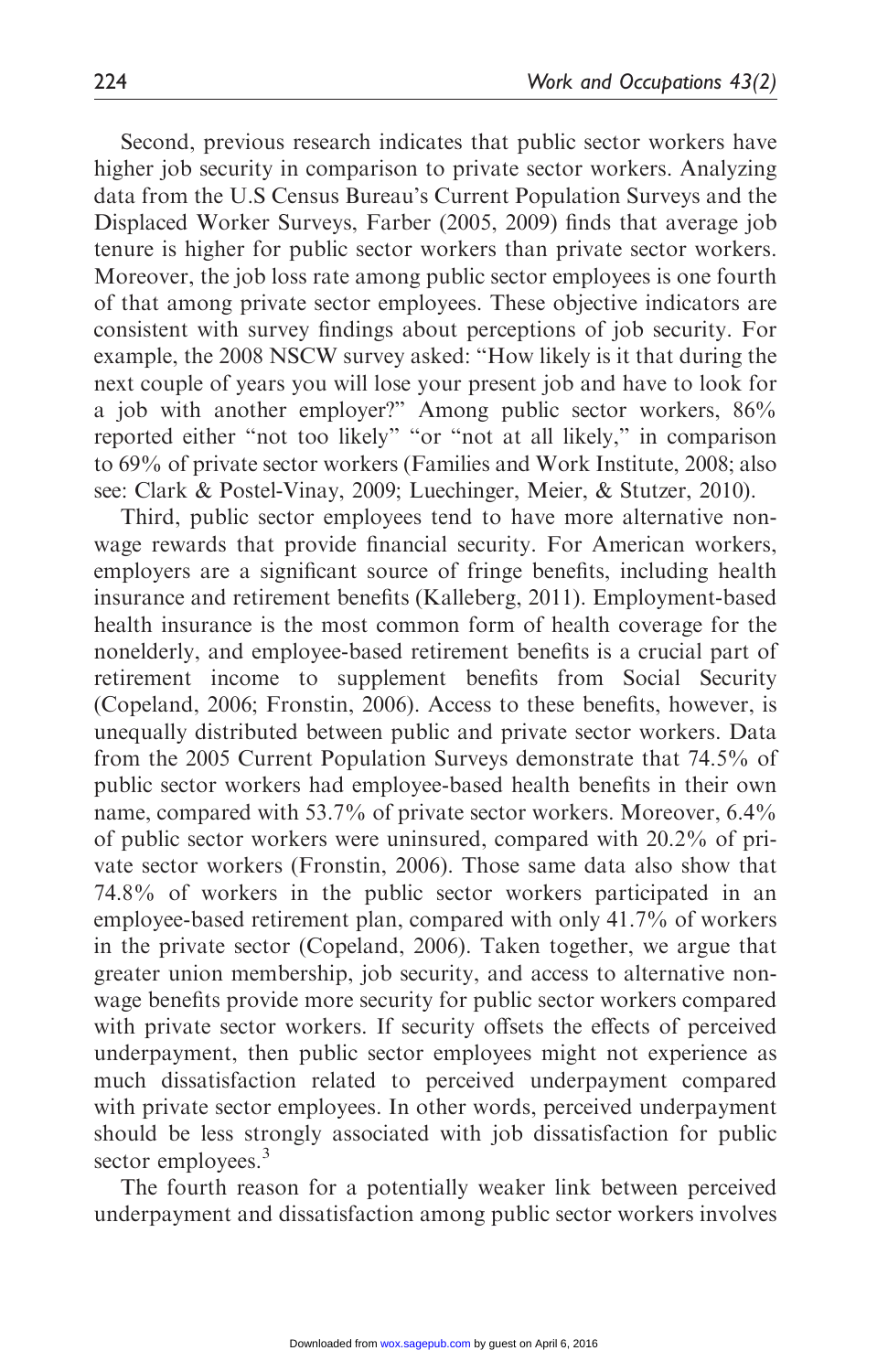work values: Some research indicates that public sector workers place less salience on high pay and instead give greater weight to helping others and contributing to society compared with private sector workers (Frank & Lewis, 2004; Karl & Sutton, 1998; Lewis & Frank, 2002). If pay is not the primary work gratification for public sector employees, perceived underpayment may not represent as serious of an affront to their identity or values. In turn, lower expectations about pay might defuse the discontentment of underreward. Collectively, these four points provide the basis for our final hypothesis:

Hypothesis 4 (H4): The positive association between perceived underpayment and job dissatisfaction should be weaker among individuals employed in the public sector—but that might be partly due to occupational sector differences in job and financial security.

# Methods

### Sample

We analyze data from the 2005 Work, Stress, and Health Study (WSH), a national sample of the U.S. labor force (Schieman, 2010; Schieman, Milkie, & Glavin, 2009; Schieman & Reid, 2008, 2009). Interviews were conducted by telephone in English between February and August 2005. We use the following description to obtain the sample: A list-assisted random digit dialing (RDD) selection drawn proportionally from all 50 states from GENESYS Sampling Systems was used. The sampling approach employed the List  $+1$  method, which tends to yield a higher proportion of productive numbers (Lepkowski, 1988). List-assisted RDD is widely accepted now by most social survey research organizations as a cost-effective alternative to the pure RDD methods originally developed by Waksberg (1978). List-assisted RDD increases the probability of residential numbers while minimizing the biases often associated with nontraditional RDD techniques. The final sample was based on the following criteria: (a) telephone numbers for residential households, (b) households agreeing to answer screening questions, (c) successfully screened households with one or more employed adults, and (d) eligible households with a subsampled adult who agreed to participate in the interview (Schieman & Reid, 2009, p.1618). To be eligible to participate in the study, individuals had to be age 18 or older and in the paid labor force. Of the total number of individuals who were eligible (2,544), 71% (1,800) participated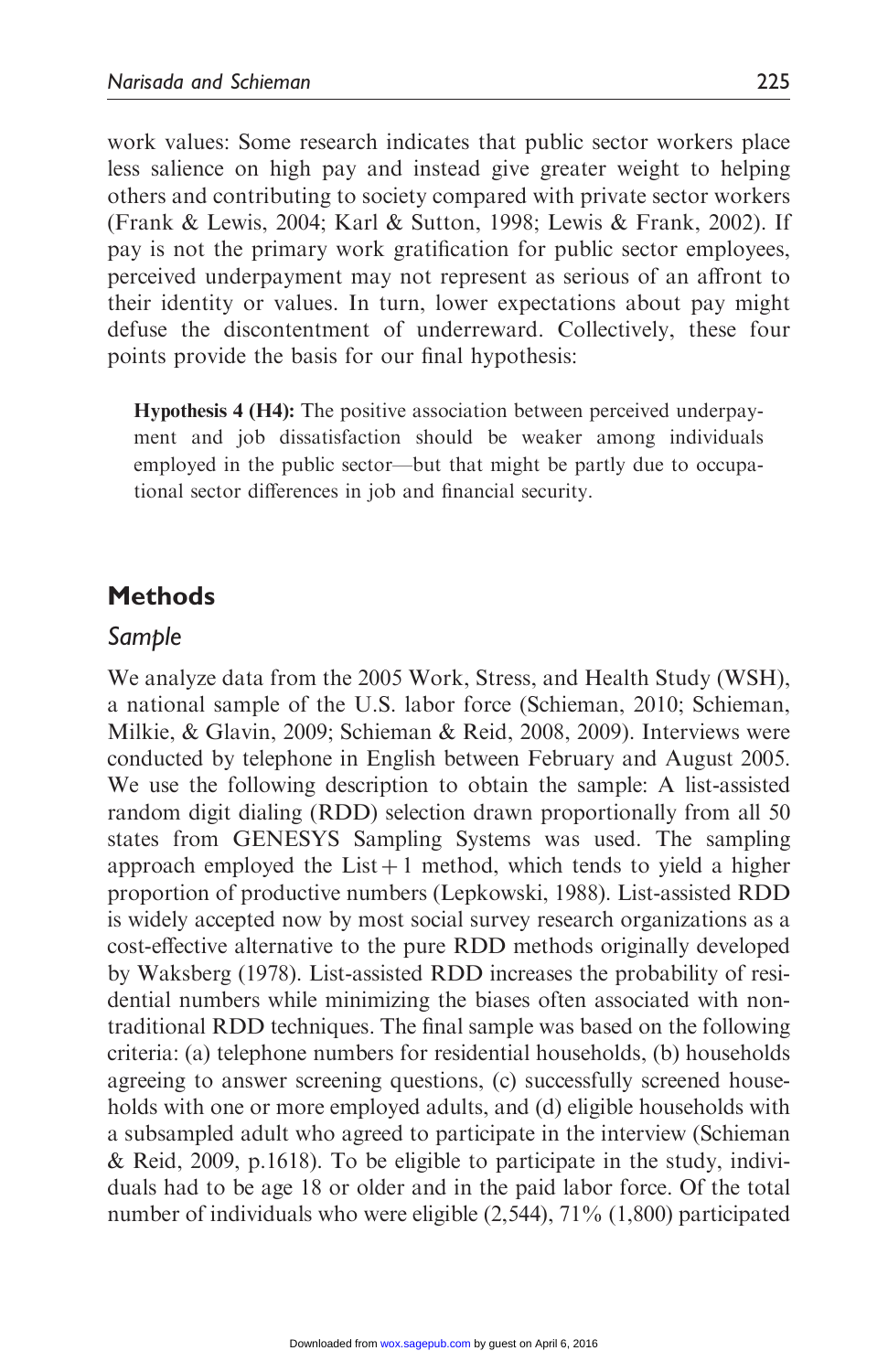and completed the full interview. In our analyses, we followed the approach of recent research (see Schunck, Sauer, & Valet, 2015) that excludes individuals who are self-employed—that is, people who pay themselves—because the processes associated with perceptions of pay might be quite distinct from those who are paid by an employer. This step provides us with a final analytical sample of 1,498 cases.<sup>4</sup>

# Measures

Perceived underpayment. One item asks respondents to evaluate the experience and extent of underpayment: "When you think about the pay you receive at your job, do you feel underpaid a lot, underpaid a little, paid about right, overpaid a little, or overpaid a lot?" We excluded individuals who report being "overpaid a little"  $(n = 58)$  and "overpaid a lot"  $(n = 7)$ because the cell sizes for these categories are too small to conduct meaningful analyses, especially for some interaction categories (e.g., being overpaid and feeling insecure financially). We focus instead on those scenarios with sufficient data to more accurately compare individuals who feel "underpaid a little" or "underpaid a lot" with individuals who report feeling "paid about right." Individuals' reported deviation from feeling appropriately paid expresses an awareness of being underrewarded in one's job—that is, either slightly or severely underpaid.

Job dissatisfaction. One item asks: "How satisfied do you feel with your job?" The response choices are (1) not at all, (2) somewhat, (3) quite a bit, and (4) very much. We reverse coded the item so that higher values indicate greater job dissatisfaction. While having multiple items would be ideal, many published studies have successfully used a single-item measure (e.g., Cheng, Mauno, & Lee, 2014; Henry, 2011; Sandberg et al., 2013), while others demonstrate that this single-item measure is reliable, valid, and empirically corresponds with more complex indices of job satisfaction (Clark, 1998; Wanous, Reichers, & Hudy, 1997).

Perceived job security. Respondents were asked: "In the next 2 years, how likely is it that you will lose your job or be laid off?" The response categories are  $(1)$  *not at all likely*,  $(2)$  *somewhat likely*, and  $(3)$  *very* likely. Similar measures have been asked in population-level surveys such as the General Social Survey and the NSCW and have been used in recently published research (e.g., Burgard, Brand, & House, 2009; Fullerton & Wallace, 2007; Glavin & Schieman, 2014). For analyses, we coded individuals who reported "not at all likely" as representing the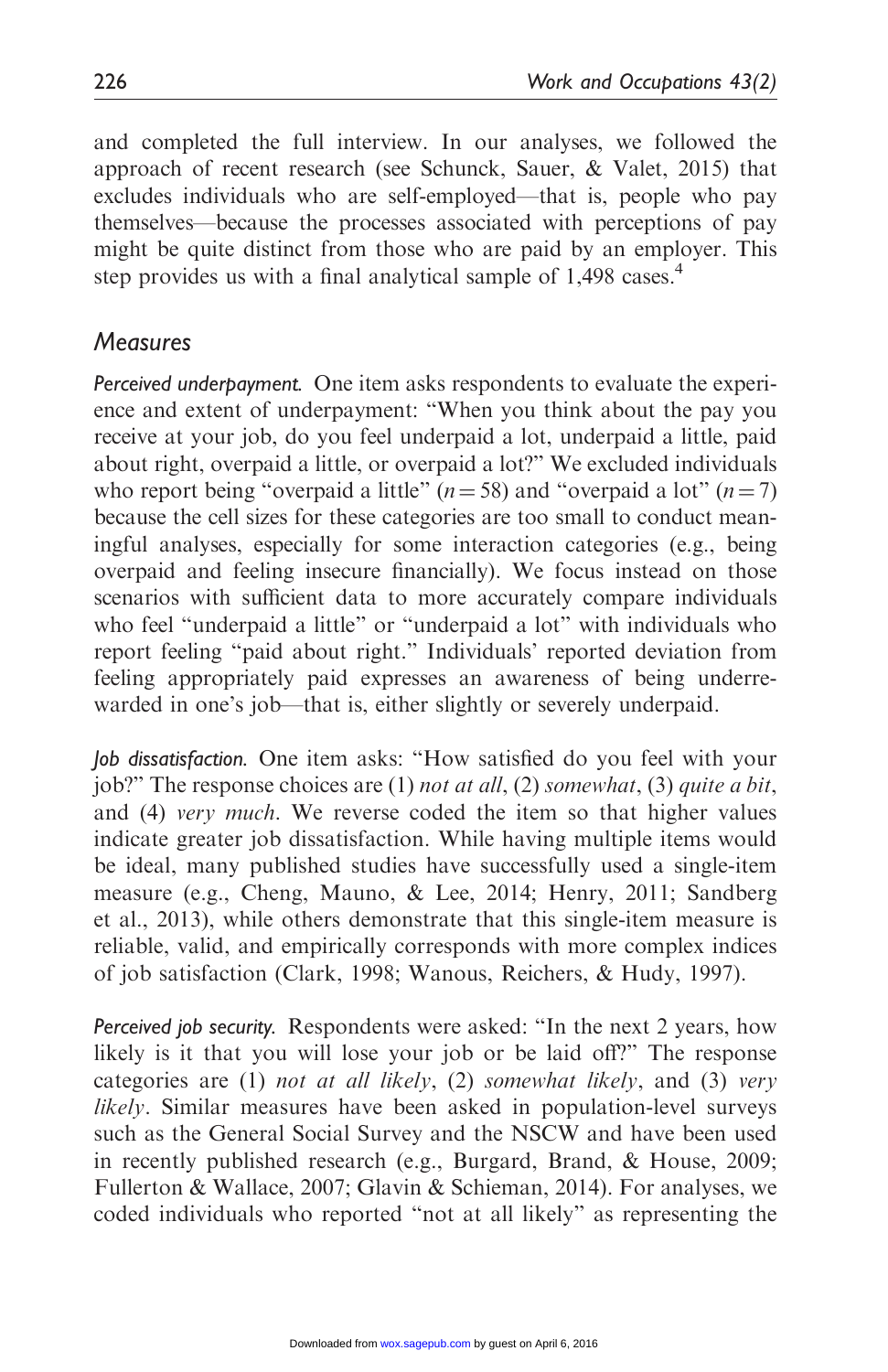high job security group, and coded those who reported "somewhat likely" and "very likely" as representing the low job security group.

Financial security. Several items are used to assess financial security: "During the last year, how often did you . . .": "have trouble paying the bills," "not have enough money to buy food, clothes, or other household goods," "not have enough money to pay for medical care." Response choices are (1) never, (2) rarely, (3) sometimes, and (4) frequently. A fourth item asks: "How do your finances usually work out by the end of the month? Do you have (1) "a lot of money left over," (2) "a little money left over," (3) "just enough to make ends meet," or (4) "not enough to make ends meet." We reverse coded and then averaged these items to create the financial security index ( $\alpha = .82$ ). These items have been used extensively in other studies that examine the effects of financial well-being (Mirowsky & Ross, 2003; Pudrovska et al., 2005). The point biserial correlation coefficient between financial security and job security is positive and significant but relatively weak  $(r_{\text{pb}} = .117, p < .001)$ .

Job authority. Job authority is measured with an index of four items with yes or no response choices: (1) "Do you set the rate of pay received by others?" (2) "Do you have the authority to hire or fire others?" (3) "Do you supervise or manage anyone as part of your job?" and if yes to the last question, (4) "Do any of those people supervise anyone else?" We summed the responses ( $no = 0$ ,  $yes = 1$ ) to create the job authority index.

Job autonomy. One item asks: "How often does someone else decide how you do your job?" The response choices are (1) never, (2) rarely, (3) sometimes, and (4) frequently. We reverse coded the item so that higher values indicate greater job autonomy.

Job decision latitude. We assess job decision latitude with two items: "How often do you make decisions on what needs to be done?" and "How often do you have the chance to solve problems?" The response choices are (1) never, (2) rarely, (3) sometimes, and (4) frequently. The items are averaged to create the index ( $\alpha = .66$ ).

Public versus private sector. We compare those who work in the public sector or nonprofit sector with those who work in the private sector.

Control variables. All analyses adjust for demographic attributes, socioeconomic status, and job characteristics in order to isolate the focal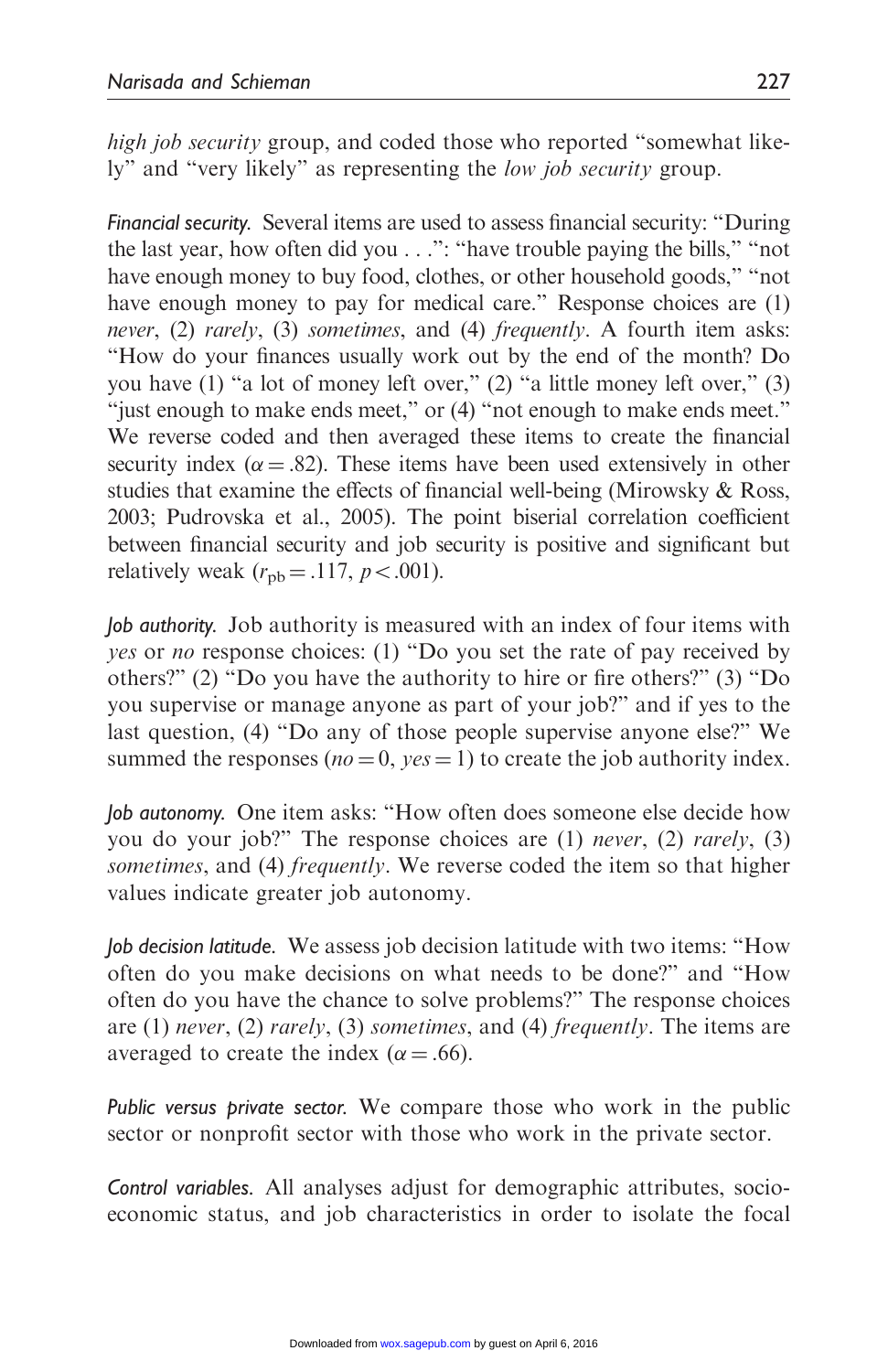association and hypothesized moderating effects; this step rules out potential confounding effects. Gender (men  $= 0$ , women  $= 1$ ), race (non-White  $= 0$ , White  $= 1$ ), age (coded in years), marital status (nonmarried  $= 0$ , married  $= 1$ ), and number of children younger than age 18 living at home are typically adjusted for in research that investigates pay perceptions and job satisfaction (Bersoff & Crosby, 1984; Clark, 1996; Clay-Warner et al., 2005; Roxburgh, 1999). In addition, the adjustment for socioeconomic status is essential because studies have linked education (Ross & Reskin, 1992), higher income (Judge, Piccolo, Podsakoff, Shaw, & Rich, 2010), and occupation (Smith, 2007) to job satisfaction. Education is coded as "less than high school," "high school degree," "some college or associates degree," "bachelor's degree, and "post-graduate degree (MA/PhD)," with "high school degree" as the reference category. Personal income is measured as total pretax income from 2004. Occupation is assessed with open-ended responses about job title and main duties. Responses were coded into the following five categories in accordance with the Bureau of Labor Statistics Codes. Professional (managerial and professional specialty occupations) is compared with administrative (technical, sales, and administrative support occupations), service (service occupations), craft (precision production, craft, and repair occupations), and labor (operators and laborers). Finally, we also include controls for job demands, noxious work, and long work hours because these attributes are related to perceptions of distributive justice and employee well-being (Ford & Huang, 2014). Job demands is measured with an index of six items of how frequently individuals have received too many demands from supervisors, subordinates, coworkers, customers, or clients (if relevant). Noxious work is measured with three items that ask respondents how frequently the workplace is dirty, noisy, or dangerous. Work hours are coded as  $(1)$  < 40 hours, (2) 40–49 hours, and (3) 50 or more hours.

# Plan of Analyses

We first present descriptive statistics in Table 1. Then, in Table 2, we present the findings from a series of ordinal logistic regression models that examine the relationship between perceived underpayment and job dissatisfaction, and the moderating effects of job and financial security.<sup>5</sup> Model 1 tests Hypothesis 1—that is, perceived underpayment is associated with greater job dissatisfaction. Model 2 tests Hypothesis 2—the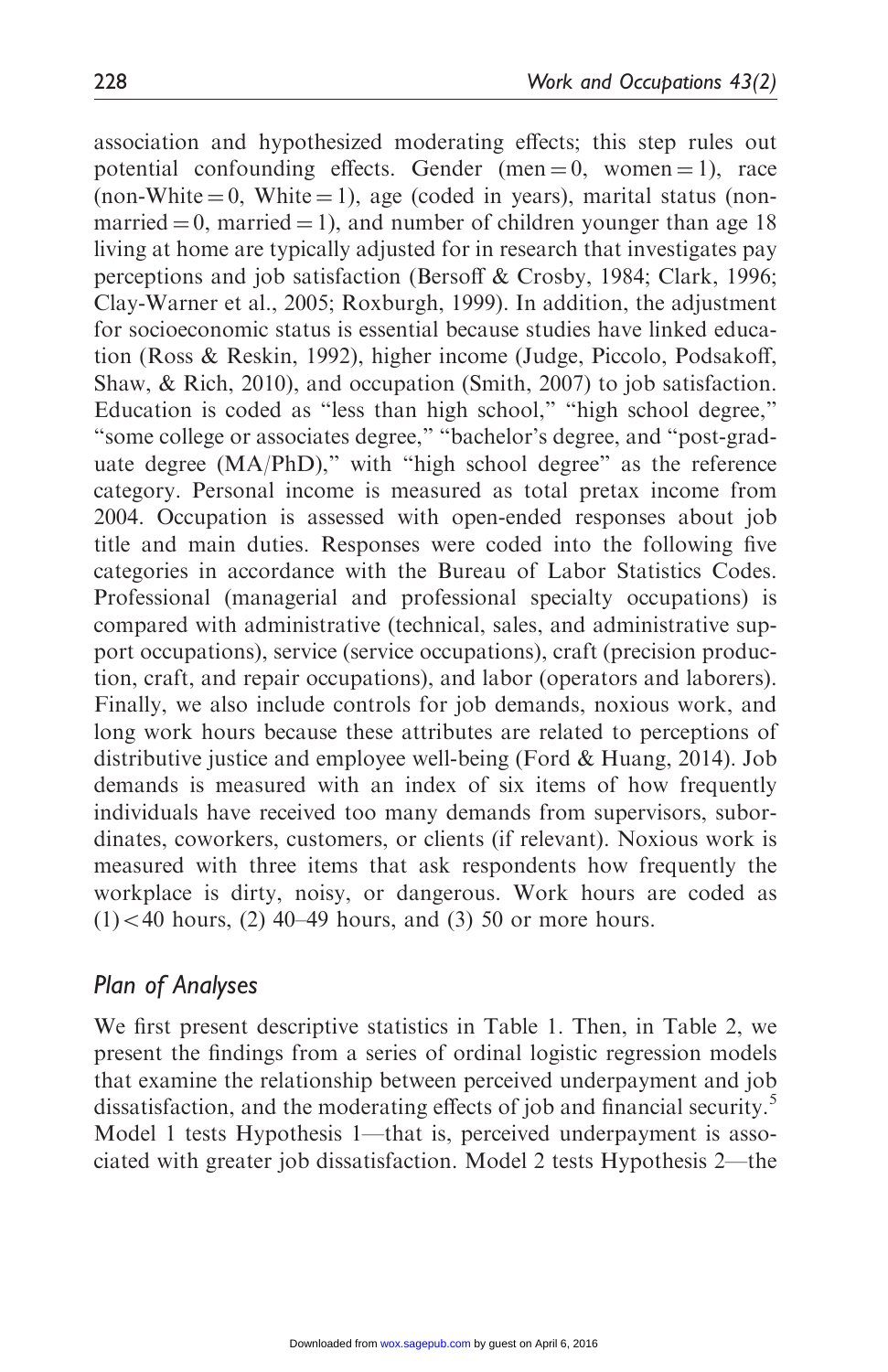|                                | Mean or    |        |                  |
|--------------------------------|------------|--------|------------------|
|                                | proportion | SD     | Range            |
| Job dissatisfaction            |            |        |                  |
| Very much satisfied            | 0.389      |        | $0 - 1$          |
| Quite a bit satisfied          | 0.296      |        | $0 - 1$          |
| Somewhat satisfied             | 0.256      |        | $0 - 1$          |
| Not at all satisfied           | 0.059      |        | $0 - 1$          |
| Perceived underpayment         |            |        |                  |
| Appropriately paid             | 0.415      |        | $0 - 1$          |
| Slightly underpaid             | 0.361      |        | $0 - 1$          |
| Severely underpaid             | 0.224      |        | $0 - 1$          |
| Forms of security              |            |        |                  |
| Low job security               | 0.198      |        | $0 - 1$          |
| High job security              | 0.802      |        | $0 - 1$          |
| Financial security             | 3.115      | 0.745  | $-4$             |
| Occupational sector            |            |        |                  |
| Private sector                 | 0.636      |        | $0 - 1$          |
| Public sector                  | 0.244      |        | $0 - 1$          |
| Nonprofit sector               | 0.120      |        | $0 - 1$          |
| <b>SES</b> controls            |            |        |                  |
| Less than high school          | 0.053      |        | $0 - 1$          |
| High school degree             | 0.278      |        | $0 - 1$          |
| Some college/associates degree | 0.321      |        | $0 - 1$          |
| Bachelor's degree              | 0.212      |        | $0 - 1$          |
| Postgraduate degree            | 0.136      |        | $0 - 1$          |
| Personal income (thousands)    | 41.130     | 35.809 | $1.2 - 400$      |
| Not a professional             | 0.716      |        | $0 - 1$          |
| Professional                   | 0.284      |        | $0 - 1$          |
| Job characteristics controls   |            |        |                  |
| Job authority                  | 0.783      | 1.117  | $0 - 4$          |
| Job autonomy                   | 2.495      | 0.980  | $I - 4$          |
| Job decision latitude          | 3.544      | 0.662  | $-4$             |
| Job demands (standardized)     | 0.040      | 0.808  | $-1.214 - 4.715$ |
| Noxious work                   | 2.492      | 0.841  | $I-4$            |

## Table 1. Unweighted Descriptive Statistics ( $N = 1,498$ ).

(continued)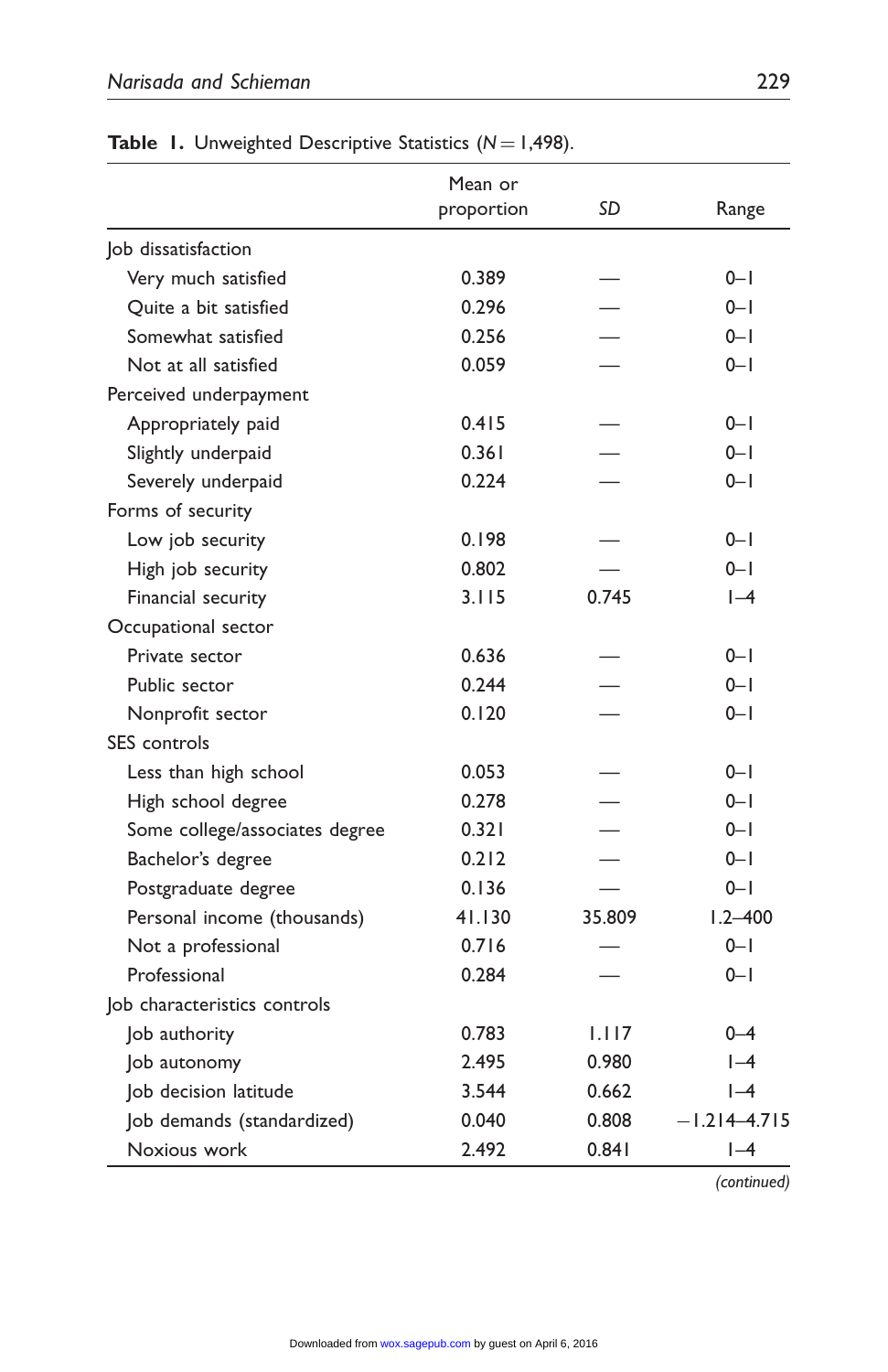|                            | Mean or    |        |           |
|----------------------------|------------|--------|-----------|
|                            | proportion | SD     | Range     |
| Work $<$ 40 hours/week     | 0.246      |        | $0 - 1$   |
| Work 40-49 hours/week      | 0.495      |        | $0 - 1$   |
| Work $50 +$ hours/week     | 0.260      |        | $0 - 1$   |
| Basic demographic controls |            |        |           |
| Female                     | 0.603      |        | $0 - 1$   |
| Age                        | 43.031     | 13.074 | $18 - 94$ |
| White                      | 0.726      |        | $0 - 1$   |
| Married                    | 0.543      |        | $0 - 1$   |
| Children at home           | 0.800      | 1.032  | $0 - 3$   |

#### Table 1. (continued)

moderating effect of job security—by including the Perceived underpayment  $\times$  Job security interaction term. We also test Hypothesis 2A (a comparison of the moderating effects of job authority, autonomy, and decision latitude) by including the following interaction terms: Perceived underpayment Job authority; Perceived underpayment  $\times$  Job autonomy; and Perceived underpayment  $\times$  Job decision latitude (reported in Table A3). We then test Hypothesis 3 in Model 3 of Table 2 with the Perceived underpayment  $\times$  Financial security interaction term. Finally, we test Hypothesis 4 by including the Perceived underpayment  $\times$  Public sector interaction term, net of all control variables, and both job and financial security (reported in Table 3). In all analyses, we center continuous variables prior to creating the interaction terms to reduce multicollinearity (see Mirowsky, 2013).

We estimate our models using STATA 13's *ologit* command with robust standard errors. To facilitate the interpretation of interaction effects, we provide figures that plot the predicted probabilities of reporting "not at all satisfied" and "somewhat satisfied." The predicted probabilities were obtained using the margins command. For the interaction between perceived underpayment and job security, we first ran a model that includes (as one example) the Perceived underpayment  $\times$  Job security interaction term. Then, we obtained the predictive margins of "appropriately paid," "slightly underpaid," and "severely underpaid" at low and high job security, holding other covariates at their mean values.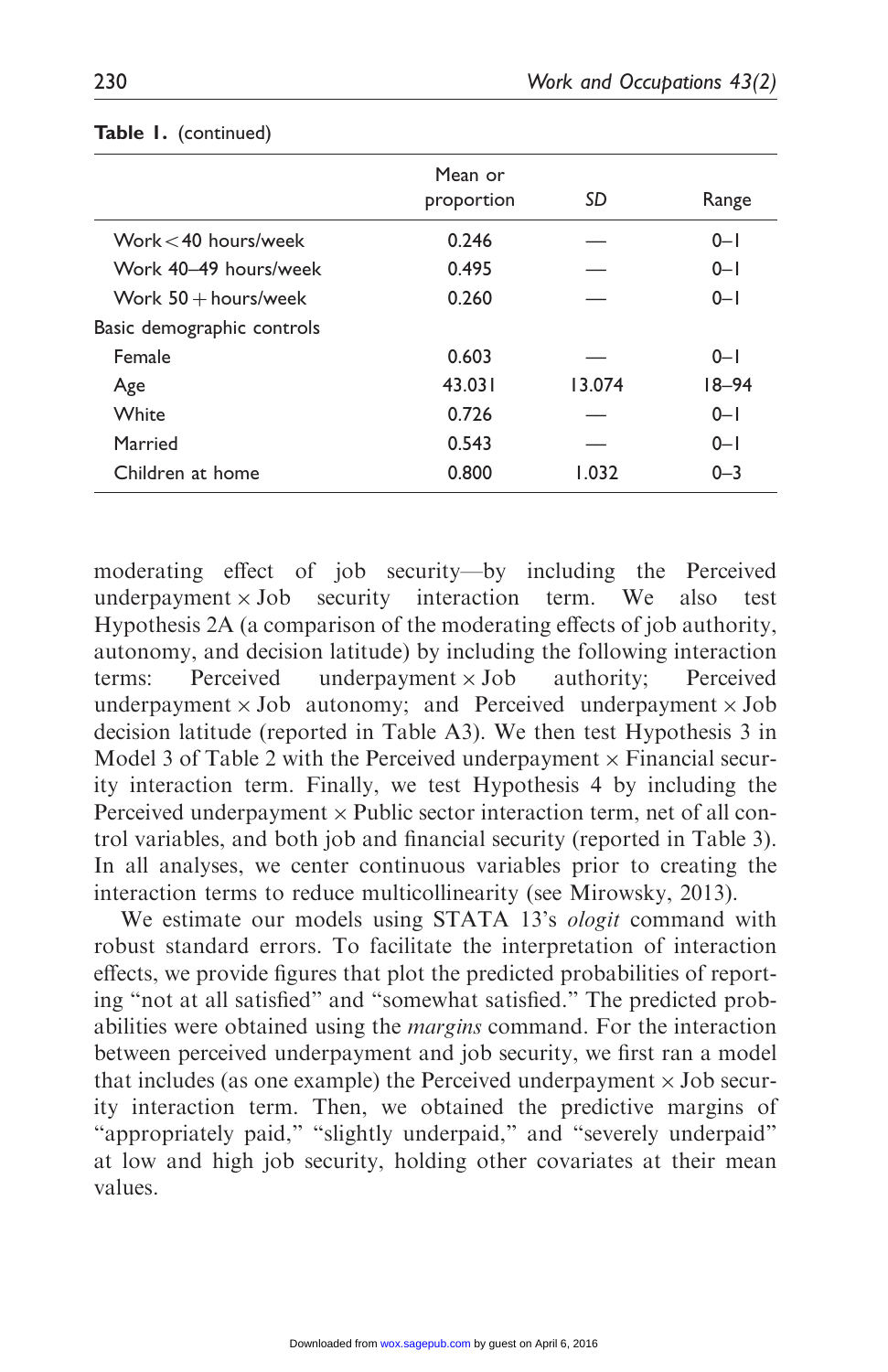|                                                   | Model I                  | Model 2                      | Model 3             |
|---------------------------------------------------|--------------------------|------------------------------|---------------------|
| Perceived underpayment                            |                          |                              |                     |
| Slightly underpaid <sup>a</sup>                   | $.519***$ (.113)         | .549*<br>(.270)              | $.547***$ (.114)    |
| Severely underpaid <sup>a</sup>                   | $1.173***$ (.150)        | $1.961***$ (.320)            | $1.088***$ (.155)   |
| Forms of security                                 |                          |                              |                     |
| ob security                                       | $-.384^{*\!*}$<br>(.129) | $-.158$<br>(.224)            | $-.385**$<br>(.129) |
| Financial security                                | $-.315***(.078)$         | $-.313***$ (.078)            | $-.133$<br>(.121)   |
| Interactions                                      |                          |                              |                     |
| Job security                                      |                          | $-.017$<br>(.295)            |                     |
| $\times$ Slightly underpaid                       |                          |                              |                     |
| Job security<br>$\times$ Severely underpaid       |                          | $-.972**$<br>(.345)          |                     |
| Financial security<br>$\times$ Slightly underpaid |                          |                              | $-.083$<br>(.155)   |
| Financial security<br>$\times$ Severely underpaid |                          |                              | $-.535**$<br>(.184) |
| Occupational sector                               |                          |                              |                     |
| Public <sup>b</sup>                               | $-.713***$ (.126)        | $-.713*** (.126)$            | $-.709*** (.126)$   |
| Nonprofit <sup>b</sup>                            | $-.182$<br>(.169)        | $-.175$<br>(.169)            | $-.187$<br>(.166)   |
| <b>SES</b> controls                               |                          |                              |                     |
| Less than high school <sup>c</sup>                | $-.142$<br>(.274)        | $-.138$<br>(.272)            | $-.162$<br>(.274)   |
| Some college/associates<br>degree <sup>c</sup>    | $.272*$<br>(.136)        | $.274*$<br>(.136)            | $.273*$<br>(.137)   |
| Bachelor's degree <sup>c</sup>                    | $.565***$ (.156)         | $.552***$ (.157)             | .561*** $(.156)$    |
| Postgraduate degree <sup>c</sup>                  | $.564**$<br>(.199)       | .548 <sup>**</sup><br>(.199) | .560**<br>(.198)    |
| Personal income (logged)                          | $.259**$<br>(.088)       | .270**<br>(.088)             | $.257**$<br>(.088)  |
| Professional <sup>d</sup>                         | $-.167$<br>(.132)        | $-.147$<br>(.132)            | $-.153$<br>(.131)   |
| Job characteristics controls                      |                          |                              |                     |
| Job authority                                     | $-.052$<br>(.046)        | $-.054$<br>(.046)            | $-.057$<br>(.046)   |
| Job autonomy                                      | $-.179***(.055)$         | $-.183***(.055)$             | $-.179***(.055)$    |
| Job decision latitude                             | $-.578***(.091)$         | $-.574***$ (.090)            | $-.564***(.091)$    |
| Job demands                                       | $.247***$ (.068)         | .240*** (.068)               | $.247***$ (.068)    |
| Noxious work                                      | .212*** (.063)           | .212** (.063)                | .233*** (.063)      |
| Work 40-49 hours/week <sup>e</sup>                | $-.242$<br>(.127)        | (.128)<br>$-.245$            | $-.244$<br>(.127)   |
| Work $50+$ hours/week <sup>e</sup>                | $-.433**$<br>(.165)      | $-.437**$<br>(.164)          | $-.436**$<br>(.165) |

Table 2. Ordinal Logistic Regression Coefficients Predicting Job Dissatisfaction: Testing the Moderating Functions of Job and Financial Security ( $N = 1,498$ ).

(continued)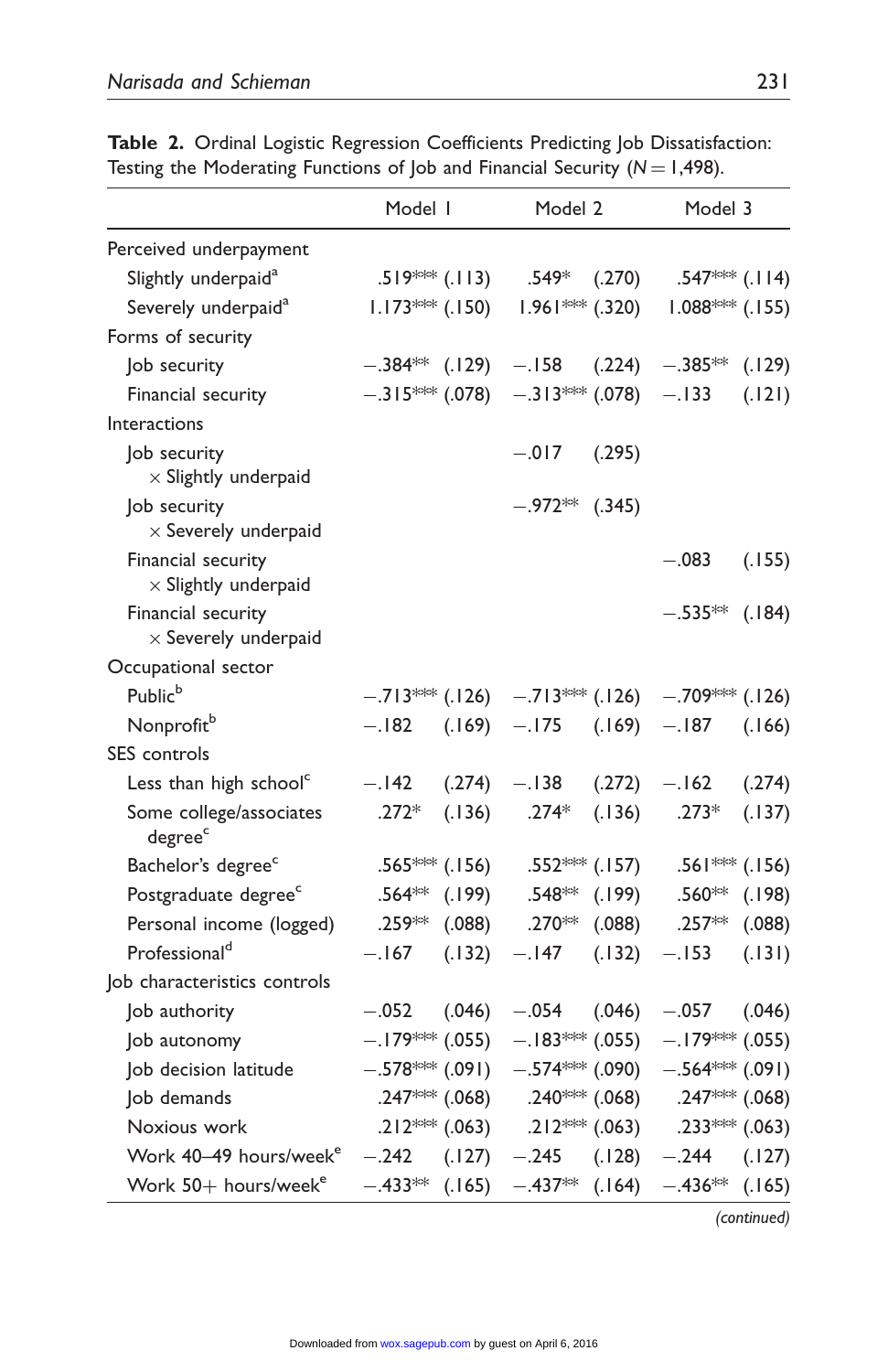|                            | Model I          |        | Model 2 |        | Model 3                           |        |
|----------------------------|------------------|--------|---------|--------|-----------------------------------|--------|
| Basic demographic controls |                  |        |         |        |                                   |        |
| Women                      | $-.097$          | (.112) | $-.086$ |        | $(.112) - .078$                   | (.111) |
| Age                        | $-.019***+.004)$ |        |         |        | $-.019***(.004)$ $-.019***(.004)$ |        |
| White                      | .097             | (.124) | .108    | (.125) | .105                              | (.124) |
| Married                    | $-.183$          | (.107) | $-.193$ | (.107) | $-.185$                           | (.107) |
| Children at home           | $-.047$          | (.053) | $-.046$ | (.053) | $-.047$                           | (.053) |
| Cut <sub>l</sub>           | $-.716$          |        | $-.519$ |        | $-.678$                           |        |
| Cut <sub>2</sub>           | .740             |        | .940    |        | .783                              |        |
| Cut <sub>3</sub>           | 3.058            |        | 3.295   |        | 3.134                             |        |
| df                         | 24               |        | 26      |        | 26                                |        |
| Wald Chi <sup>2</sup>      | 310.330          |        | 334.590 |        | 334.320                           |        |
| Pseudo $R^2$               | .091             |        | .094    |        | .094                              |        |

#### Table 2. (continued)

Note. Robust standard errors in parentheses.

Compared with paid appropriately; <sup>b</sup>Compared with private sector; <sup>c</sup>Compared with High School degree; <sup>d</sup>Compared with nonprofessionals; <sup>e</sup>Compared with <40 hours/week.  $*p<.05$ ;  $**p<.01$ ;  $**p<.001$  (two-tailed test).

# **Results**

The basic descriptive statistics in Table 1 indicate that 5.9% and 25.6% of workers are "not at all satisfied" and "somewhat satisfied" with their jobs, respectively; 58.5% report being either slightly or severely underpaid; 19.8% report low perceived job security; the mean financial security score is 3.115; and 24.4% are employed in the public sector. We also describe gender, race, and education differences in perceived underpayment, job security, financial security, and occupational sector in Table A2.

In the multivariate analyses, Model 1 of Table 2 shows that workers who feel slightly or severely underpaid are more likely to be dissatisfied with their jobs compared with those who are paid appropriately, net of socioeconomic status, job characteristics, and basic control variables—this pattern supports Hypothesis 1. Workers with more job security and financial security, and those in public sector jobs, are less dissatisfied with their jobs than their respective counterparts.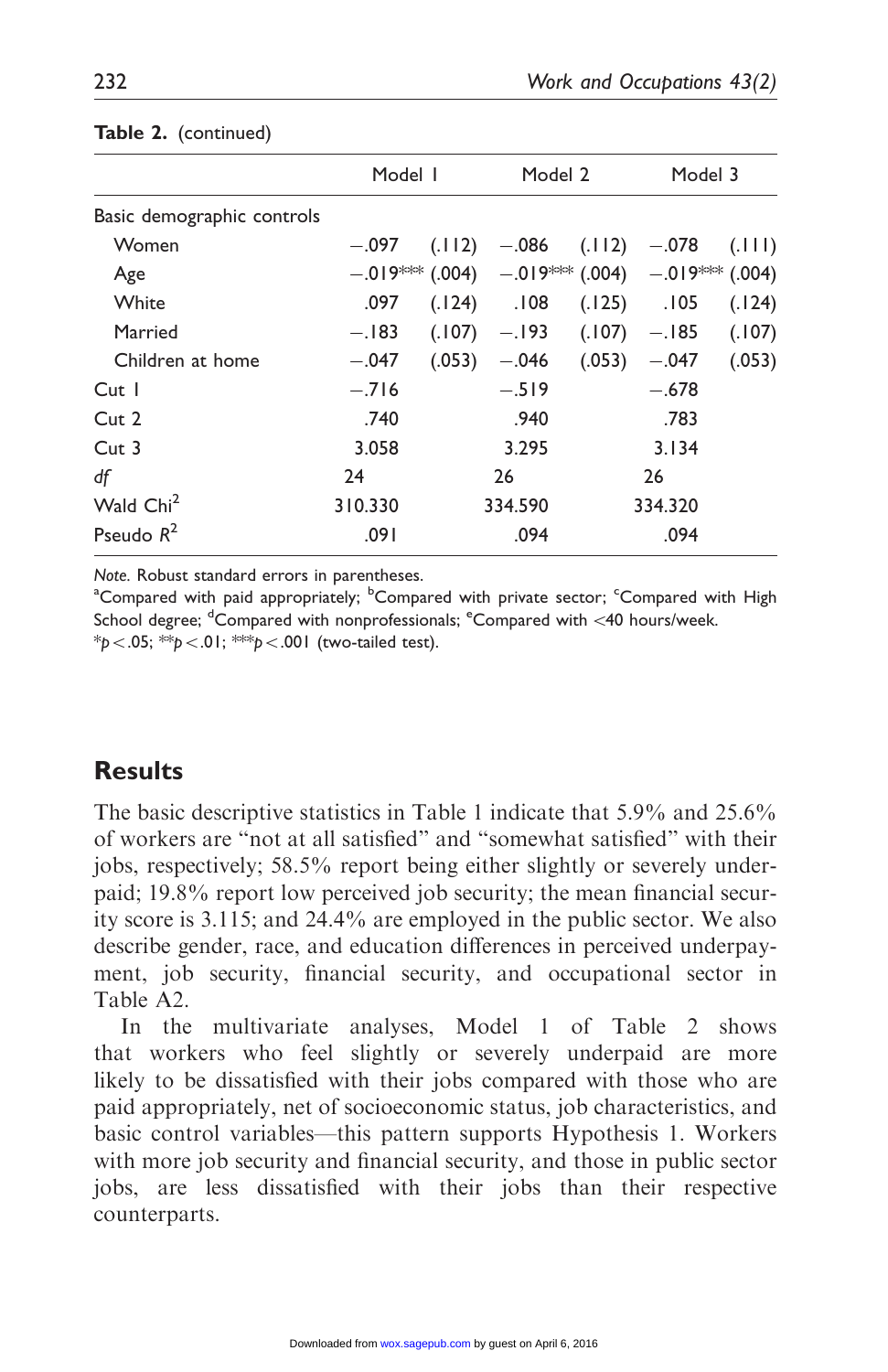| Perceived underpayment                      |                                        |        |
|---------------------------------------------|----------------------------------------|--------|
| Slightly underpaid <sup>a</sup>             | .718***                                | (.138) |
| Severely underpaid <sup>a</sup>             | $1.441***$                             | (.190) |
| Occupational sector                         |                                        |        |
| Public <sup>b</sup>                         | $-.232$                                | (.180) |
| Nonprofit <sup>b</sup>                      | $-.058$                                | (.320) |
| Interactions                                |                                        |        |
| Public $\times$ Slightly underpaid          | $-.639*$                               | (.266) |
| Public $\times$ Severely underpaid          | –1.039***                              | (.324) |
| Nonprofit $\times$ Slightly underpaid       | $-.442$                                | (.391) |
| Nonprofit $\times$ Severely underpaid       | .068                                   | (.456) |
| Forms of security                           |                                        |        |
| Job security                                | $-.390^{**}$                           | (.130) |
| Financial security                          | $-.312***$                             | (.078) |
| <b>SES</b> controls                         |                                        |        |
| Less than high school <sup>c</sup>          | $-.172$                                | (.274) |
| Some college/associates degree <sup>c</sup> | .253                                   | (.137) |
| Bachelor's degree <sup>c</sup>              | .571***                                | (.156) |
| Postgraduate degree <sup>c</sup>            | .577**                                 | (.199) |
| Personal income (logged)                    | .261**                                 | (.089) |
| Professional <sup>d</sup>                   | $-.175$                                | (.131) |
| Job characteristics controls                |                                        |        |
| Job authority                               | $-.054$                                | (.047) |
| Job autonomy                                | –.189***                               | (.055) |
| Job decision latitude                       | $-.563^{*\!\bowtie\!\bowtie\!\bowtie}$ | (.091) |
| Job demands                                 | $.235***$                              | (.070) |
| Noxious work                                | $.212***$                              | (.063) |
| Work 40–49 hours/week <sup>e</sup>          | $-.243$                                | (.127) |
| Work $50+$ hours/week <sup>e</sup>          | $-.375*$                               | (.166) |
| Basic demographic controls                  |                                        |        |
| Women                                       | $-.082$                                | (.112) |
| Age                                         | $-.019***$                             | (.004) |
| White                                       | .088                                   | (.124) |
| Married                                     | $-.180$                                | (.107) |

Table 3. Ordinal Logistic Regression Coefficients Predicting Job Dissatisfaction: Testing the Moderating Function of Public Sector Employment ( $N = 1,498$ ).

(continued)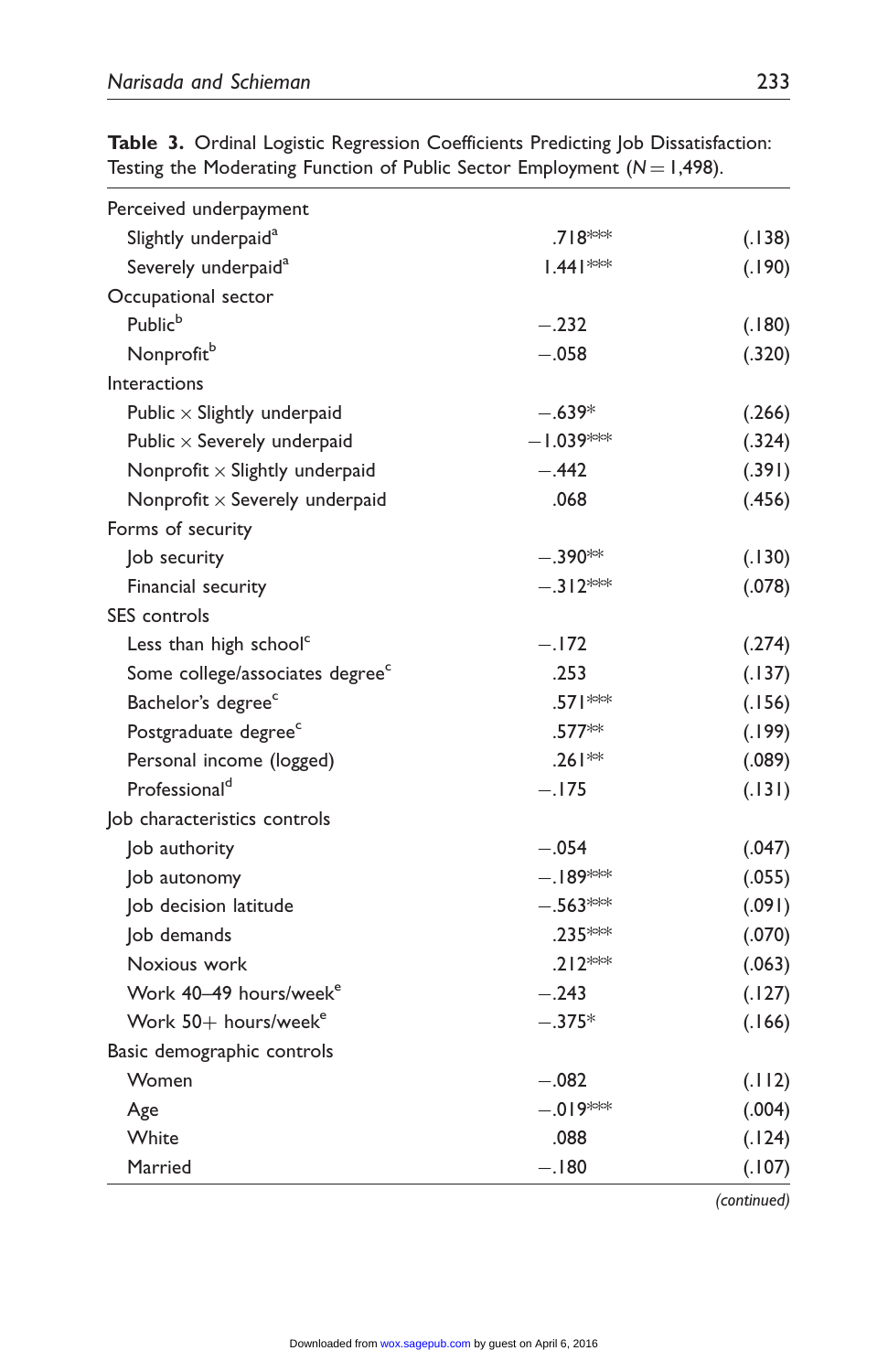| Children at home      | $-.047$ | (.053) |
|-----------------------|---------|--------|
| Cut I                 | $-.594$ |        |
| Cut 2                 | .873    |        |
| Cut 3                 | 3.222   |        |
| df                    | 28      |        |
| Wald Chi <sup>2</sup> | 327.390 |        |
| Pseudo $R^2$          | .095    |        |
|                       |         |        |

#### Table 3. (continued)

Note. Robust standard errors in parentheses.

Compared with paid appropriately; <sup>b</sup>Compared with private sector; <sup>c</sup>Compared with High School degree; <sup>d</sup>Compared with nonprofessionals; <sup>e</sup>Compared with <40 hours/week.  $*p<.05$ ;  $*p<.01$ ;  $**p<.001$  (two-tailed test).

Model 2 demonstrates that perceived job security functions as a protective resource by weakening the positive relationship between underpayment and job dissatisfaction—especially at the more severe level of underpayment. Figure 1(a) and (b) illustrates this interaction effect, showing the predicted probabilities of reporting "not at all satisfied" and "somewhat satisfied" (respectively) based on estimates for individuals with low versus high levels of job security. Perceived underpayment is associated with an increased risk of job dissatisfaction—but that relationship is weaker among those with more job security. Finally, to compare the moderating effects of job security with other job attributes, we performed ancillary tests of interaction effects of job authority, autonomy, and decision latitude. No statistically significant interaction effects were found (see Table A3). Collectively, these patterns support Hypotheses 2 and 2A.

The tests for financial security as a moderator are remarkably similar to those observed for job security. Model 3 of Table 2 shows that the positive relationship between severe underpayment and job dissatisfaction is weaker among those with greater financial security. As Figure 2(a) and (b) illustrates, the probability that workers are "not at all satisfied" or "somewhat satisfied" with their jobs increases across levels of perceived underpayment—and, importantly, that pattern is significantly weaker among individuals with more financial security. These findings support Hypothesis 3. It is also noteworthy that the interaction between perceived underpayment and financial security remains statistically significant even net of income. Financial security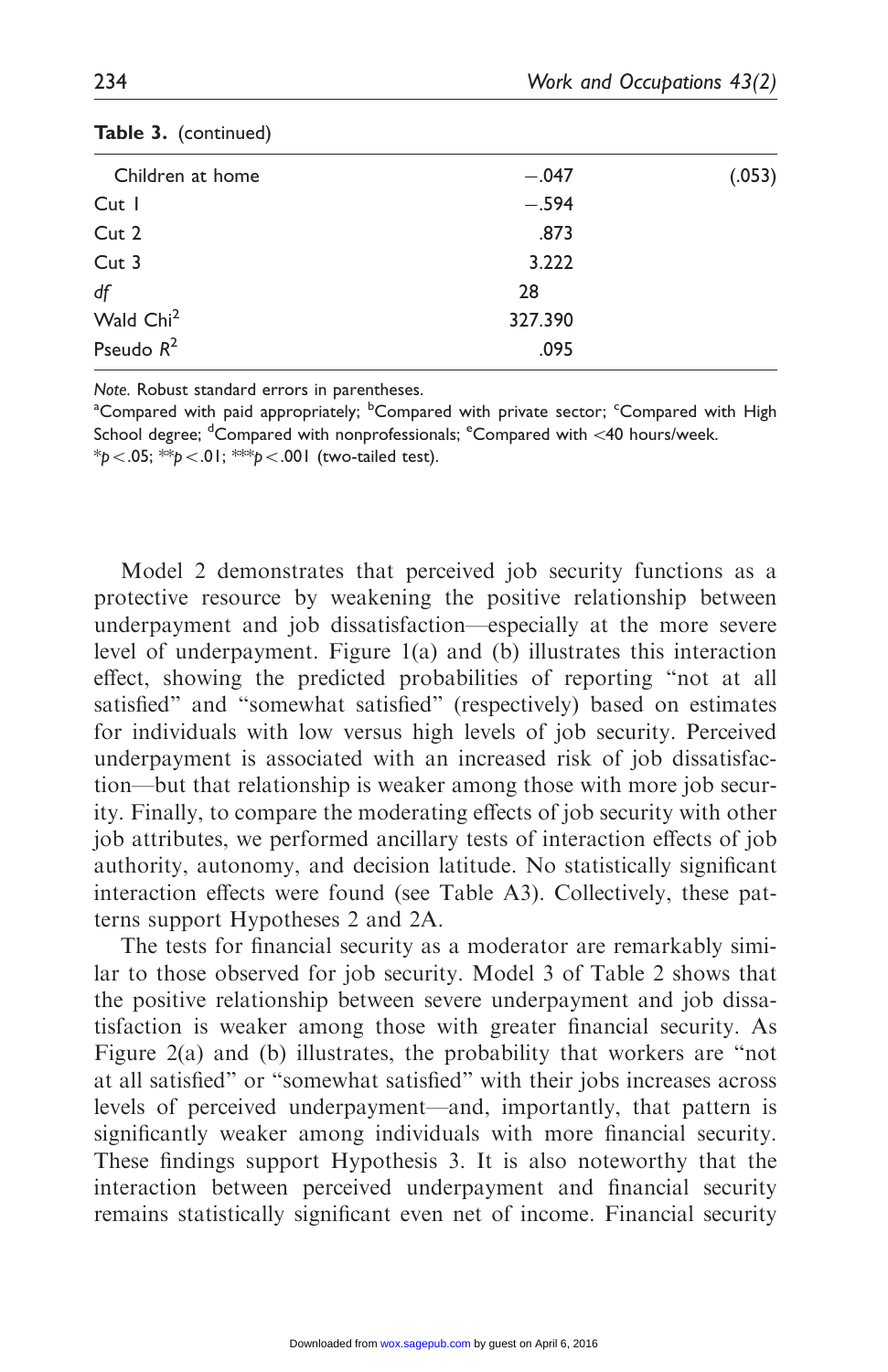

Figure 1. Perceived underpayment and job dissatisfaction by job security: (a) "not at all satisfied" and (b) "somewhat satisfied".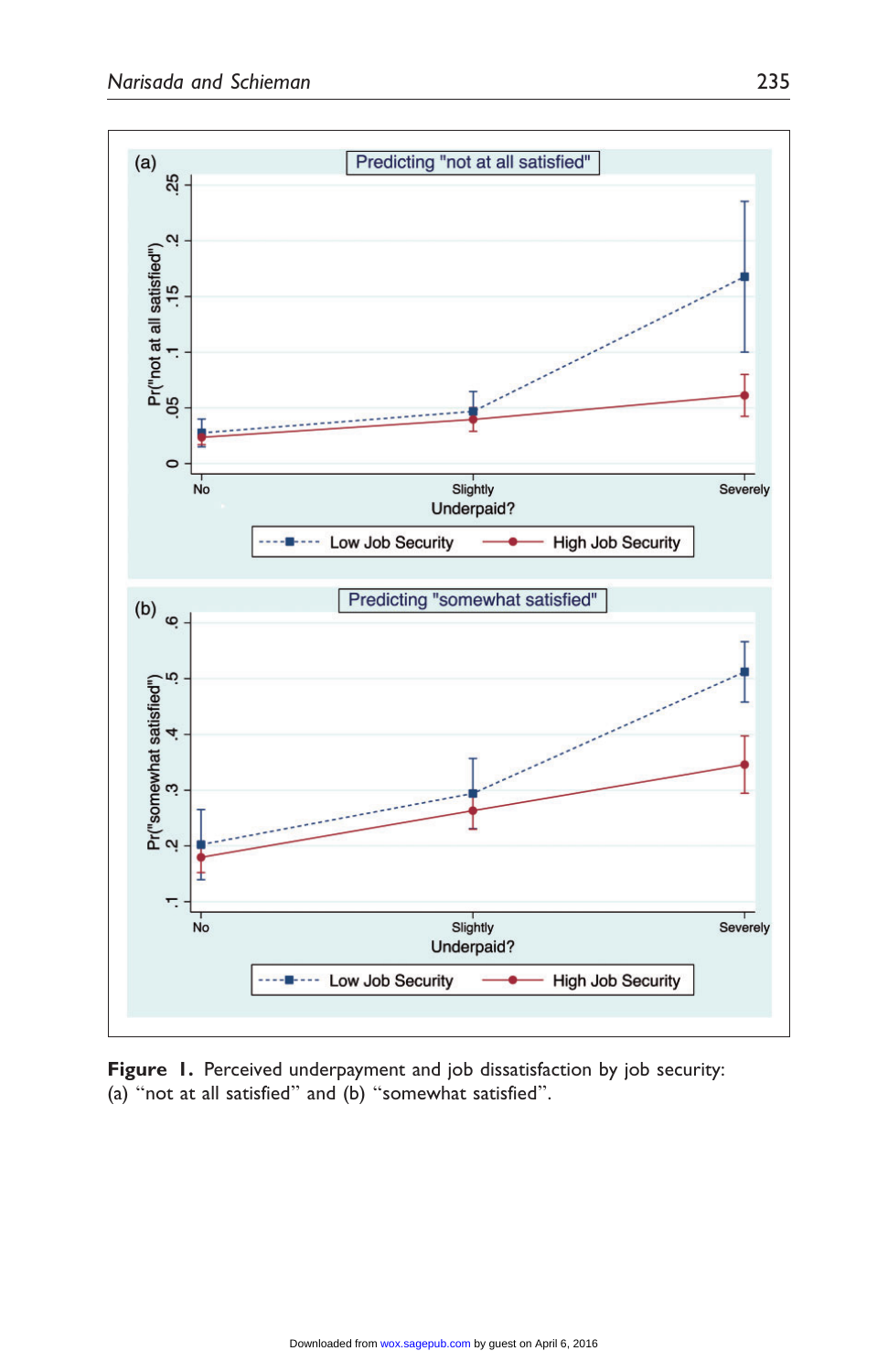

Figure 2. Perceived underpayment and job dissatisfaction by financial security: (a) "not at all satisfied" and (b) "somewhat satisfied".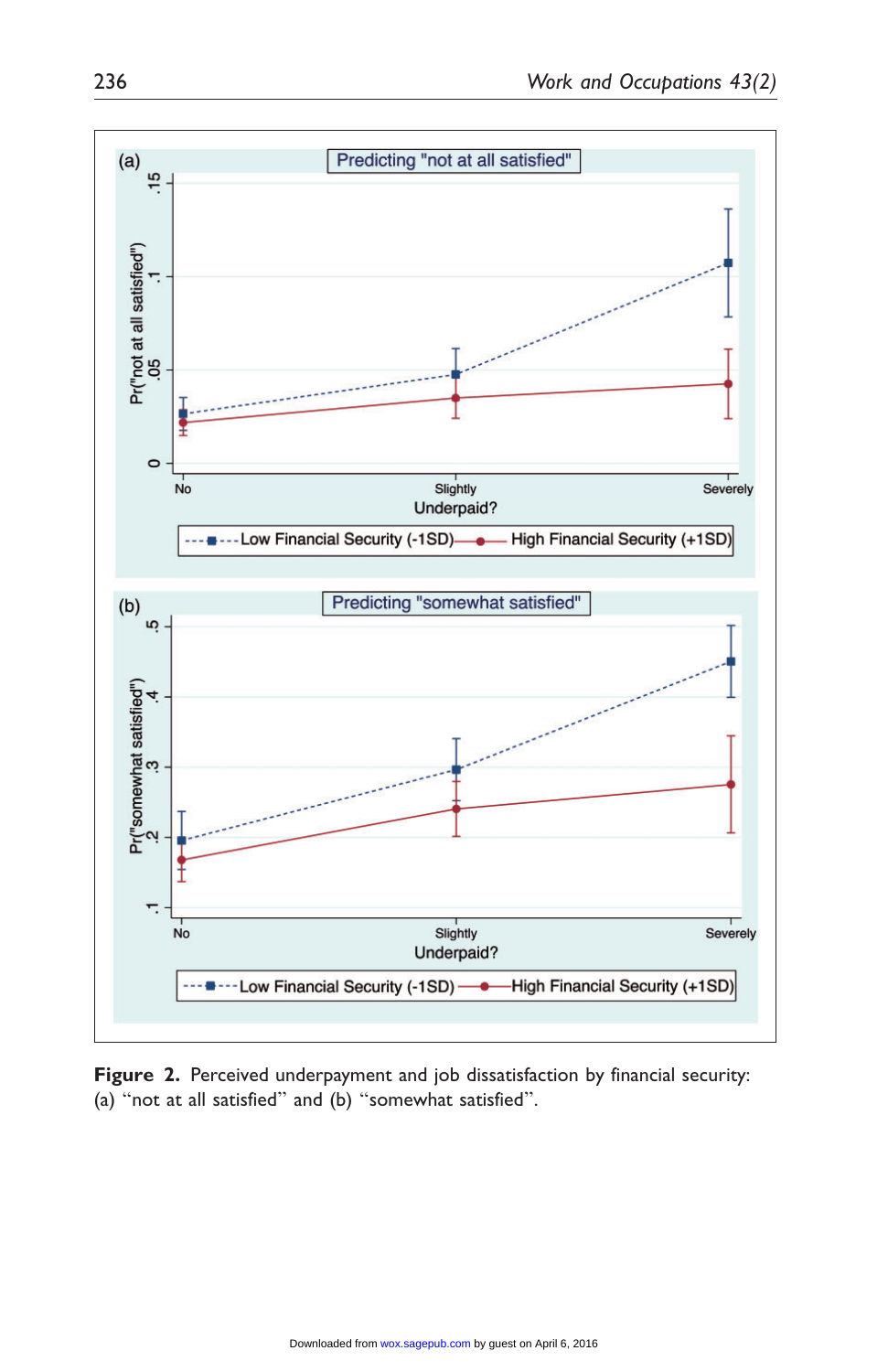appears to be a protective resource above and beyond its link to income.

In a supplemental section of our analyses, we test hypotheses about public sector employment as another moderator. Table 3 indicates that the positive association between slight or severe underpayment and the risk of job dissatisfaction is weaker among workers in public sector jobs compared with those in the for-profit sector. The interaction coefficients hold stable even after we adjust for perceived job and financial security. That is, the moderating effect of public sector employment is not attributable to sector differences in job or financial security.<sup>6</sup> Figures  $3(a)$ and (b) illustrates these patterns: The probability of reporting "not at all satisfied" or "somewhat satisfied" increases across levels of perceived underpayment for workers in the public and nonprofit sectors—but that association is flat among workers in the public sector. Taken together, we observe partial support for Hypothesis 4.<sup>7</sup>

# **Discussion**

Theories about distributive justice suggest that people who feel underpaid should also be more dissatisfied with their jobs. Is that true? Our findings indicate that the answer depends on experienced security. Based on an analysis of a national sample of American workers, we first confirm a positive association between perceived underpayment and job dissatisfaction. We then elaborate on that association in three novel ways. First, we document that two salient aspects of security—job and financial security—function as modifiers. Second, we demonstrate the unique moderating potency of job security by comparing it with other kinds of job-related resources like authority, autonomy, and decision latitude. Third, we document that the association between perceived underpayment and job dissatisfaction is weaker for workers in the public sector compared with those in the private sector.

In support of Hypothesis 1, we observe that those who feel slightly or severely underpaid are more dissatisfied with their jobs compared with those who feel paid appropriately, net of socioeconomic status, job conditions, and demographic controls. However, consistent with Hypotheses 2 and 3, we document that perceived underpayment is less closely coupled with feelings of dissatisfaction for workers who report greater security in their jobs and their financial circumstances. We found it especially noteworthy that the observed patterns of job and financial security as moderators were so highly similar. This effort to uncover conditional effects represents an elaboration of a long-standing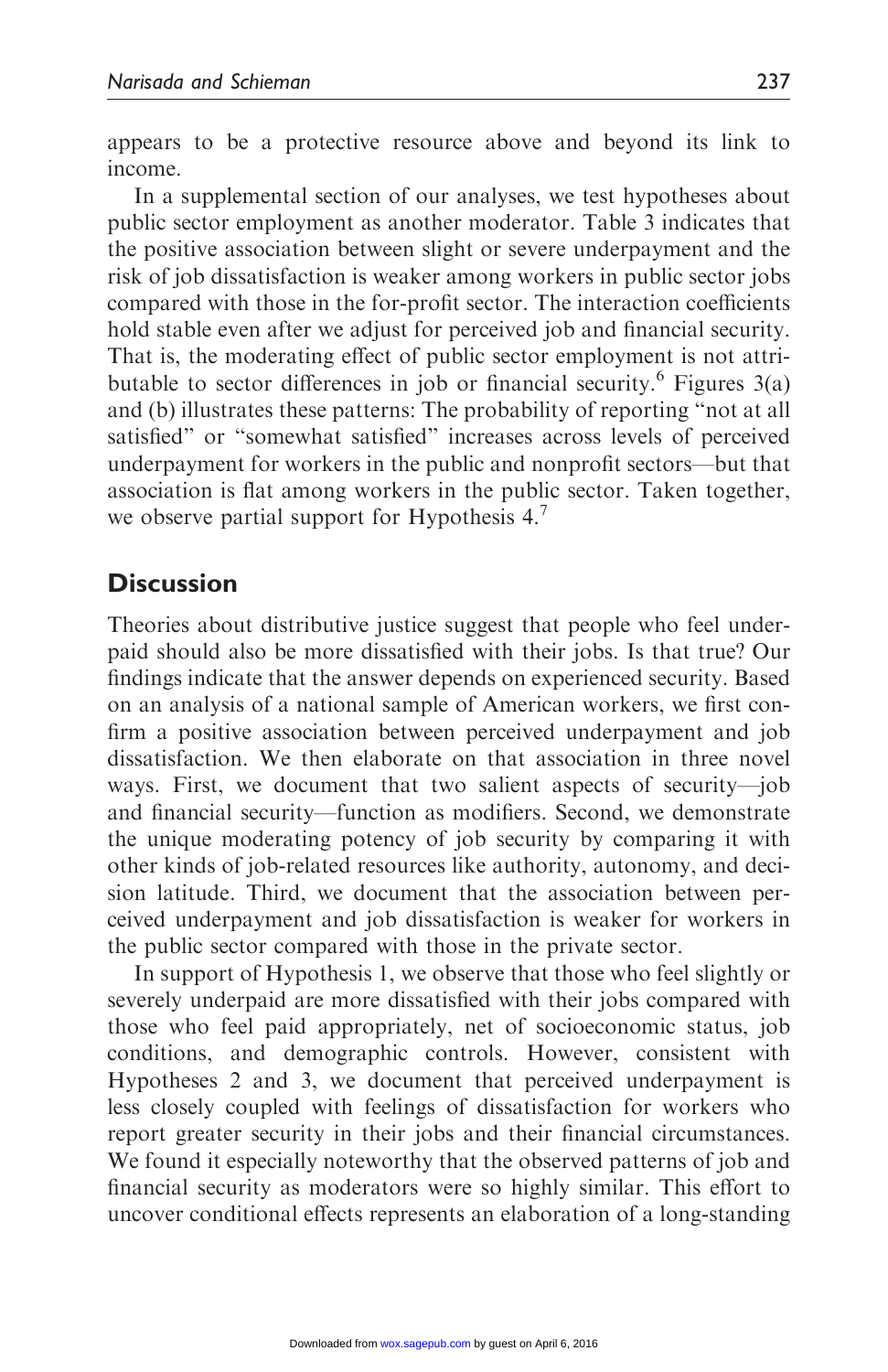

Figure 3. Perceived underpayment and job dissatisfaction by occupational sector: (a) "not at all satisfied" and (b) "somewhat satisfied".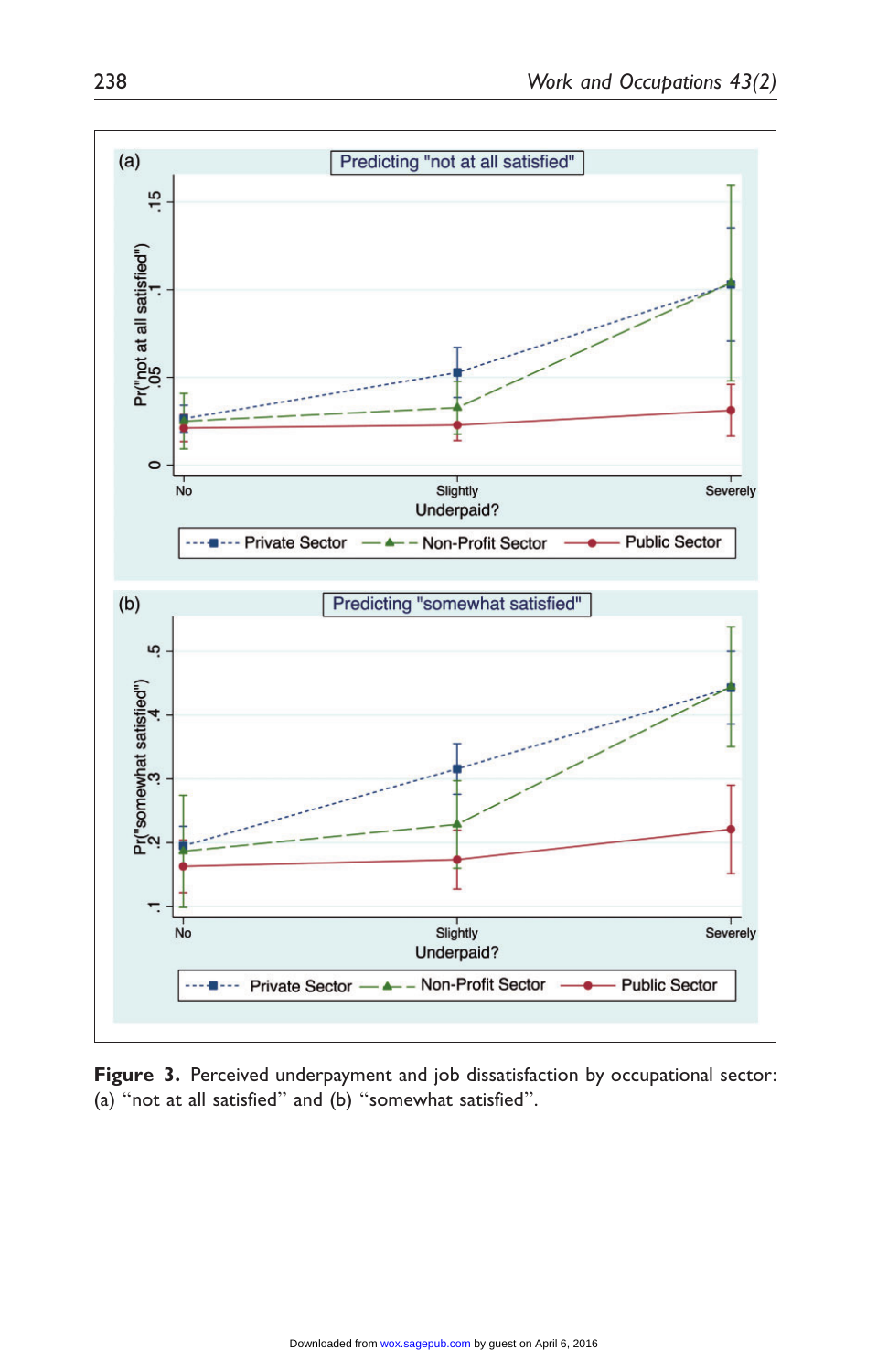claim in equity research that perceived underpayment is associated with feelings of dissatisfaction (Adams, 1965). While some scholars like Hegtvedt (2006) have made a compelling theoretical case for situational factors as effect modifiers, we could not locate prior research that has adequately tested for situational modifiers in a population-based sample. In our study, we have sought to fill that void by utilizing a national sample of American workers and by identifying forms of security as protective resources.

As a further extension to prior theorizing and empirical work, we also investigated whether job security differs from other job resources as a moderator. With Maslow's ideas about hierarchy of needs as a guiding framework, we hypothesized that job security should function as a more potent moderator in comparison to resources related to job control (Hypothesis 2A). Our results demonstrate that only job security functions as a moderator. These findings demonstrate that not all job resources are equivalent as moderators in the association between perceived underpayment and job dissatisfaction—and, more importantly, job security is an especially potent attribute.

Finally, we examined whether public sector employment—which has been characterized by relatively higher levels of job and financial security (compared with private sector employment)—moderates the association between perceived underpayment and job dissatisfaction. We found that perceived underpayment is less closely coupled with job dissatisfaction for public sector workers compared with private sector workers. Importantly, the patterns parallel the moderating effects of job security and financial security. However, while we expected these patterns to be partly attributable to sector differences in job and financial security, we observed that the interaction effect held even after we accounted for job and financial security. Our findings therefore demonstrate only partial support for Hypothesis 4.

# Conclusion

The main contribution of our study is the identification of job and financial security as situational factors that modify the association between perceived underpayment and job dissatisfaction. Future research might extend beyond this to consider whether job and financial security function as modifiers for other indicators of well-being. For instance, early research by Homans (1961) indicates that perceived underpayment is not only associated with more dissatisfaction but should also be associated with more anger. Recent studies also indicate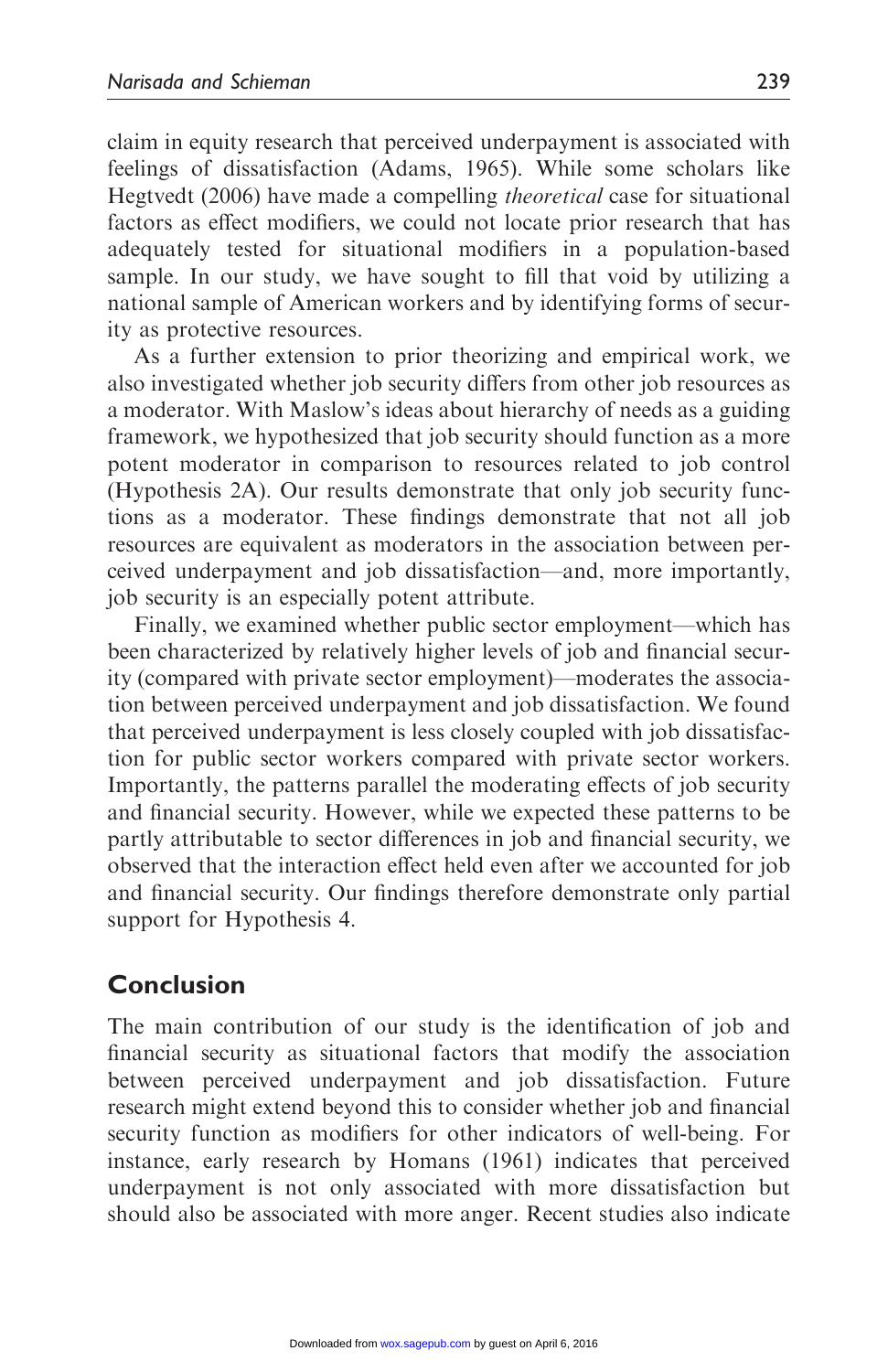that perceived underpayment is associated with physical health problems (Schunk et al., 2015). One question for future research is: Do the moderating functions of job security and financial security generalize across outcomes like anger and physical health? With regard to anger, it would be theoretically valuable (on several levels) to distinguish between feelings of anger and expressions of anger as individuals in disadvantaged positions may feel anger but not express it (Cropanzano, Stein, & Nadisic, 2011; Hegtvedt & Parris, 2014). In addition, future studies should continue to explore situational factors in the association between perceived underpayment and well-being with population-based samples. Research in this area has largely utilized experiments or focused on samples within particular organizations. While those studies provide invaluable insights, the use of populationbased samples will allow generalizations across a wider range of socioeconomic statuses, work conditions, occupations, and sectors. Alongside population-based designs, we encourage mixed-method approaches to replicate and extend the early vignette-based designs that discovered social determinants of perceptions about distributive justice and fairness judgments (e.g., Alves & Rossi, 1978; Jasso & Rossi, 1978).

We have sought to make theoretical contributions by integrating the JD-R model with Maslow's ideas about the hierarchy of needs to understand why particular job demands interact with particular job resources. Proponents of the JD-R model (see for example, Schaufeli & Taris, 2014) have claimed that the integration of additional theoretical frameworks to the JD-R model can help us understand why particular demands interact with particular resources. We hypothesized that job security—as an indicator of a basic human safety need—should function as a more potent protective resource than job authority, autonomy, or decision latitude, which may represent higher needs of esteem and self-actualization. Our findings reveal that for workers who feel severely underpaid, the prepotency of security might be elevated over needs related to job control. Scholars working in the parameters of the JD-R model have documented how job resources can buffer the negative effects of job demands on employee well-being. However, there has been little theoretical development on the reasons why, given a particular demand, some job resources function as moderators while others do not. Ideas from Maslow's theory might provide some preliminary insights that help address the deficit. Future work might attempt to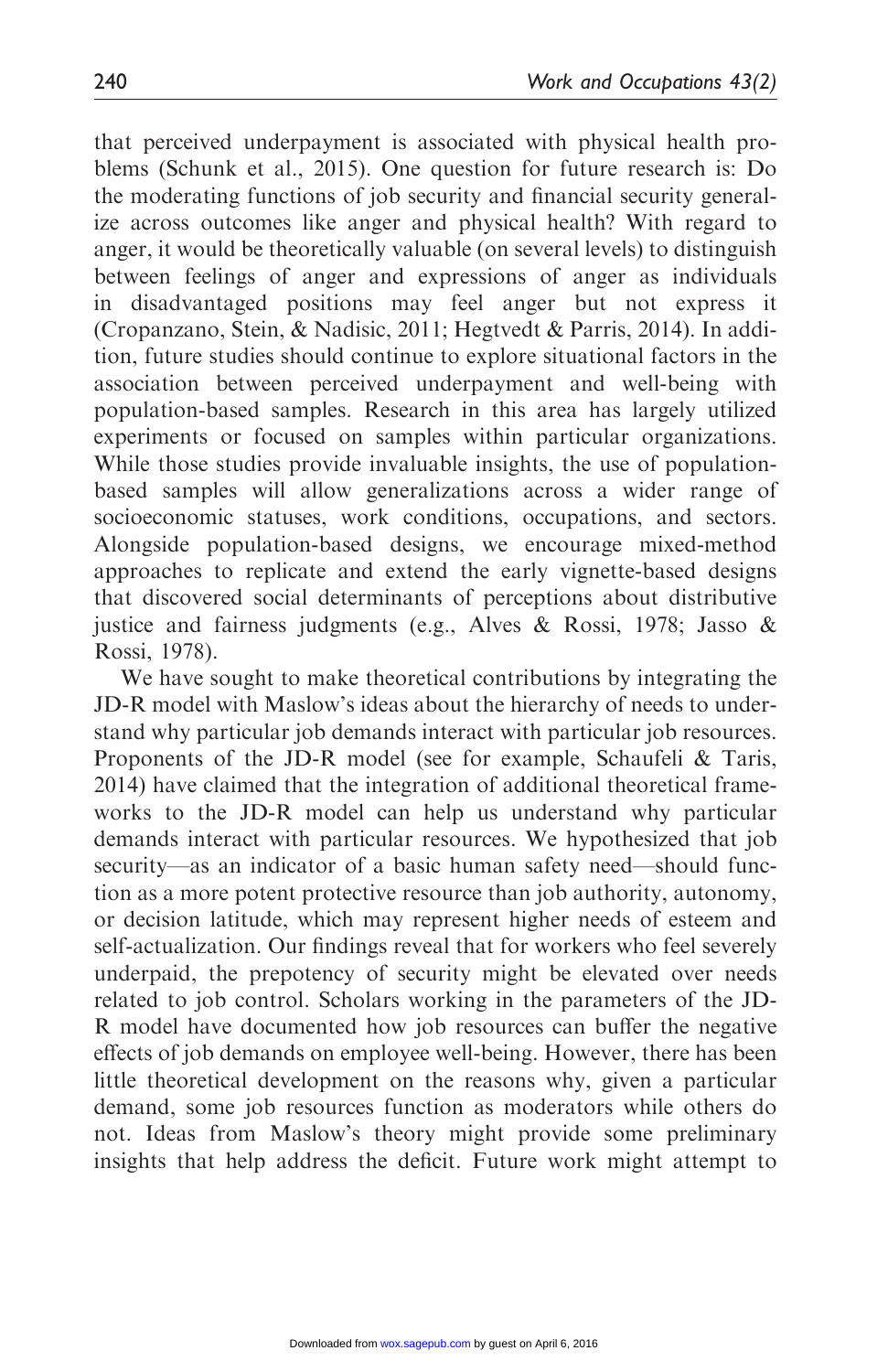build upon the integration of the JD-R and Maslow's theory to describe a hierarchy of job resources as a way to better understand the interaction of particular demands and resources.

While our data are admittedly limited in terms of a capacity to explain why perceived underpayment is less closely coupled with job dissatisfaction for public sector workers, we have sought to provide an initial test of the claim that some structural arrangements that might reflect greater security or provide alternative rewards, in turn, offer protection against feelings of underreward. The fact that the moderating effect of employment in the public sector remains even after adjustment for perceptions of job security and financial security would seem to indicate that some other protective features might characterize public sector employment. Additional inquiry could consider the relevance of occupational differences in unionization, the provision of benefits, and individual differences in expectations and job values as additional explanations.

A few other study limitations deserve mention. First, job dissatisfaction was assessed with a single-item measure. Here we wish to underscore that other recently published studies have used single items—and, as discussed earlier, reviews of job satisfaction measures show that single-item measures correlate highly on more complex scales (Clark, 1998) and have adequate levels of reliability (Wanous et al., 1997). Another limitation pertains to our measure of perceived underpayment. The question asks individuals to evaluate their pay but does not situate pay in a context with qualifiers like "in comparison to your coworkers" or "in comparison to others who do the type of job you do." Thus, we are not able to determine from our measure to whom individuals compared their pay. Previous research indicates that workers tend to compare themselves to coworkers and others in the same occupation to evaluate their pay (Bygren, 2004; Clark & Senik, 2010). We assume that similar reference groups have been used by the workers in our sample, but this remains a speculation. Further, we have taken the recognition of "slightly" or "severely underpaid" to reflect perceived injustice, but it is also possible that the responses reflect the perception that the respondents are not receiving what they feel they deserve or want. Thus, the measure potentially confounds respondents' concerns about justice and self-interest. As a defense, however, we question whether we would have observed the patterns in our findings if the measure were related to self-interest.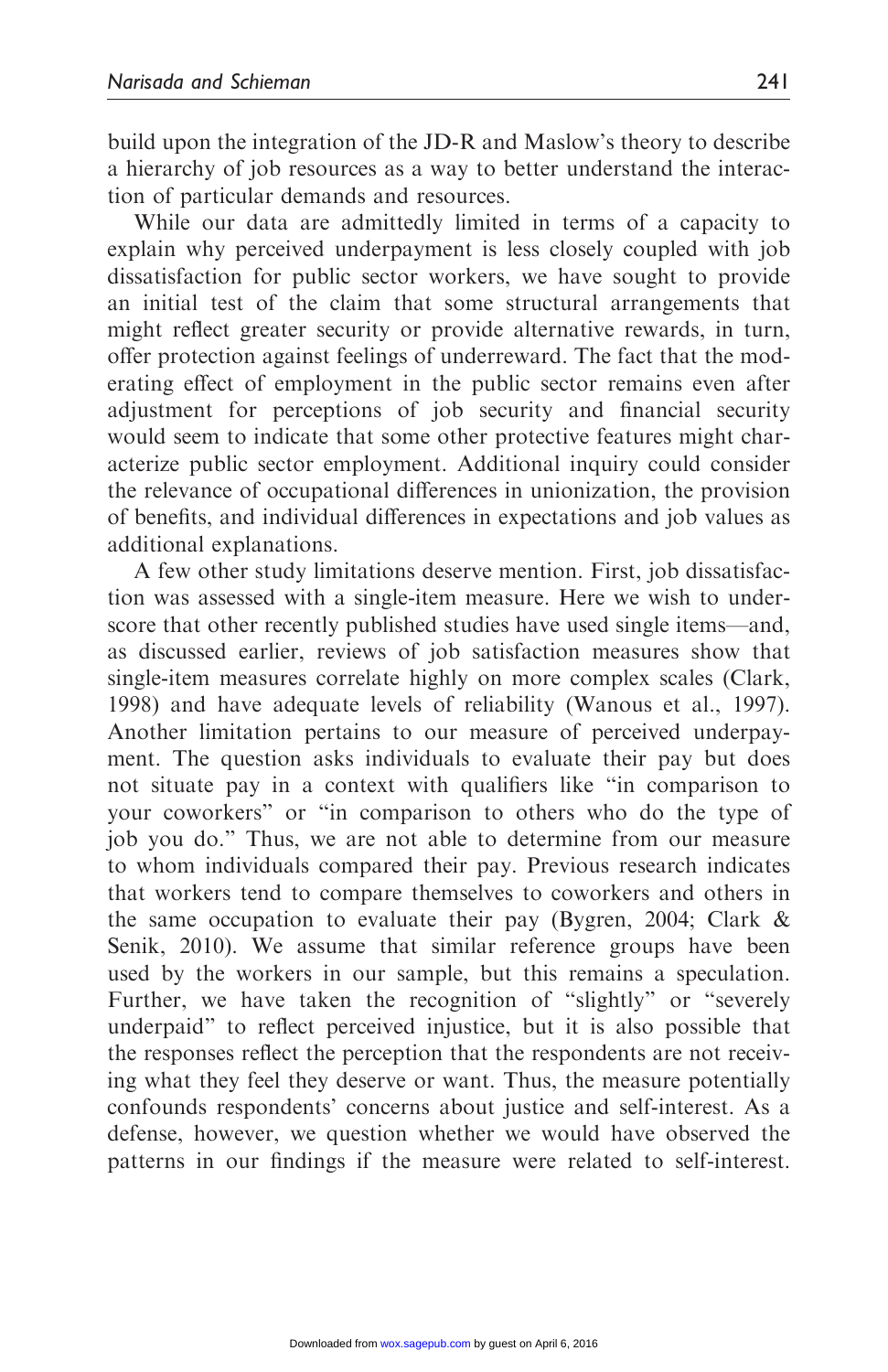For instance, would job security and financial security provide protective functions to those who feel that they are not getting what they want? Future research might examine social and economic differences in the relationship between under- versus overpayment and fairness judgments (or "just deserts").

Finally, we also acknowledge that our interpretations are constrained by the fact that these analyses are based on cross-sectional data. Thus, the causal directions of the results are not clear. Based on classic formulations in equity theory and literature reviews about pay evaluations (Adams, 1965; Hegtvedt, 2006), we articulated the focal association as follows: "Perceived underpayment predicts job dissatisfaction—and this depends on levels and types of security." While it is possible that some aspect of causality flows in alternative directions, the theory behind the hypothesized moderators makes intuitive sense: Feeling underpaid should "hurt less" when people feel more secure in highly salient domains. The use of cross-sectional data does not diminish the importance of the observation that the relationship between perceived underpayment and job dissatisfaction is not the same across individuals who differ in job security, financial security, and occupational sector. Nonetheless, efforts to collect longitudinal data to address these issues are essential; our observations should therefore be viewed as a baseline foundation. The complex interplay among feelings of underpayment, dissatisfaction, other emotions, and behavioral responses over time remains ripe terrain for future inquiry.

# Appendix

|                         | 2005 WSH | <b>2002 NSCW</b> |
|-------------------------|----------|------------------|
| High school (%)         | 28       | 23               |
| Bachelor's degree (%)   | 21       | 25               |
| Postgraduate degree (%) | 13       | $\overline{14}$  |
| Women (%)               | 60       | 57               |
| Married (%)             | 54       | 58               |
| White (%)               | 73       | 80               |
| Age (mean)              | 43       | 42               |
|                         |          |                  |

Table A1. Sample Comparisons Between the 2005 WSH and the 2002 NSCW.

Note. These reported comparisons exclude self-employed individuals. WSH = Work, Stress, and Health Study;  $NSCW =$  National Study of the Changing Workforce.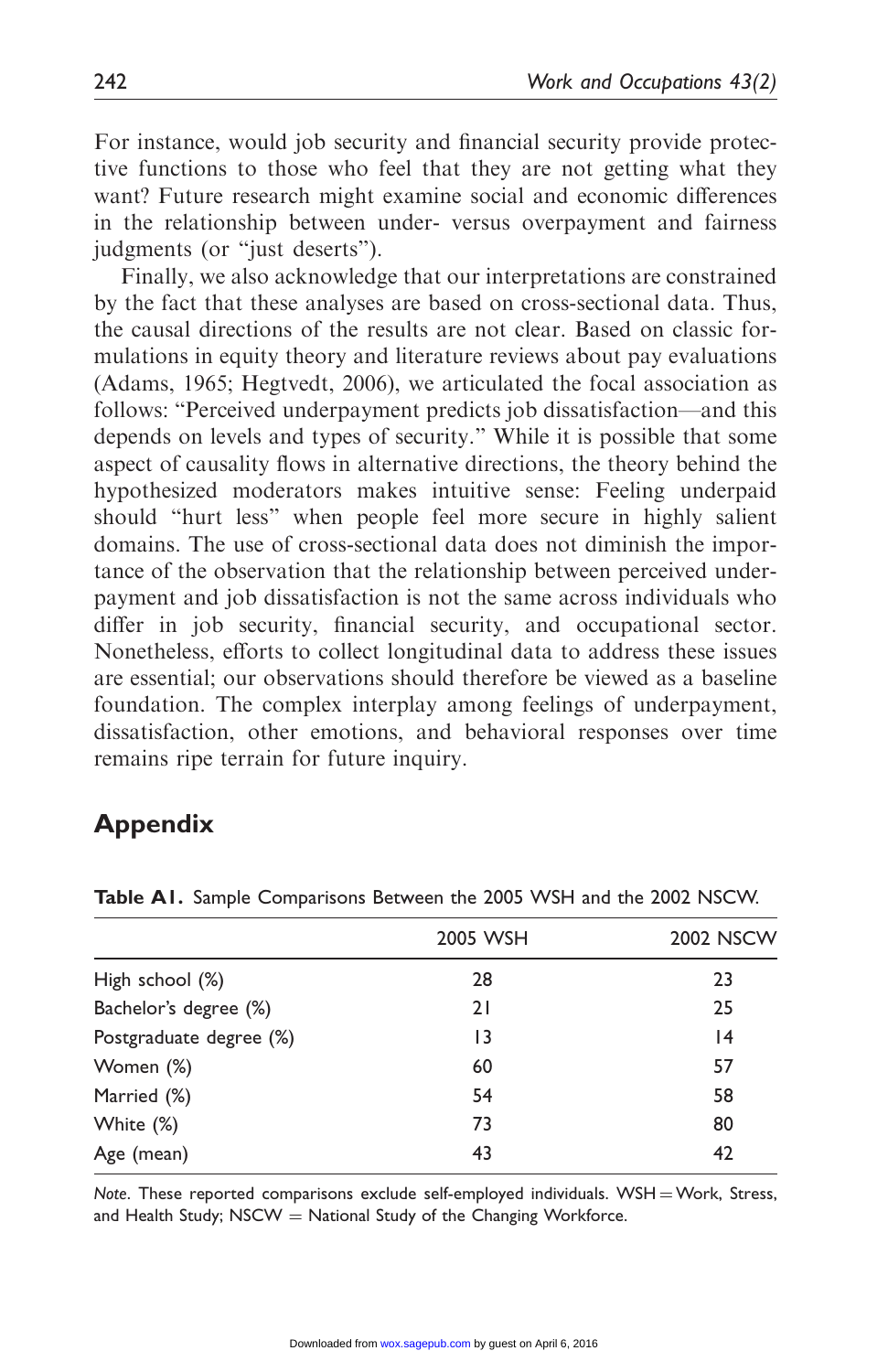| Education ( $N = 1,498$ )                                                                                                                                                                                                                                                                                |                         |                 |              |               |                 |                |                 |                  |              |
|----------------------------------------------------------------------------------------------------------------------------------------------------------------------------------------------------------------------------------------------------------------------------------------------------------|-------------------------|-----------------|--------------|---------------|-----------------|----------------|-----------------|------------------|--------------|
|                                                                                                                                                                                                                                                                                                          | Women                   | Men             | Non-White    | White         | than HS<br>Less | School<br>High | College<br>Some | <b>BA</b> Degree | Postgraduate |
| Perceived underpayment                                                                                                                                                                                                                                                                                   |                         |                 |              |               |                 |                |                 |                  |              |
| Paid appropriately                                                                                                                                                                                                                                                                                       | $.386**$                | 459             | $.337***$    | 445           | 388             | 391            | 447             | 404              | $-419$       |
| Slightly underpaid                                                                                                                                                                                                                                                                                       | 354                     | 370             | 322          | 375           | 375             | 350            | 347             | $\overline{5}$   | 345          |
| Severely underpaid                                                                                                                                                                                                                                                                                       | $259***$                | $\overline{5}$  | $34$   $***$ | $rac{80}{1}$  | 238             | 259            | 206             | 196              | 236          |
| Forms of security                                                                                                                                                                                                                                                                                        |                         |                 |              |               |                 |                |                 |                  |              |
| Low job security                                                                                                                                                                                                                                                                                         | $\frac{88}{1}$          | 212             | 217          | $rac{1}{2}$   | 212             | $\frac{89}{2}$ | 204             | 215              | 167          |
| High job security                                                                                                                                                                                                                                                                                        | $\frac{1}{2}$           | 788             | 783          | $rac{1}{2}$   | 788             | $\overline{a}$ | 796             | 785              | 833          |
| Financial security                                                                                                                                                                                                                                                                                       | $3.01$ i <sup>***</sup> | 3.273           | $2.948***$   | 3.178         | $2.666*$        | 2.982          | 3.013           | $3.334***$       | $3.466***$   |
| Occupational sector                                                                                                                                                                                                                                                                                      |                         |                 |              |               |                 |                |                 |                  |              |
| Private                                                                                                                                                                                                                                                                                                  | $600***$                | $\overline{69}$ | 598          | $-65$         | œ               | 751            | 674             | 596***           | $310***$     |
| Public                                                                                                                                                                                                                                                                                                   | 256                     | 225             | 278          | 231           | .150            | .165           | 216             | 252              | $493***$     |
| Nonprofit                                                                                                                                                                                                                                                                                                | 14***                   | 084             | 124          | $\frac{6}{1}$ | 050             | 084            | $\frac{1}{1}$   | $\overline{5}$   | $-197*$      |
| Note. Numbers indicate proportions except for those in the financial security row, which indicates means. The comparison group for education is High<br>School. Means/proportions significantly different from comparison group at $*$ p < .05; $*$ s $\rho$ < .01; $*$ s $*$ p < .001 (two-tailed test) |                         |                 |              |               |                 |                |                 |                  |              |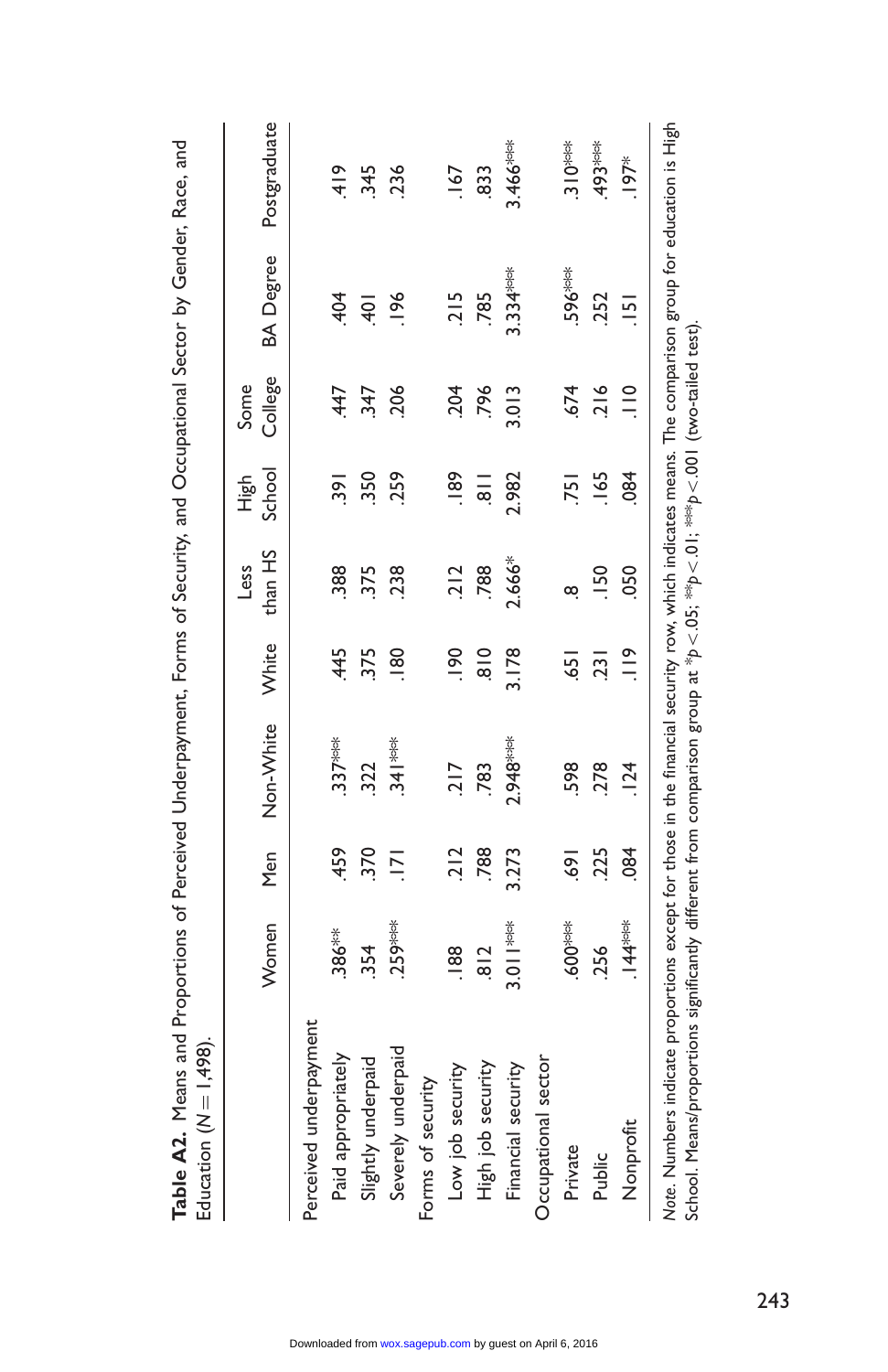| Iable A3, Original Logistic Kegression Dissauration: Predicting Job Dissauration: Iesting the Moderating Functions of Job<br>Authority, Autonomy, and Decision Latitude (N = 1,498). |                  |         |               |         |            |             |
|--------------------------------------------------------------------------------------------------------------------------------------------------------------------------------------|------------------|---------|---------------|---------|------------|-------------|
|                                                                                                                                                                                      | Model            |         | Model 2       |         | Model 3    |             |
| Perceived underpayment                                                                                                                                                               |                  |         |               |         |            |             |
| Slightly underpaid <sup>a</sup>                                                                                                                                                      | <b>526***</b>    | (113)   | **** 5.<br>.5 | (113)   | $.526***$  | (113)       |
| Severely underpaid <sup>a</sup>                                                                                                                                                      | <b>I.189</b> *** | (150)   | $1.169***$    | (150)   | $1.167***$ | (150)       |
| Higher job resources                                                                                                                                                                 |                  |         |               |         |            |             |
| Job authority                                                                                                                                                                        | $-106$           | (.067)  | $-0.53$       | (.046)  | $-0.55$    | (A6)        |
| Job autonomy                                                                                                                                                                         | **<br>1801.-     | (055)   | $-159$        | (089)   | ---176***  | (.055)      |
| Job decision latitude                                                                                                                                                                | $-.582***$       | (0.091) | $-.575***$    | (092)   | $-475**$   | (.155)      |
| Interactions                                                                                                                                                                         |                  |         |               |         |            |             |
| Job authority × Slightly underpaid                                                                                                                                                   | $\overline{8}$   | (0.093) |               |         |            |             |
| Job authority x Severely underpaid                                                                                                                                                   | 124              | (129)   |               |         |            |             |
| Job autonomy x Slightly underpaid                                                                                                                                                    |                  |         | $-0.016$      | (119)   |            |             |
| Job autonomy x °Severely underpaid                                                                                                                                                   |                  |         | $-.053$       | (147)   |            |             |
| Job decision latitude x Slightly underpaid                                                                                                                                           |                  |         |               |         | $-085$     | (197)       |
| Job decision latitude x Severely underpaid                                                                                                                                           |                  |         |               |         | $-219$     | (206)       |
| Forms of security                                                                                                                                                                    |                  |         |               |         |            |             |
| Job security                                                                                                                                                                         | $-384**$         | (.129)  | $-385**$      | (129)   | $-385**$   | (129)       |
| Financial security                                                                                                                                                                   | $-315***$        | (0.078) | $-315***$     | (0.078) | $-310***$  | (078)       |
|                                                                                                                                                                                      |                  |         |               |         |            | (continued) |

یا ماہ<br>ماہ Table A3. Ordinal Logistic Regression Coefficients Predicting Job Dissatisfaction: Testing the Moderating Functions of Job ú ÷,  $\overline{2}$ l, É k . ä l, l, Ĥ é  $\cdot$ ्र **C**  $\overline{a}$ .  $\overline{a}$ ś Ċ  $\epsilon$ k Ė É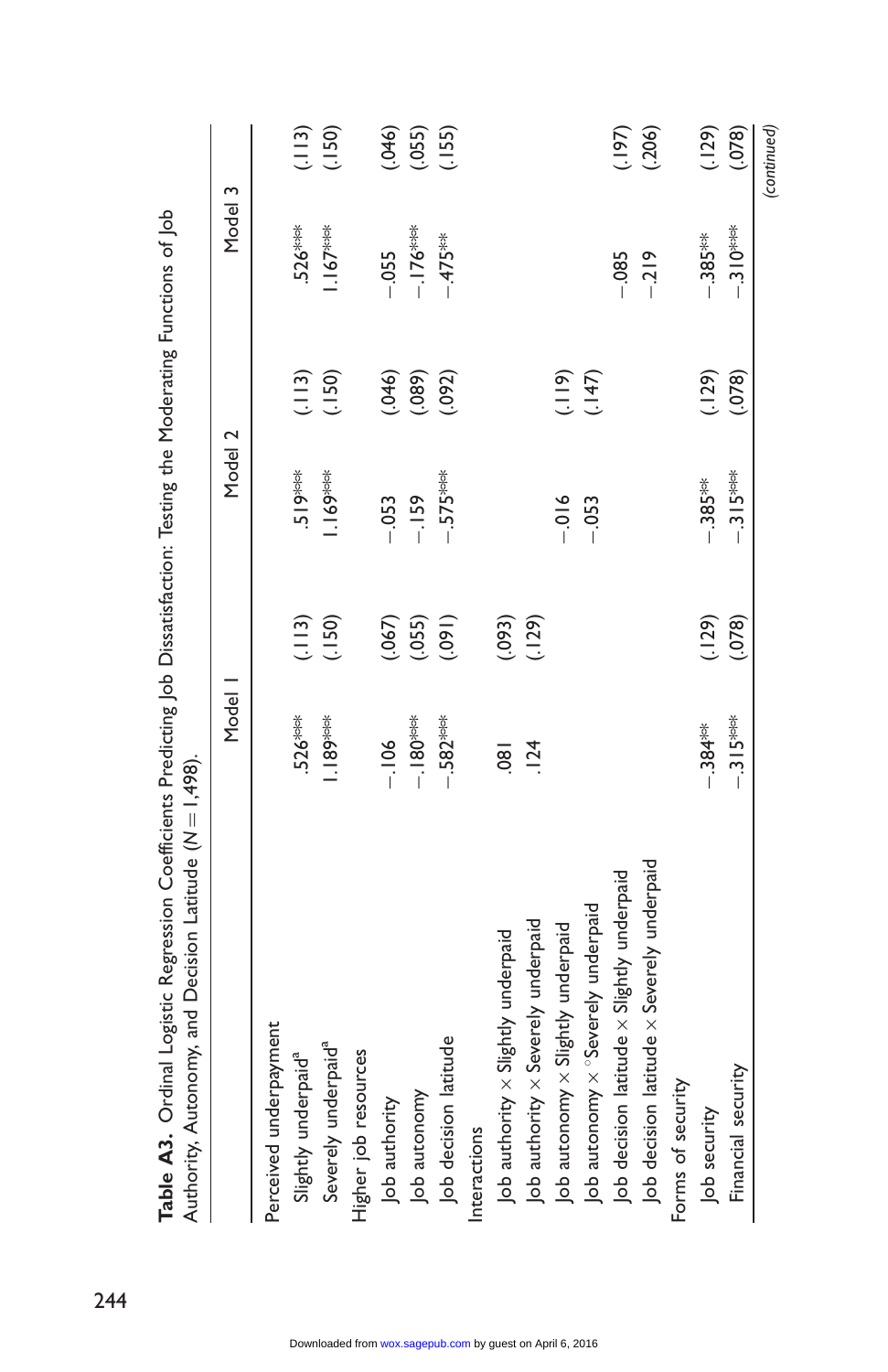|                                             | Model     |         | Model 2   |                               | Model 3   |                                                     |
|---------------------------------------------|-----------|---------|-----------|-------------------------------|-----------|-----------------------------------------------------|
| Occupational sector                         |           |         |           |                               |           |                                                     |
| Public <sup>b</sup>                         | $-719***$ | (127)   | $-714**$  | (.126)                        | $-705***$ | (127)                                               |
| Nonprofit <sup>b</sup>                      | $-.178$   | (169)   | $-182$    | (.168)                        | $-188$    | (69)                                                |
| SES controls                                |           |         |           |                               |           |                                                     |
| Less than high school <sup>c</sup>          | $-158$    | (276)   | $-143$    | (273)                         | $-131$    |                                                     |
| Some college/associates degree <sup>c</sup> | $271*$    | (.136)  | $.273*$   | (.136)                        | $272*$    | $(137)$<br>$(156)$<br>$(156)$<br>$(156)$<br>$(156)$ |
| Bachelor's degree <sup>c</sup>              | $.556***$ | (.156)  | $.564***$ |                               | $.560***$ |                                                     |
| Postgraduate degree <sup>c</sup>            | $.567**$  | (199)   | 562**     | $(156)$<br>$(199)$<br>$(080)$ | $.558**$  |                                                     |
| Personal income (logged)                    | $265**$   | (0.089) | .259**    |                               | $.255***$ |                                                     |
| Professional <sup>d</sup>                   | $-167$    | (.132)  | $-165$    | (.132)                        | $-162$    | (132)                                               |
| Job characteristics controls                |           |         |           |                               |           |                                                     |
| Job demands                                 | $.244***$ | (069)   | $.247***$ | (069)                         | $.244***$ | (.068)                                              |
| Noxious work                                | $211***$  | (.063)  | $.213***$ |                               | $.212***$ | (.063)                                              |
| Work 40-49 hours/week <sup>e</sup>          | $-0.239$  | (127)   | $-244$    | $(.063)$<br>$(.127)$          | $-249$    | (.128)                                              |
| Work 50+ hours/week <sup>e</sup>            | $-433**$  | (.165)  | $-436**$  | (.165)                        | $-439**$  | (.165)                                              |
| Basic demographic controls                  |           |         |           |                               |           |                                                     |
| Women                                       | -.095     | (112)   | $-0.07$   | (112)                         | $-0.097$  | (112)                                               |
| Age                                         | ***610.1  | (004)   | ***610:   | (004)                         | ***610·   |                                                     |
| White                                       | .095      | (.125)  | .098      | (.125)                        | .099      | $(.004)$<br>$(.125)$                                |
| Married                                     | $-189$    | (107)   | $-184$    | (107)                         | $-180$    | (107)                                               |
|                                             |           |         |           |                               |           | (continued)                                         |

Table A3. (continued) Table A3. (continued)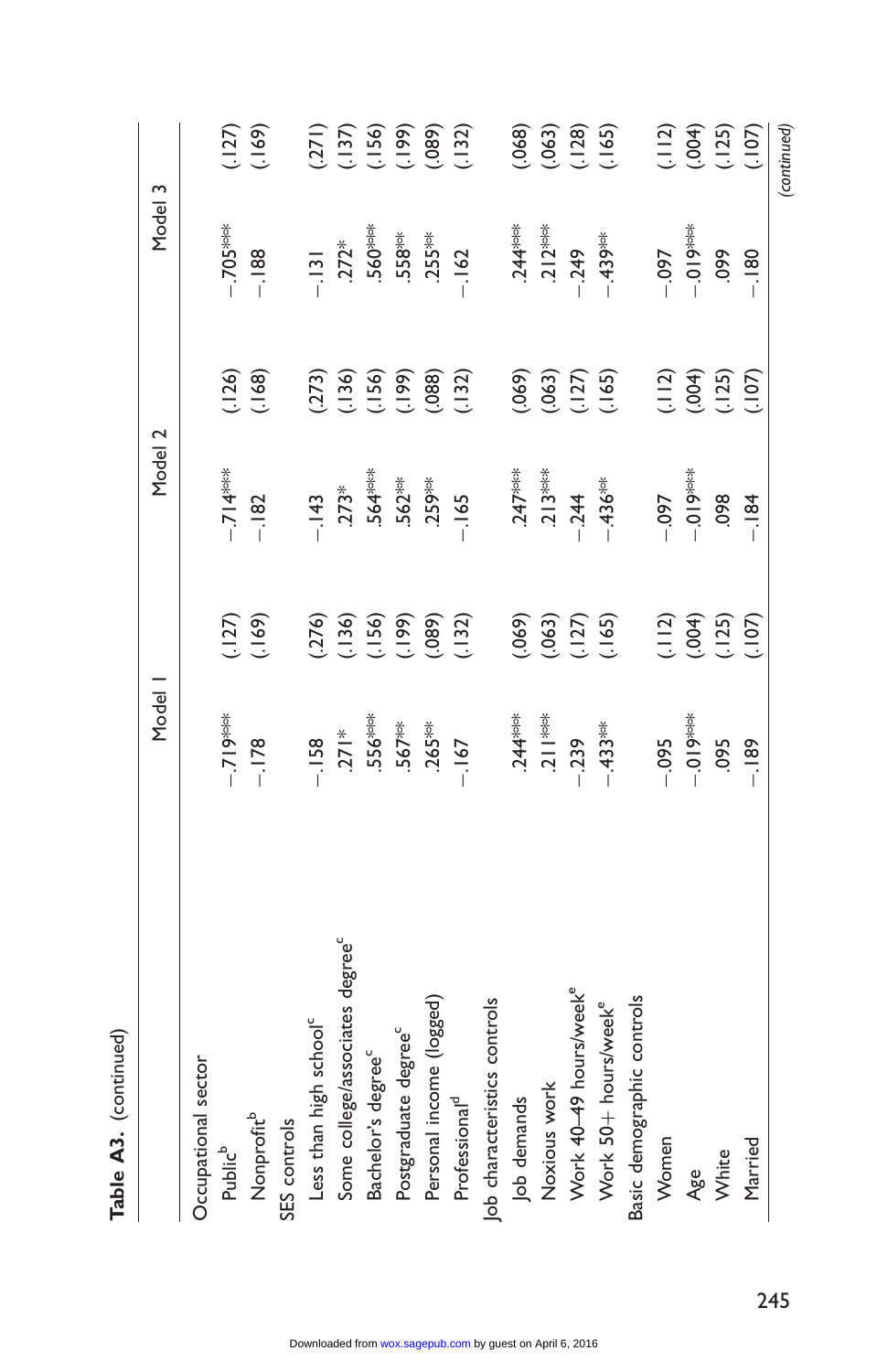|                       | Model    |        | Model 2       |        | Model 3  |        |
|-----------------------|----------|--------|---------------|--------|----------|--------|
| Children at home      | $-0.045$ | (.053) | $-0.046$      | (.053) | $-0.48$  | (.053) |
| Lut <sub>1</sub>      | $-1.531$ |        | $-1.540$      |        | $-1.539$ |        |
| Cut 2                 | $-0.074$ |        | $-084$        |        | $-083$   |        |
| Cut 3                 | 2.242    |        | 2.236         |        | 2.246    |        |
| Þ                     | 26       |        | 26            |        | 26       |        |
| Wald Chi <sup>2</sup> | 311.890  |        | 311.730       |        | 316.460  |        |
| Pseudo R <sup>2</sup> | .092     |        | $\frac{1}{2}$ |        | .092     |        |

Compared with nonprofessionals; aCompared with paid appropriately; bCompared with private sector; cCompared with High School degree; dCompared with nonprofessionals; Compared with High School degree; °Compared with paid appropriately; °Compared with private sector; °<br>°Compared with <40 hours/week.<br>\*p<.05; \*\*p<.01; \*\*\*p<.001 (two-tailed test).

<sup>e</sup>Compared with <40 hours/week.

 $*p<.05;$   $**p<.01;$   $**p<.001$  (two-tailed test).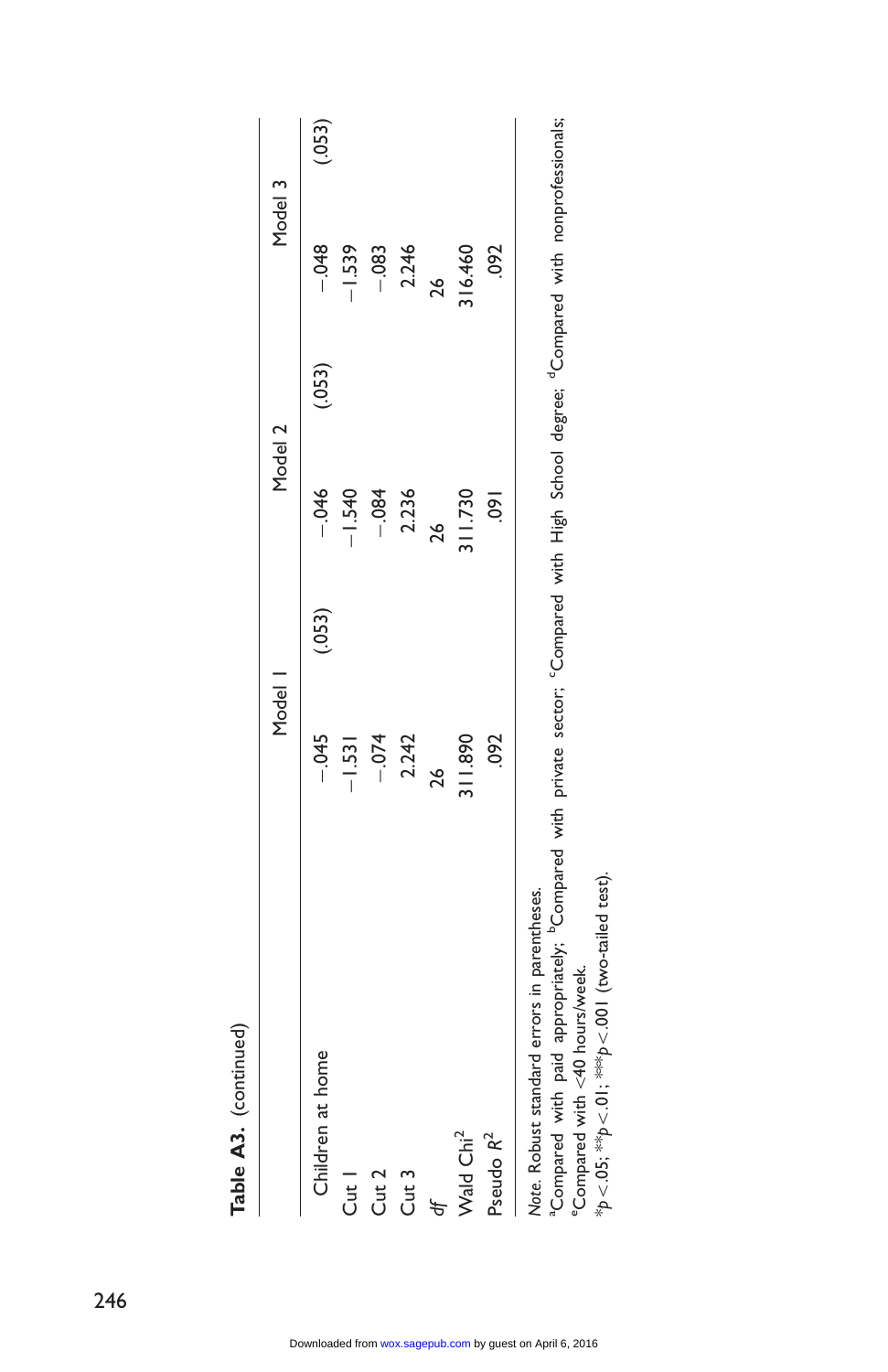| Private | Public    | Non-Profit |
|---------|-----------|------------|
|         |           |            |
| .442    | .392      | $.322*$    |
| .366    | .332      | .389       |
| .192    | $277*$    | .289*      |
|         |           |            |
| .211    | .170      | .183       |
| .789    | .830      | .817       |
| 3.069   | $3.231**$ | 3.125      |
|         |           |            |

**Table A4.** Means and Proportions of Perceived Underpayment, Job Security, and Financial Security by Occupational Sector ( $N = 1,498$ ).

Note. Numbers indicate proportions except for those in the financial security row, which indicates means. Means/proportions significantly different from private sector at  $p>6.05$ ; \*\*p $<0$ .

## Acknowledgments

We acknowledge the reviewers and the editor for their insights and helpful feedback. We are also grateful for the guidance and support from Blair Wheaton, Geoffrey Wodtke, and members of the Research Practicum in the Department of Sociology at the University of Toronto.

## Declaration of Conflicting Interests

The author(s) declared no potential conflicts of interest with respect to the research, authorship, and/or publication of this article.

## Funding

The author(s) disclosed receipt of the following financial support for the research, authorship, and/or publication of this article: This study is supported by a grant award from the National Institute of Occupational Safety and Health at the Centers for Disease Control (R01 OH008141; to Scott Schieman, Principal Investigator).

## **Notes**

- 1. We recognize that previous research offers a wide array of possible explanations for interindividual differences in job dissatisfaction apart from perceptions of pay. Given the particular angle theorized by early research on the topic (e.g., Homans), we sharpen our focus on the relationship between perceived underpayment and job dissatisfaction.
- 2. A study by Kausto, Elo, Lipponen, and Elovainio (2005) is an exception. They found that the effect of procedural injustice on exhaustion and stress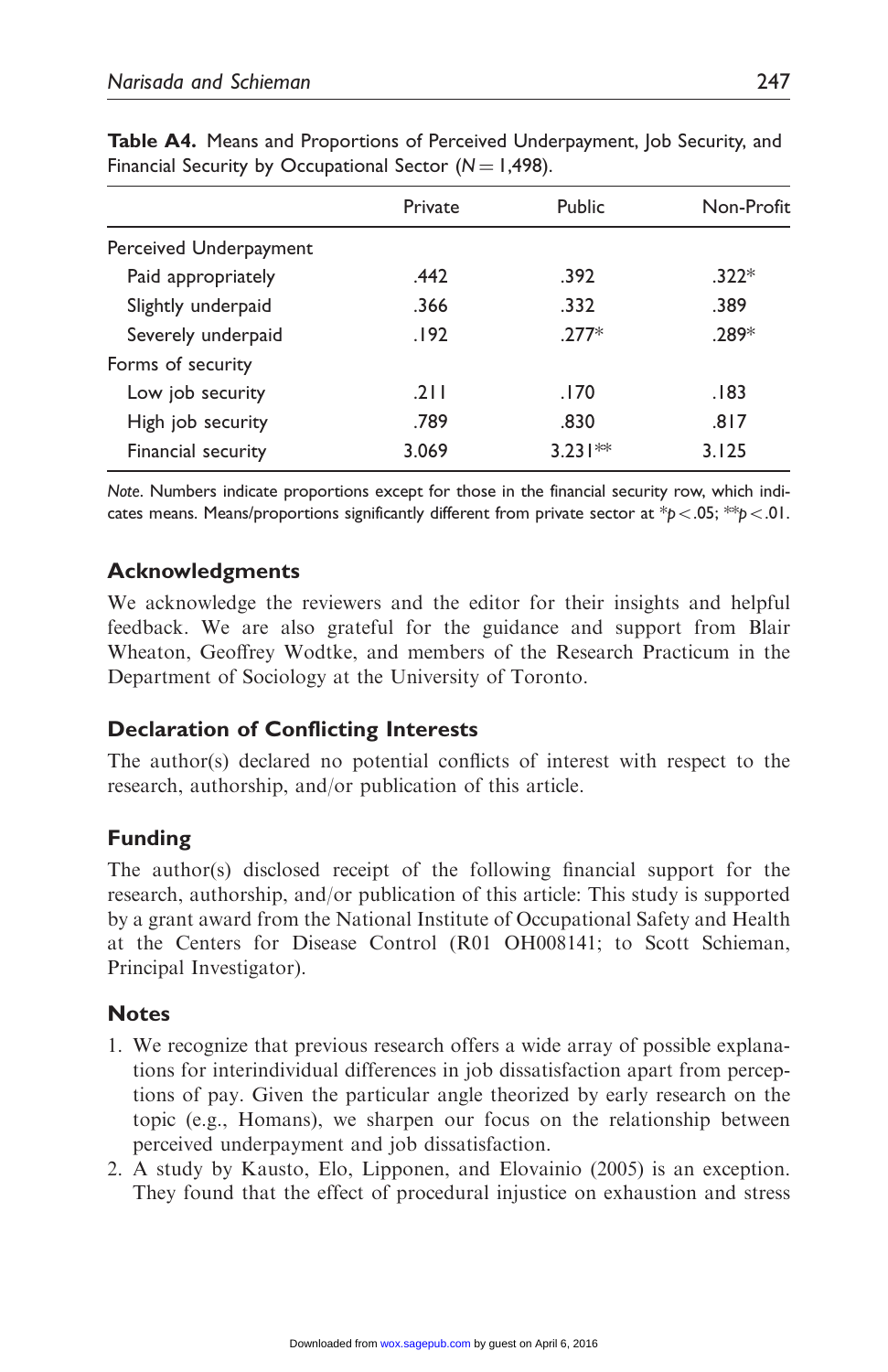was weaker for those with job security. However, their sample consisted of technical workers in a Finnish municipality, which limits generalizability across occupations. Furthermore, the authors encourage researchers to focus more attention on the moderating role of job security in the effect of distributive injustice.

- 3. While we argue that public sector employment is relatively more secure than private sector employment, it is important to recognize recent reforms that have occurred in the public sector. Some have criticized its "rule-bound bureaucracy" and suggested that the internal rules and regulations that were initially implemented to ensure accountability, protection, and equity of its employees have hindered efficiency and effectiveness (Peters, 2001). As a result, personnel practices in the public sector have become increasingly decentralized (Coggburn, 2000). Decentralization was thought to "increase administrative flexibility, add responsiveness, and expedite hiring and other important supervisory decisions" (Hays & Sowa, 2007, p. 10) but has had significant consequences for public sector employees. This has led to the rise of at-will employment. That is, many government positions have been declassified from tenured employment that protected workers from removal without "just cause," to employment where workers could be dismissed for any or no reason (Green, Forbis, Golden, Nelson, & Robinson, 2006). Furthermore, this trend has been coupled with the widespread erosion of due process rights, such that workers face more restrictions in grieving decisions made by managers (Hays & Sowa, 2007). These changes have made public sector employment less secure than it used to be.
- 4. Table A1 indicates that the sociodemographic profile of the Work, Stress, and Health Study sample is highly similar to another highly regarded and widely used national sample of American workers: the NSCW.
- 5. In all of our models, the Brant test indicated that the parallel regression assumption was violated. We relaxed the parallel regression constraint and used the partial proportional odds model (Williams, 2006). Those results were similar to those from ordinal logistic regression. We also performed analyses using either ordinal least squares regression or logistic regression in which we compared a "dissatisfied" group (combined "not at all satisfied" and "somewhat satisfied") with a "satisfied" group (combined "quite a bit satisfied" and "very much satisfied"). All of these results were also quite similar to those obtained from ordinal logistic regression. In the end, we decided to report the estimates from ordinal logistic regression.
- 6. Table A4 indicates that workers in public sector jobs have a higher mean financial security compared with those in private sector jobs but are no different than those in the nonprofit sector. By contrast, there are no mean differences in job security. These findings suggest that of the two, only financial security might have potential to contribute to the hypothesized effects.
- 7. Some readers might wonder about gender differences in our hypothesized focal associations. We therefore tested a series of three-way interactions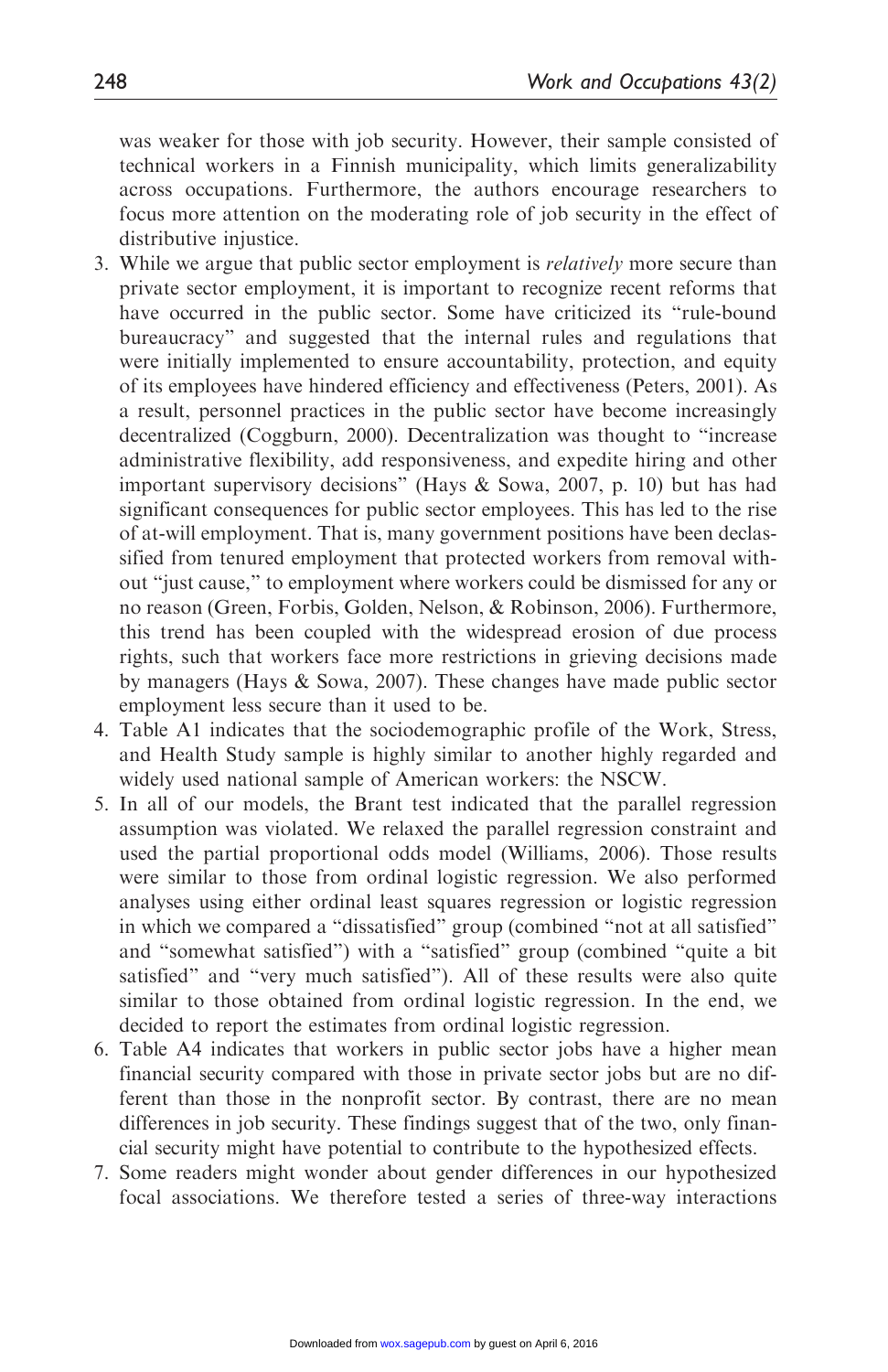(e.g., Perceived underpayment  $\times$  Job security  $\times$  Women) to examine whether the protective functions of job security, financial security, and public sector employment differed for men and women. None of the three-way interaction terms was statistically significant. At least in these data, there are no gender differences in the two-way moderating effects observed in our results.

#### **References**

- Adams, J. S. (1965). Inequality in social exchange. In L. Berkowitz (Ed.), Advances in experimental social psychology (Vol. 2, pp. 267–299). New York, NY: Academic Press.
- Alves, W. M., & Rossi, P. H. (1978). Who should get what? Fairness judgments of the distribution of earnings. American Journal of Sociology, 84, 541–564.
- Bakker, A. B., & Demerouti, E. (2007). The job demands-resources model: State of the art. Journal of Managerial Psychology, 22(3), 309–328.
- Bakker, A. B., Demerouti, E., & Euwema, M. C. (2005). Job resources buffer the impact of job demands on burnout. Journal of Occupational Health Psychology, 10(2), 170–180.
- Begley, T. M., Lee, C., & Hui, C. (2006). Organizational level as a moderator of the relationship between justice perceptions and work-related reactions. Journal of Organizational Behavior, 27, 705–721.
- Bersoff, D., & Crosby, F. (1984). Job satisfaction and family status. Personality and Social Psychology Bulletin, 10(1), 79–83.
- Brockner, J., Tyler, T. R., & Cooper-Schneider, R. (1992). The influence of prior commitment to an institution on reactions to perceived unfairness: The higher they are, the harder they fall. Administrative Science Quarterly, 37, 241–261.
- Burgard, S. A., Brand, J. E., & House, J. S. (2009). Perceived job insecurity and worker health in the United States. Social Science & Medicine, 69, 777–785.
- Bygren, M. (2004). Pay reference standards and pay satisfaction: What do workers evaluate their pay against? Social Science Research, 33(2), 206–224.
- Cheng, T., Mauno, S., & Lee, C. (2014). Do job control, support and optimism help job insecure employees? A three-wave study of buffering effects on job satisfaction, vigor, and work-family environment. Social Indicators Research, 118(3), 1269–1291.
- Clark, A. E. (1996). Job satisfaction in Britain. British Journal of Industrial Relations, 34(2), 189–217.
- Clark, A. E. (1997). Job satisfaction and gender: Why are women so happy at work? Labour Economics, 4, 341–372.
- Clark, A. E. (1998). Measures of job satisfaction: What makes a good job? Evidence from OECD countries (OECD Labour Market and Social Policy Occasional Papers, No. 34). Paris, France: OECD Publishing.
- Clark, A. E. (2001). What really matters in a job? Hedonic measurement using quit data. Labour Economics, 8, 223–242.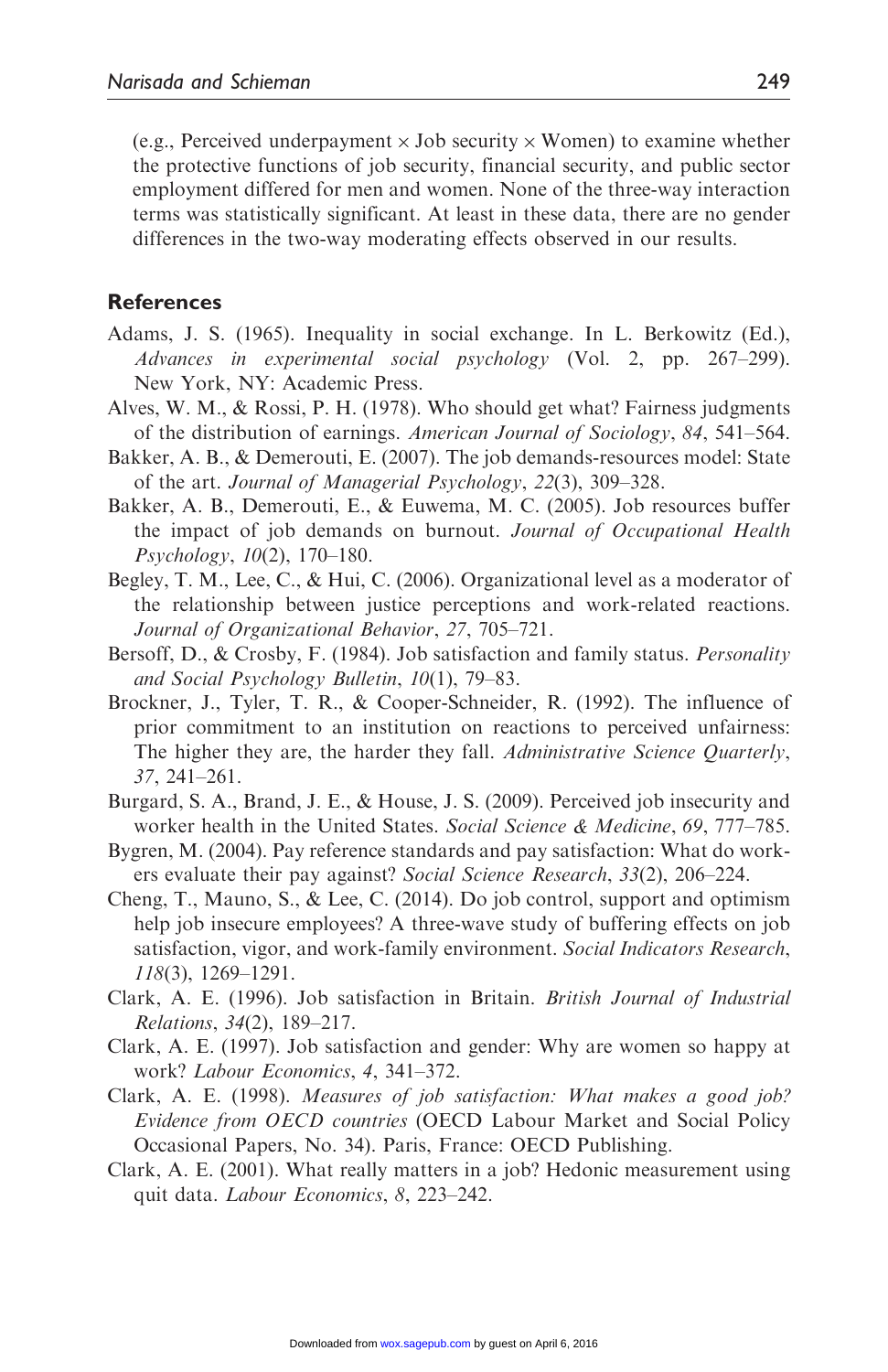- Clark, A. E., & Postel-Vinay, F. (2009). Job security and job protection. Oxford Economic Papers, 61, 207–239.
- Clark, A. E., & Senik, C. (2010). Who compares to whom? The anatomy of income comparisons in Europe. The Economic Journal, 120(544), 573–594.
- Clay-Warner, J., Reynolds, J., & Roman, P. (2005). Organizational justice and job satisfaction: A test of three competing models. Social Justice Research, 18(4), 391–409.
- Coggburn, J. D. (2000). The effects of deregulation on state government personnel administration. Review of Public Personnel Administration, 20(4), 24–40.
- Cohen-Charash, Y., & Spector, P. E. (2001). The role of justice in organizations: A meta-analysis. Organizational Behavior and Human Decision Processes, 86(2), 278–321.
- Colquitt, A. J., Conlon, D. E., Wesson, M. J., Porter, C. O. L. H., & Ng, K. Y. (2001). Justice at the millennium: A meta-analytic review of 25 years of organizational justice research. Journal of Applied Psychology, 86(3), 425–445.
- Colquitt, A. J., Greenberg, J., & Zapata-Phelan, C. P. (2005). What is organizational justice? A historical overview. In J. Greenberg  $\&$  J. A. Colquitt (Eds.), Handbook of organizational justice (pp. 3–56). Mahwah, NJ: Lawrence Erlbaum Associates.
- Colquitt, A. J., Scott, B. A., Rodell, J. B., Long, D. M., Zapata-Phelan, C. P., Conlon, D. E., ... Wesson, M. J. (2013). Justice at the millennium, a decade later: A meta-analytic test of social exchange and affect-based perspectives. Journal of Applied Psychology, 98, 199–236.
- Copeland, C. (2006). Employment-based retirement plan participation: Geographic differences and trends, 2005. EBRI Issue Brief, 299, 1–32.
- Cornfield, D. B., & Fletcher, B. (2001). The U.S labor movement: Toward a sociology of labor revitalization. In I. Berg  $\& A$ . L. Kalleberg (Eds.), Sourcebook of labor markets: Evolving structures and processes (pp. 61–82). New York, NY: Kluwer Academic/Plenum Publishers.
- Cropanzano, R., Stein, J. H., & Nadisic, T. (2011). Social justice and the experience of emotion. New York, NY: Routledge.
- Demerouti, E., & Bakker, A. B. (2011). The job-demands resources model: Challenges for future research. SA Journal of Industrial Psychology, 37(2), 1–9.
- Demerouti, E., Bakker, A. B., Nachreiner, F., & Schaufeli, W. B. (2001). The job demands-resources model of burnout. Journal of Applied Psychology, 86(3), 499–512.
- De Witte,  $H_{\cdot}$ ,  $\&$  Näswall, K. K. (2003). 'Objective' vs. 'subjective' job insecurity: Consequences of temporary work for job satisfaction and organizational commitment in four European countries. Economic and Industrial Democracy, 24(2), 149–188.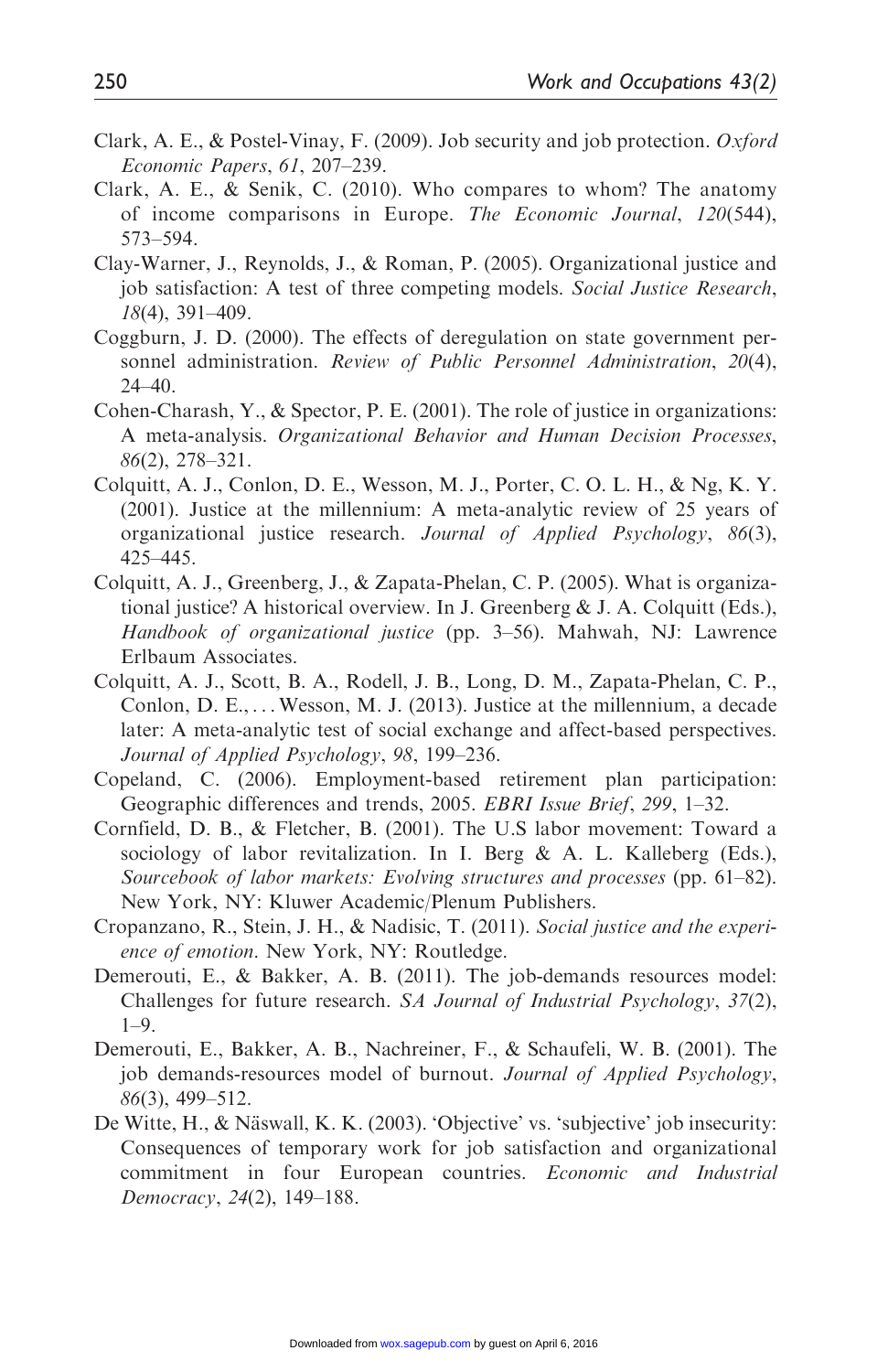- Families and Work Institute. (2008). National study of the changing workforce. New York, NY: Families and Work Institute.
- Faragher, E. B., Cass, M., & Cooper, C. L. (2005). The relationship between job satisfaction and health: A meta-analysis. Occupational and Environmental Medicine, 62(1), 105–112.
- Farber, H. S. (2005). Union membership in the United States: The divergence between the public and private sectors (Working Paper No. 503). Princeton, NJ: Industrial Relations Section, Princeton University.
- Farber, H. S. (2009). Job loss and the decline in job security in the United States (Working Paper No. 520). Princeton, NJ: Industrial Relations Section, Princeton University.
- Ferrie, J. E., Shipley, M. J., Newman, K., Stansfeld, S. A., & Marmot, M. (2005). Self-reported job insecurity and health in the Whitehall II study: Potential explanations of the relationship. Social Science & Medicine, 60, 1593–1602.
- Ford, M. T. (2014). Perceived unfairness at work, social and personal resources, and resting blood pressure. Stress and Health, 30(1), 12–22.
- Ford, M. T., & Huang, J. (2014). The health consequences of organizational injustice: Why do they exist and what can be done? In S. Leka & R. R. Sinclair (Eds.), Contemporary occupational health psychology: Global perspectives on research and practice (Vol. 3, pp. 35–50). West Sussex, England: John Wiley & Sons, Ltd.
- Fox, S., Spector, P. E., & Miles, D. (2001). Counterproductive work behavior (CWB) in response to job stressors and organizational justice: Some mediator and moderator tests for autonomy and emotions. Journal of Vocational Behavior, 59, 291–309.
- Frank, S. A., & Lewis, G. B. (2004). Government employees: Working hard or hardly working? American Review of Public Administration, 34(1), 36–51.
- Fried, Y., Slowik, L. H., Shperling, Z., Franz, C., Ben-David, H. A., Avital, N., ... Yeverechyahu, U. (2003). The moderating effect of job security on the relation between role clarity and job performance: A longitudinal field study. Human Relations, 56(7), 787–805.
- Fronstin, P. (2006). Sources of health insurance and characteristics of the uninsured: Analysis of the March 2006 Current Population Survey. EBRI Issue Brief, 298, 1–30.
- Fullerton, A. S., & Wallace, M. (2007). Traversing the flexible turn: US workers' perceptions of job security, 1977–2002. Social Science Research, 36, 201–222.
- Glavin, P. (2013). The impact of job insecurity and job degradation on the sense of personal control. Work and Occupations, 40(2), 115–142.
- Glavin, P., & Schieman, S. (2014). Control in the face of uncertainty: Is job insecurity a challenge to the mental health benefits of control beliefs? Social Psychology Quarterly, 77(4), 319–343.
- Green, R., Forbis, R., Golden, A., Nelson, S. L., & Robinson, J. (2006). On the ethics of at-will employment in the public sector. Public Integrity, 8(4), 305–327.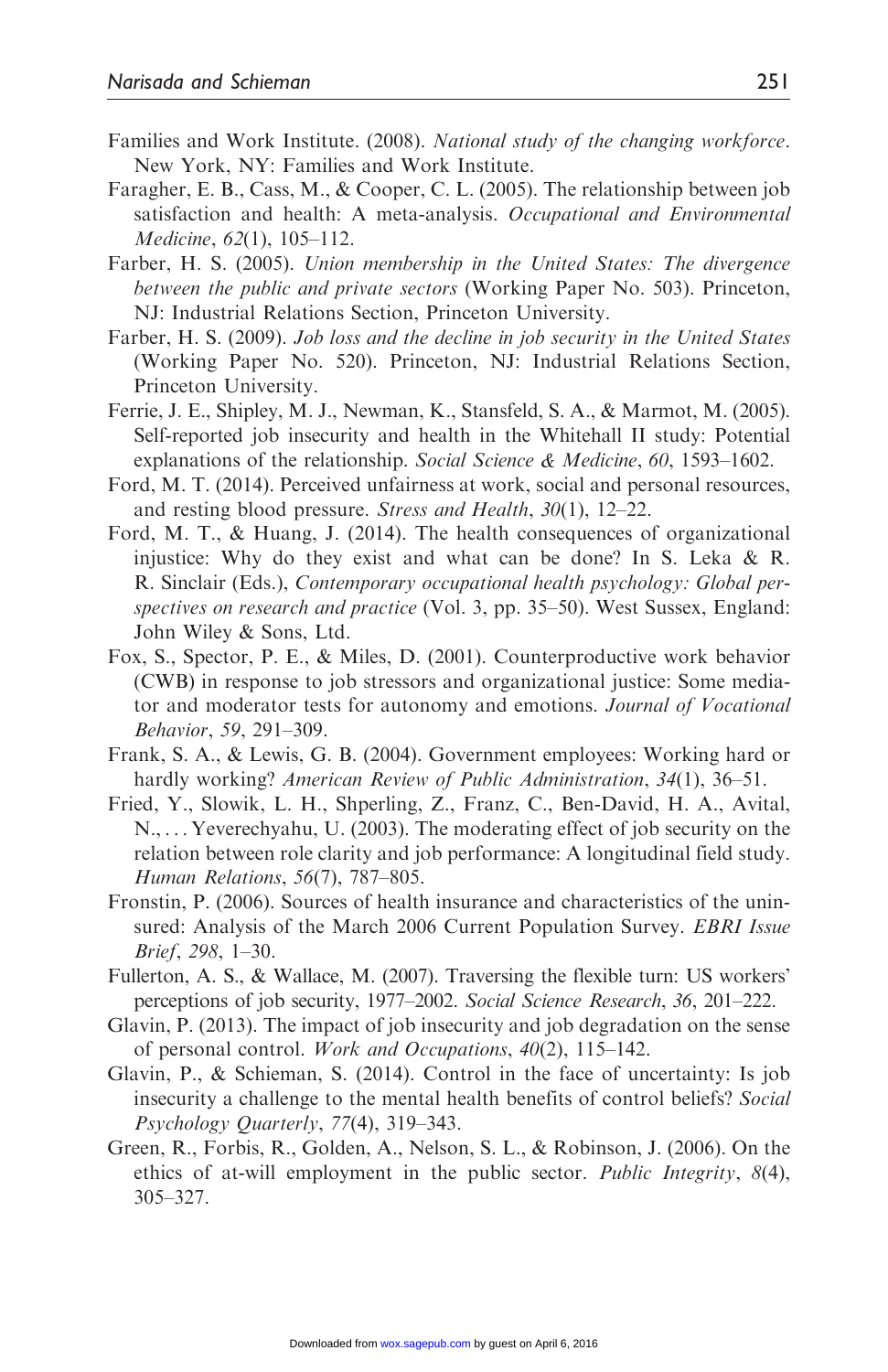- Hays, S. W., & Sowa, J. E. (2007). Changes in state civil service systems: A national survey. In J. S. Bowman & J. P. West (Eds.), American public service: Radical reform and the merit system (pp. 3-21). Boca Raton, FL: Taylor & Francis.
- Hegtvedt, K. A. (2006). Justice frameworks. In P. J. Burke (Ed.), Contemporary social psychological theories (pp. 46–69). Stanford, CA: Stanford University Press.
- Hegtvedt, K. A., & Parris, C. (2014). Emotions in justice processes. In J. Stets & J. Turner (Eds.), *Handbook of the sociology of emotions* (Vol. 2, pp. 103–125). New York, NY: Springer.
- Henry, P. J. (2011). The role of group-based status in job satisfaction: Workplace respect matters more for the stigmatized. Social Justice Research, 24, 231–238.
- Homans, G. C. (1961). Social behavior: Its elementary forms. New York, NY: Harcourt, Brace & World.
- Jacobe, D. (2008). Half of Americans say they are underpaid. Retrieved from http://www.gallup.com/poll/109618/half-americans-say-they-underpaid.aspx
- Jasso, G., & Rossi, P. H. (1978). Distributive justice and earned income. American Sociological Review, 42, 639–651.
- Judge, T. A., & Bono, J. E. (2001). Relationship of core self-evaluation traits – self-esteem, generalized self-efficacy, locus of control, and emotional stability – with job satisfaction and job performance: A meta-analysis. Journal of Applied Psychology, 86(1), 80–92.
- Judge, T. A., Piccolo, R. F., Podsakoff, N. P., Shaw, J. C., & Rich, B. L. (2010). The relationship between pay and job satisfaction: A meta-analysis of the literature. Journal of Vocational Behavior, 77, 157–167.
- Judge, T. A., Thoresen, C. J., Bono, J. E., & Patton, G. K. (2001). The job satisfaction-job performance relationship: A qualitative and quantitative review. Psychological Bulletin, 127(3), 376–407.
- Kalleberg, A. L. (2011). Good jobs, bad jobs: The rise of polarized and precarious employment systems in the United States, 1970s-2000s. New York, NY: Russell Sage Foundation.
- Kalleberg, A. L., & Marsden, P. V. (2013). Changing work values in the United States, 1973–2006. Social Science Research, 42(2), 255–270.
- Karl, K. A., & Sutton, C. L. (1998). Job values in today's workforce: A comparison of public and private sector employees. Public Personnel Management, 27(4), 515–527.
- Kausto, J., Elo, A.-L., Lipponen, J., & Elovainio, M. (2005). Moderating effects of job insecurity in the relationships between procedural justice and employee well-being: Gender differences. European Journal of Work and Organizational Psychology, 14(4), 431–452.
- Lepkowski, J. M. (1988). Telephone sampling methods in the United States. In R. Groves (Ed.), Telephone survey methodology (pp. 73–98). New York, NY: John Wiley.
- Lewis, G. B., & Frank, S. A. (2002). Who wants to work for the government? Public Administration Review, 62(4), 395–404.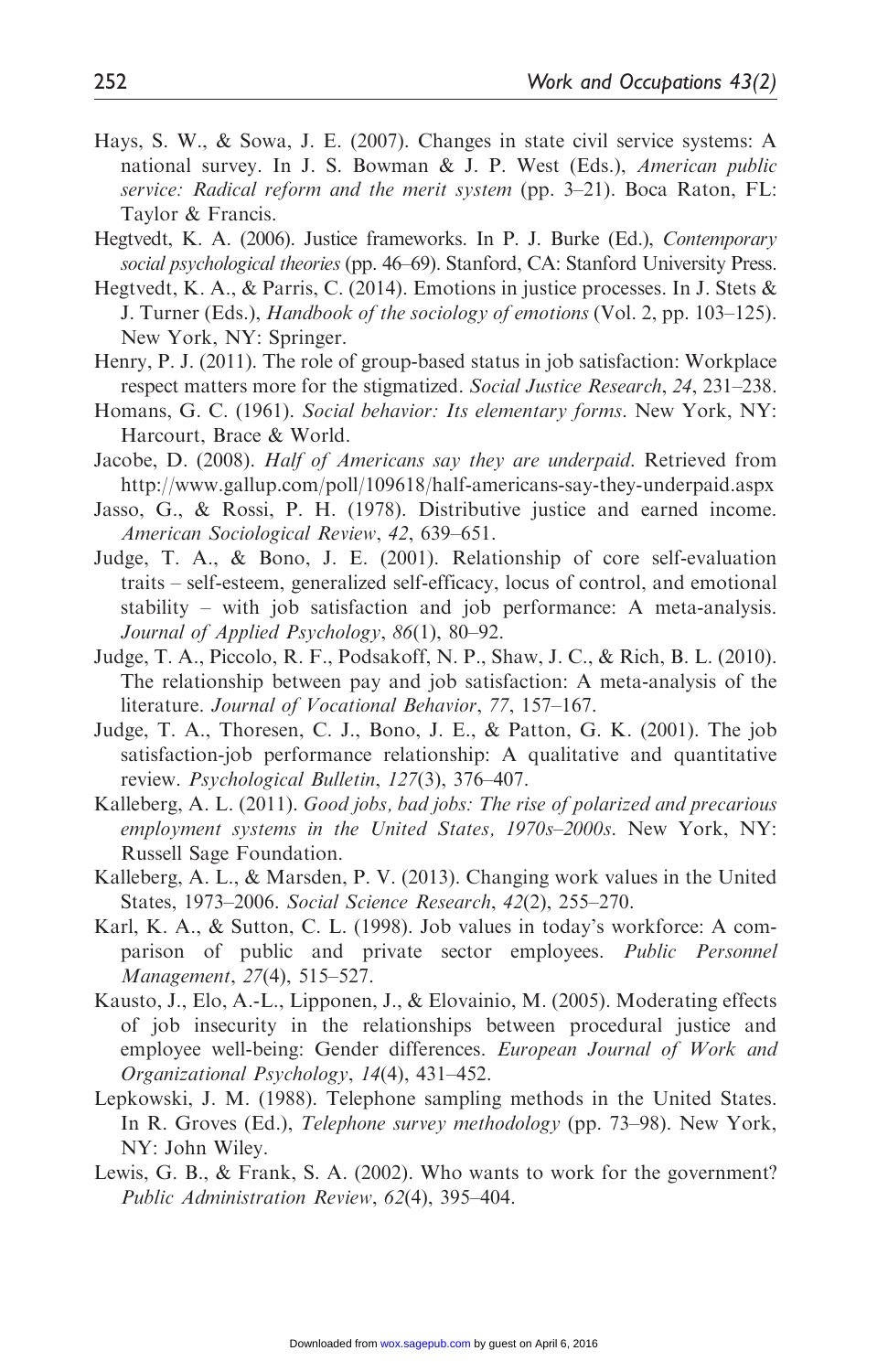- Lind, E. A., & Van den Bos, K. (2002). When fairness works: Toward a general theory of uncertainty management. Research in Organizational Behavior, 24, 181–223.
- Lipponen, J., Olkkonen, M.-E., & Myyry, L. (2004). Personal value orientation as a moderator in the relationships between perceived organizational justice and its hypothesized consequences. Social Justice Research, 17(3), 275–292.
- Luechinger, S., Meier, S., & Stutzer, A. (2010). Why does unemployment hurt the employed? Evidence from the life satisfaction gap between the public and the private sector. Journal of Human Resources, 45(4), 998–1045.
- Maslow, A. H. (1943). A theory of human motivation. Psychological Review, 50(4), 370–396.
- Maslow, A. H. (1954). Motivation and personality. New York, NY: Harper.
- Mirowsky, J. (2013). Analyzing associations between mental health and social circumstances. In C. S. Aneshensel, J. C. Phelan & A. Bierman (Eds.), Handbook of the sociology of mental health (2nd ed., pp. 143–165). New York, NY: Springer.
- Mirowsky, J., & Ross, C. E. (2003). Social causes of psychological distress (2nd ed.). Hawthorne, NY: Aldine de Gruyter.
- Pearlin, L. I. (1983). Role strains and personal stress. In H. B. Kaplan (Ed.), Psychosocial stress: Trends in theory and research (pp. 3–31). New York, NY: Academic Press.
- Pearlin, L. I., Menaghan, E. G., Lieberman, M. A., & Mullan, J. T. (1981). The stress process. Journal of Health and Social Behavior, 22(4), 337–356.
- Peters, B. G. (2001). The future of governing. Lawrence, KS: University Press of Kansas.
- Probst, T. M. (2003). Development and validation of the job security index and the job security satisfaction scale: A classical test theory and IRT approach. Journal of Occupational and Organizational Psychology, 76, 451–467.
- Pudrovska, T., Schieman, S., Pearlin, L. I., & Nguyen, K. (2005). The sense of mastery as a mediator and moderator in the association between economic hardship and health in late life. Journal of Aging and Health, 17(5), 634–660.
- Robbins, J. M., Ford, M. T., & Tetrick, L. E. (2012). Perceived unfairness and employee health: A meta-analytic integration. Journal of Applied Psychology, 97(2), 235–272.
- Ross, C. E., & Reskin, B. F. (1992). Education, control at work, and job satisfaction. Social Science Research, 21, 134–148.
- Ross, C. E., & Wu, C.-L. (1995). The links between education and health. American Sociological Review, 60(5), 719–745.
- Roxburgh, S. (1999). Exploring the work and family relationship: Gender differences in the influence of parenthood and social support on job satisfaction. Journal of Family Issues, 20(6), 771–788.
- Saad, L. (2010). More workers ok with their pay in 2010. Retrieved from http:// www.gallup.com/poll/142310/workers-pay-2010.aspx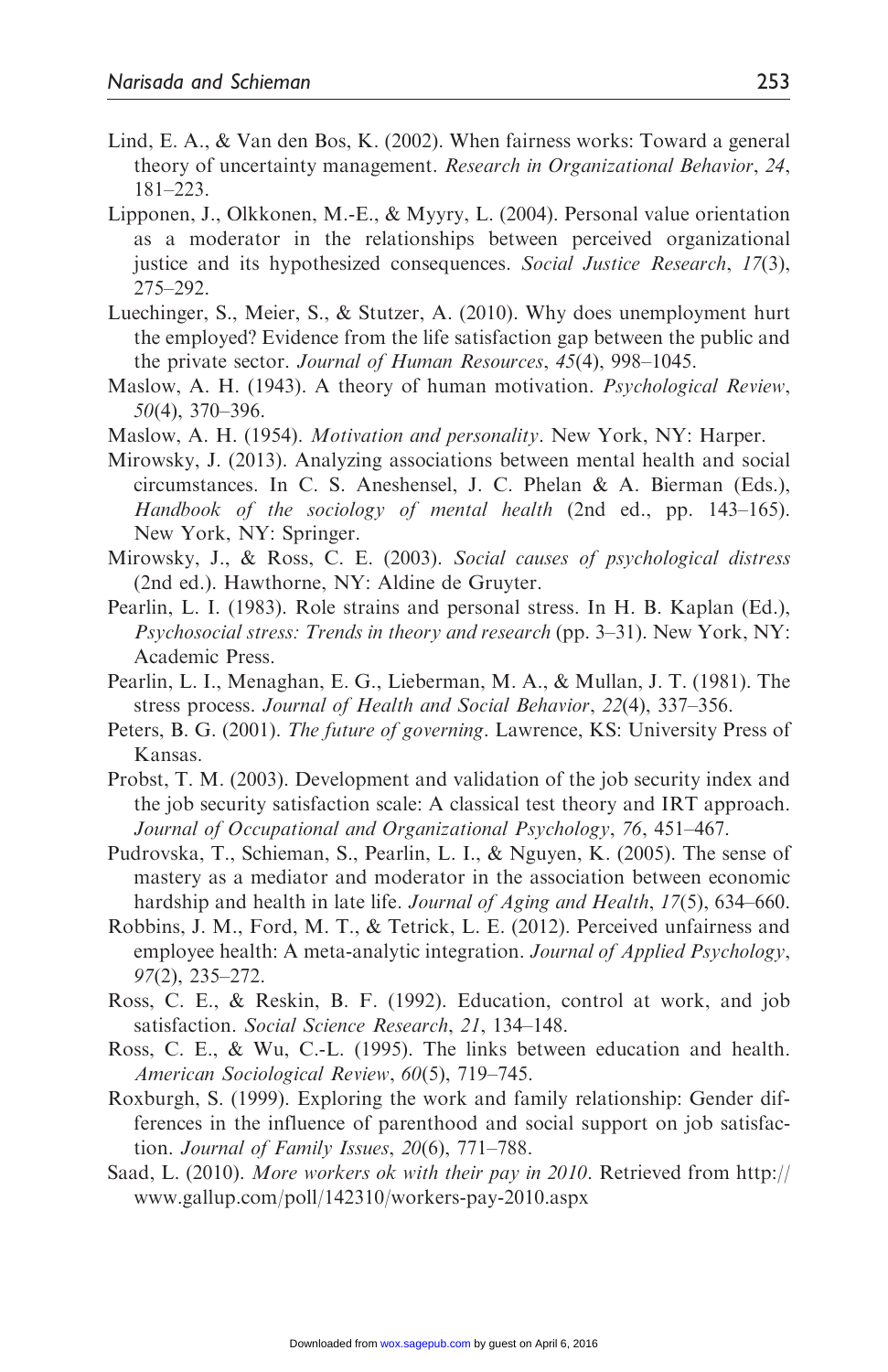- Sandberg, J. G., Harper, J. M., Hill, E. J., Miller, R. B., Yorgason, J. B., & Day, R. D. (2013). "What happens at home does not necessarily stay at home": The relationship of observed negative couple interaction with physical health, mental health, and work satisfaction. Journal of Marriage and Family, 75, 808–821.
- Schaufeli, W. B., & Bakker, A. B. (2004). Job demands, job resources, and their relationship with burnout and engagement: A multi-sample study. Journal of Organizational Behavior, 25(3), 293–315.
- Schaufeli, W. B., & Taris, T. W. (2014). A critical review of the job demandsresources model: Implications for improving work and health. In G. F. Bauer & O. Hämmig (Eds.), Bridging occupational, organizational and public health: A transdisciplinary approach (pp. 43–68). Dordrecht, The Netherlands: Springer.
- Schieman, S. (2010). Socioeconomic status and beliefs about God's influence in everyday life. Sociology of Religion, 71(1), 25-51.
- Schieman, S., Milkie, M. A., & Glavin, P. (2009). When work interferes with life: Work-nonwork interference and the influence of work-related demands and resources. American Sociological Review, 74, 966–987.
- Schieman, S., & Reid, S. (2008). Job authority and interpersonal conflict in the workplace. Work and Occupations, 35, 296–326.
- Schieman, S., & Reid, S. (2009). Job authority and health: Unraveling the competing suppression and explanatory influences. Social Science & Medicine, 69, 1616–1624.
- Schunck, R., Sauer, C., & Valet, P. (2015). Unfair pay and health: The effects of perceived injustice of earnings on physical health. European Sociological Review, 31(6), 655–666.
- Smith, T. W. (2007). *Job satisfaction in the United States*. Retrieved from http:// www-news.uchicago.edu/releases/07/070417.jobs.shtml
- Spector, P. E. (1997). Job satisfaction: Application, assessment, causes, and consequences. Thousand Oaks, CA: Sage.
- Sverke, M., Hellgren, J., & Näswall, K. (2002). No security: A meta-analysis and review of job insecurity and its consequences. Journal of Occupational Health Psychology, 7(3), 242–264.
- U.S. Bureau of Labor Statistics. (2005). Archived news releases: Union membership (annual). Retrieved from http://www.bls.gov/schedule/archives/ all\_nr.htm#UNION2
- Van den Bos, K., & Lind, E. A. (2002). Uncertainty management by means of fairness judgments. In M. P. Zanna (Ed.), Advances in experimental social psychology (Vol. 34, pp. 1–60). San Diego, CA: Academic Press.
- Waksberg, J. (1978). Sampling methods for random digit dialing. Journal of the American Statistical Association, 73, 40–46.
- Walster, E., Berscheid, E., & Walster, G. W. (1973). New directions in equity research. Journal of Personality and Social Psychology, 25(2), 151-176.